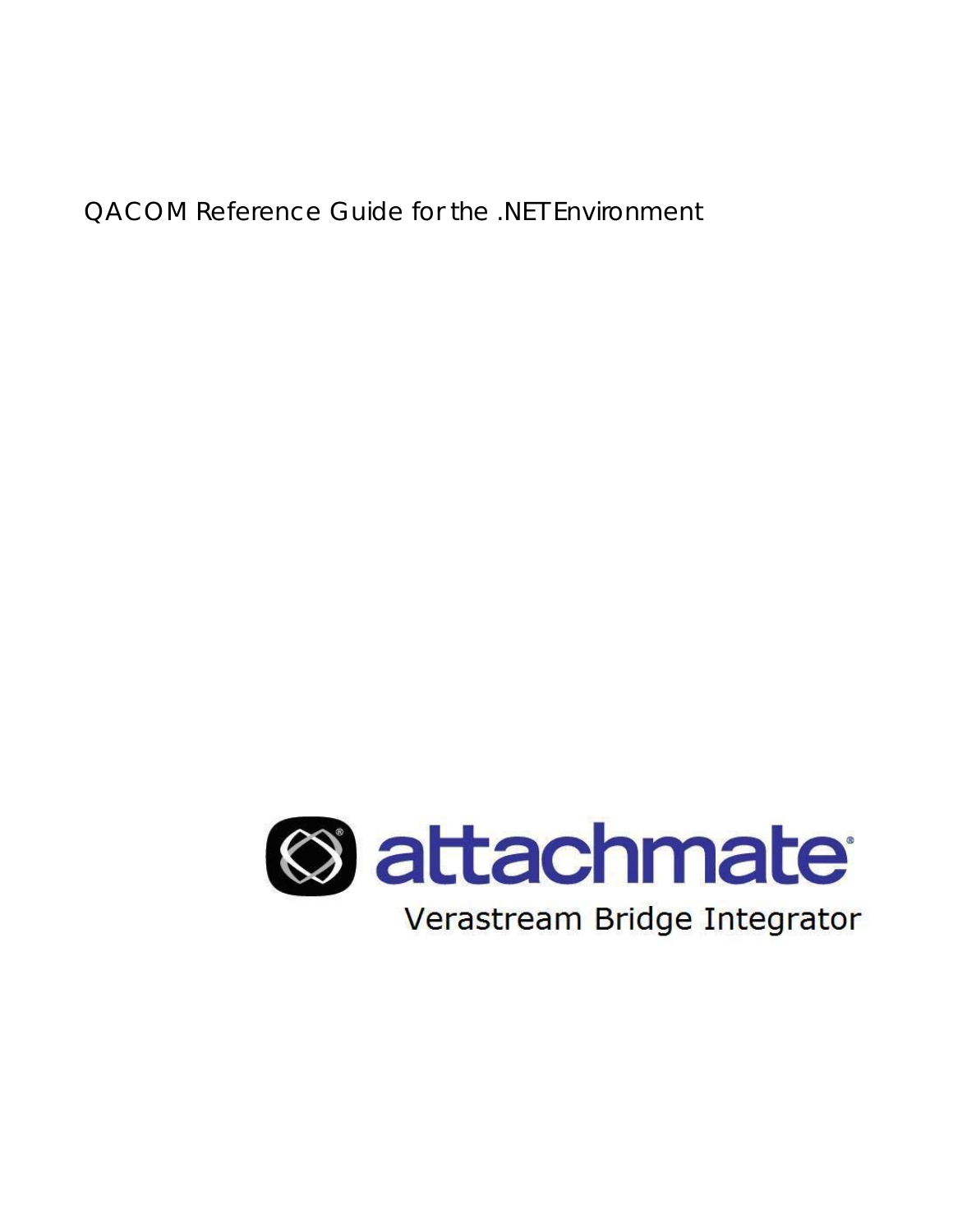© 2008 Attachmate Corporation. All Rights Reserved.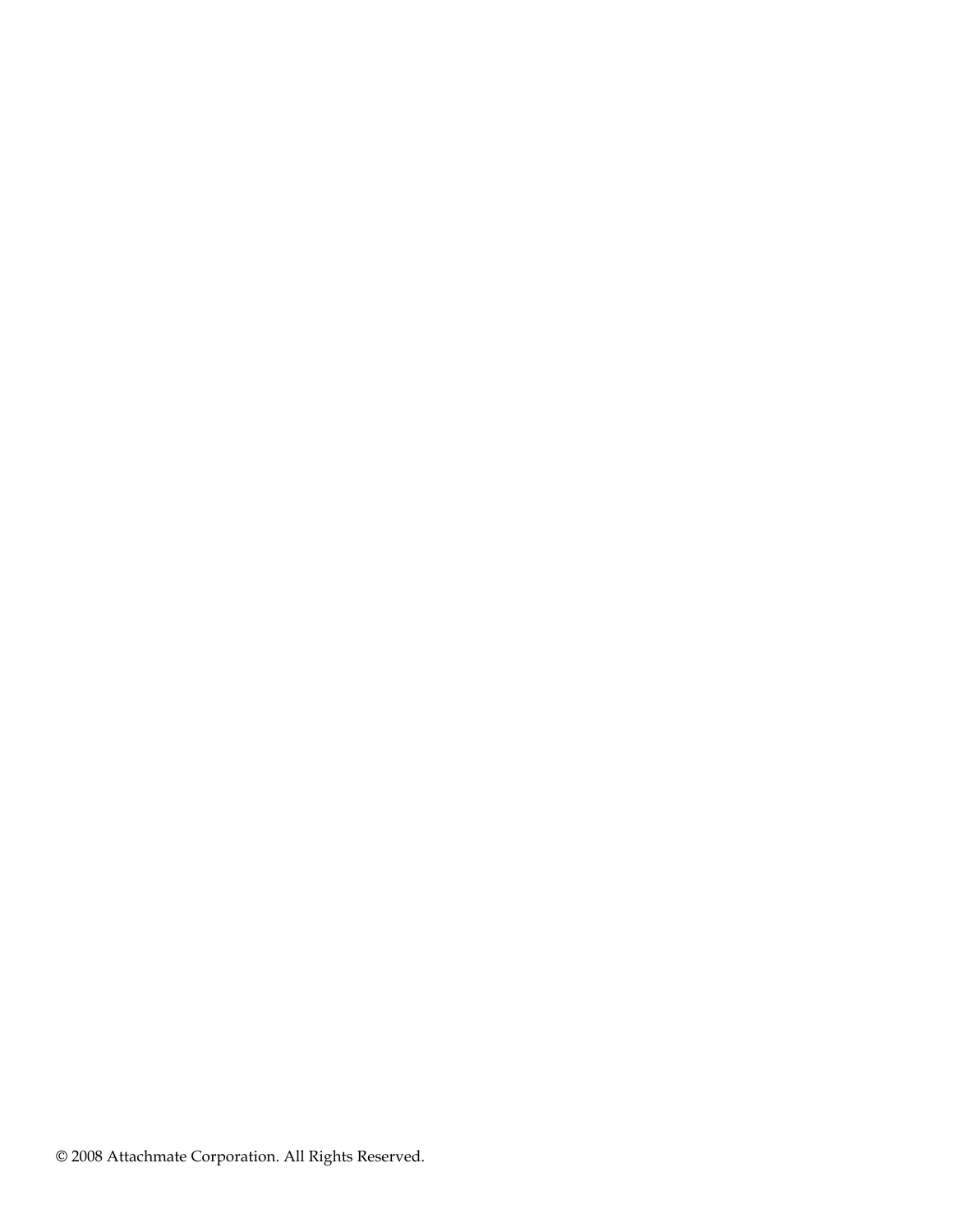# **Table of Contents**

| Using Verastream Bridge Integrator in the Microsoft .NET Environment | 5  |
|----------------------------------------------------------------------|----|
| <b>Securing Host Communications</b>                                  | 5  |
| Sample Code for Establishing a Working Connection                    | 6  |
| Configuring Bridge API Code Pages                                    | 6  |
| <b>Optimizing High Performance 3270 Solutions</b>                    | 7  |
| SendKeys Optimization                                                | 7  |
| GetString Optimization                                               | 8  |
| <b>Combined Optimizations</b>                                        | 9  |
| SetFieldValue and GetFieldValue Optimization                         | 9  |
| <b>QACOM Methods</b>                                                 | 10 |
| ChangePassword                                                       | 10 |
| ConnectBridge                                                        | 11 |
| ConnectBridge(Overloaded Methods)                                    | 12 |
| Disconnect                                                           | 13 |
| FindString                                                           | 14 |
| GetAllFieldInformation                                               | 16 |
| GetAllFieldInformation (Overloaded Method)                           | 17 |
| GetConnectionStatus                                                  | 19 |
| GetCurrentScreenName                                                 | 20 |
| GetCursorPosition                                                    | 21 |
| GetFieldAttributes                                                   | 22 |
| GetFieldCoordinates                                                  | 23 |
| GetFieldCount                                                        | 24 |
| GetFieldNameFromIndex                                                | 25 |
| GetFieldValue                                                        | 26 |
| GetScreenInformation                                                 | 27 |
| GetScreenSize                                                        | 29 |
| GetString                                                            | 30 |
| GetTransactionSystemId                                               | 31 |
| Initialize                                                           | 32 |
| InterpretFieldAttribute                                              | 33 |
| Pause                                                                | 34 |
| PutString                                                            | 35 |
| SendKeys                                                             | 36 |
| SendKeysEx                                                           | 39 |
| SendKeysGetAllFieldInformation                                       | 40 |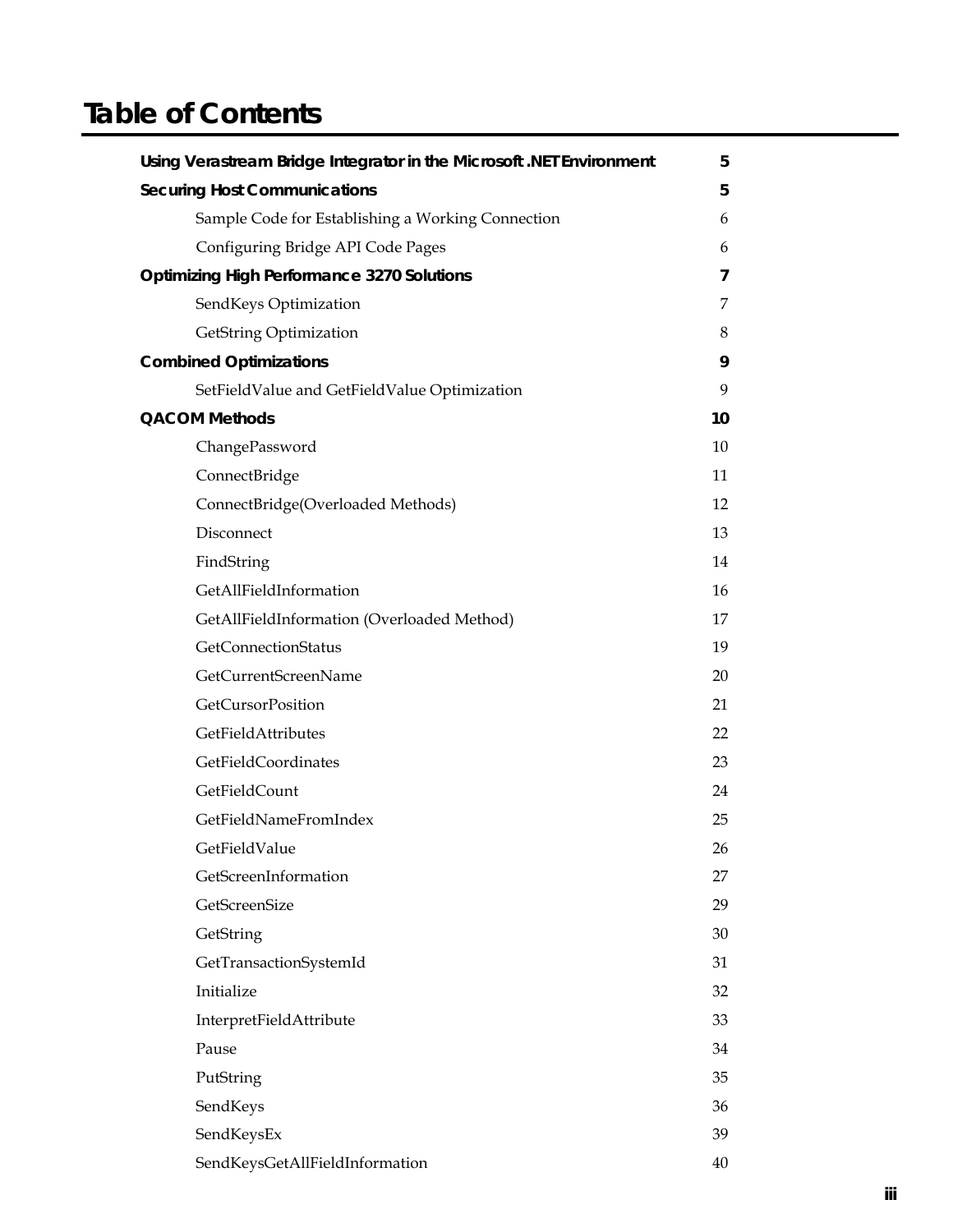|                    | SendKeysGetString                 | 43 |
|--------------------|-----------------------------------|----|
|                    | SendKeysGetString                 | 43 |
|                    | SetCursorPosition                 | 44 |
|                    | SetFieldValue                     | 45 |
|                    | SetFieldValue (Overloaded Method) | 46 |
|                    | SetSettleTime                     | 47 |
|                    | SetTimeOut                        | 48 |
|                    | SetTraceActive                    | 49 |
|                    | SetTraceActiveInactive            | 50 |
|                    | SetTraceName                      | 51 |
|                    | Terminate                         | 52 |
|                    | X3270Screen                       | 53 |
|                    | X3270Screen (Overloaded Method)   | 56 |
|                    | X3270Screen (Overloaded Method)   | 59 |
| <b>Error Codes</b> |                                   | 63 |
|                    | Mainframe Server Error Codes      | 63 |
|                    | Bridge API Error Codes            | 70 |
|                    | Socket Error Codes                | 71 |
|                    |                                   |    |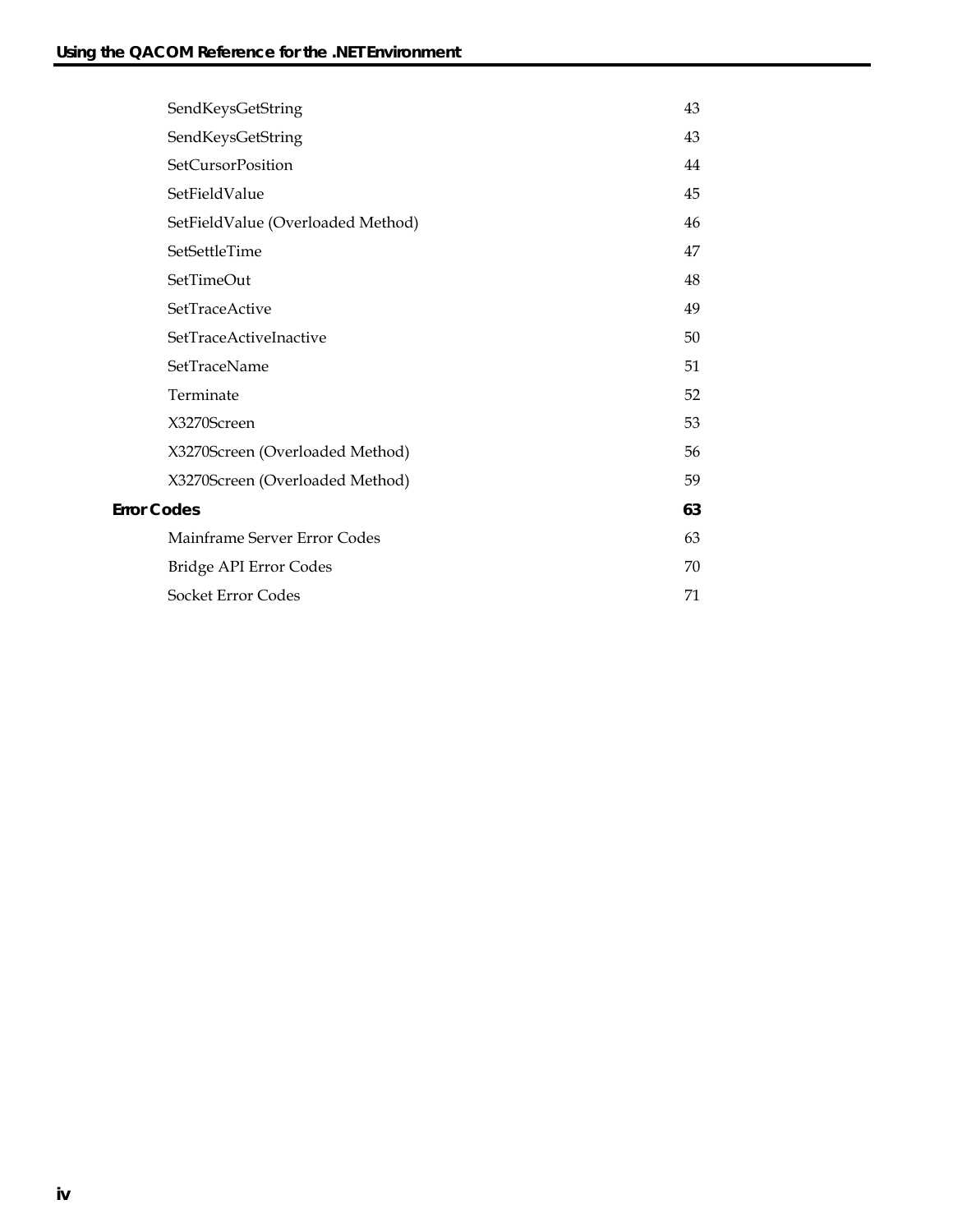## **Using Verastream Bridge Integrator in the Microsoft .NET Environment**

When using Verastream Bridge Integrator, you must first import a reference to the VBI DLL. If you are securing your connection to the host, your client application will load faster if you also import a reference to the VBI XmlSerializers DLL.

To declare the Bridge API in a VB application:

```
' Don't forget to import the reference to VBI.dll and 
VBI.XmlSerializers.dll 
Dim bridgeAPI As VBI.BridgeAPI 
bridgeAPI.ConnectBridge(…) 
…
```
You can simplify the declaration of the variable bridgeAPI by adding VBI to your list of imported namespaces:

```
Imports VBI 
Dim bridgeAPI As BridgeAPI 
bridgeAPI.ConnectBridge(…)
```
…

## **Securing Host Communications**

To enable a secure connection (encrypted communication to a Web service on the host using SSL over HTTPS), follow these simple steps:

- 1. Import required certificated into the Windows Certificate Manager.
- 2. Import a reference to the .NET assembly System. Web. Services.
- 3. Use one of three possible methods (listed below) to configure a secure implementation used by the Bridge API .
- 4. Add your certificates to certificate collection on the Web Service.

#### **Methods to configure the implementation used by the Bridge API**

- Recommended. Use a version of the BridgeAPI constructors that has a secureConnection argument. Pass in a value of True.
- Use the new static BridgeAPIFactory methods to configure the BridgeAPI for a SOAP implementation that uses a secure connection.
- Set the BRIDGE\_DEFAULT\_SECURE\_CONNECTION system environment variable to True.

There are two system environment variable you can use to configure the implementation:

- o BRIDGEAPI\_DEFAULT\_IMPL Set to either "binary" or "SOAP". By default, the internal Bridge API implementation in binary (non-secure). However, if you set this environment variable to "SOAP", it will use the SOAP implementation and connect to the Web service on the host.
- o BRIDGE\_DEFAULT\_SECURE\_CONNECTION Set to "true" to secure the connection with SSL. Currently, only the SOAP implementation can be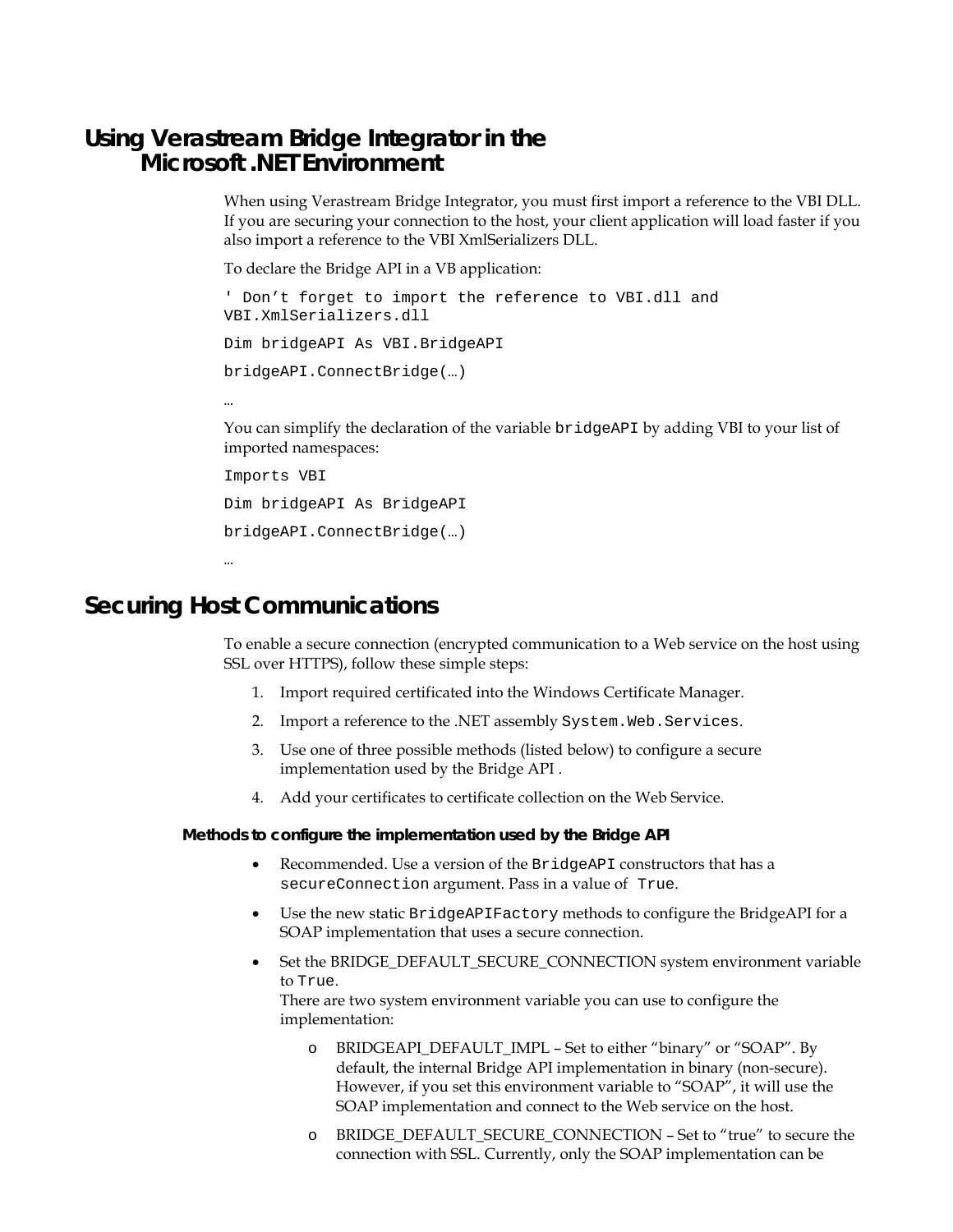secured, which forces the SOAP implementation. This is the only system environment variable you need to set. Using a non-secured SOAP connection is not recommended, but can be used temporarily if security has not yet been configured on the host.

Of these three methods of configuration, the first approach is the simplest. The second provides a fine-grained control over the implementation configuration, which can be useful during the development phase when the configuration with the host is not stable. Finally, system environment variables can be useful if you need to control the implementation used from outside of your application.

### **Sample Code for Establishing a Working Connection**

The following code gives you a working connection if you have the appropriate certificate imported into the Windows Certificate Manager:

```
Imports System.Security.Cryptography.X509Certificates 
Imports VBI
```

```
Dim store As X509Store = New X509Store(StoreName.Root, 
StoreLocation.CurrentUser) 
Dim collection As X509Certificate2Collection 
Dim bridgeAPI As BridgeAPI
```

```
store.Open(OpenFlags.ReadOnly) 
collection = New X509Certificate2Collection() 
collection.Find(X509FindType.FindByIssuerName, 
"MyCertificateIssuerName", True) 
store.Close()
```

```
bridgeAPI = New BridgeAPI(True)
```

```
bridgeAPI.GetWebService().ClientCertificates.AddRange(collection) 
bridgeAPI.ConnectBridge(…) 
…
```
You can also obtain a particular implementation of the Bridge API using BridgeAPIFactory:

```
bridgeAPI = BridgeAPIFactory.createBridgeAPI 
(BridgeAPIFactory.ImplTypeEnum.SOAP, True)
```
Or, you can rely on a system environment variable to configure the connection:

```
Environment.SetEnvironmentVariable 
("BRIDGEAPI_DEFAULT_SECURE_CONNECTION", "true") 'Or set this 
variable in the system environment itself 
bridgeAPI = New BridgeAPI()
```
### **Configuring Bridge API Code Pages**

The BridgeAPI class has six overloaded constructors. One of the common arguments, secureConnection, is described in the previous section. The other arguments have to do with code page configuration. The argument, hostCodePage (probably the most important), is needed when connecting to a host that is configured to use a code page other than 037 (the default).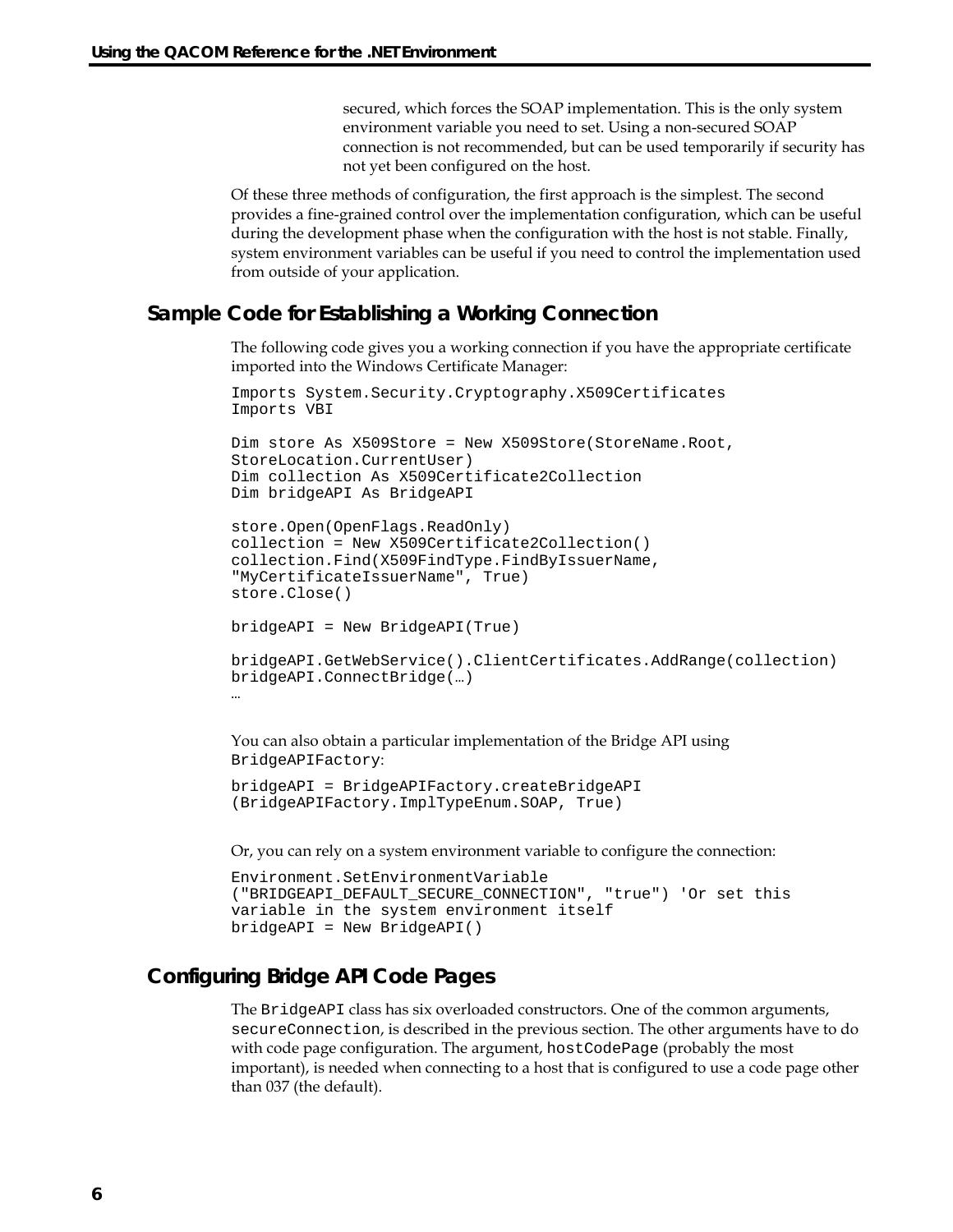#### **Supported host code pages**:

| -037 | US English, Portuguese |
|------|------------------------|
|------|------------------------|

- 1140 US English, Portuguese (Euro)
- 1141 German, Austrian (Euro)
- 1142 Danish, Norwegian (Euro)
- 1143 Finnish, Swedish (Euro)
- 1144 Italian (Euro)
- 1145 Spanish (Euro)
- 1146 UK English (Euro)
- 1147 French (Euro)
- 1149 Iceland (Euro)
- 273 German, Austrian
- 277 Danish, Norwegian
- 278 Finnish, Swedish
- 280 Italian
- 284 Spanish
- 285 UK English
- 297 French
- 871 Iceland

The clientCodepage argument defaults to the encoding used for the system's current ANSI code page – usually 1252 on a US Windows machine.

The encoding is determined by passing the value of clientCodepage into the System.Text.Encoding.GetEncoding static method. See .NET documentation on the System.Text.Encoding.GetEncoding class for information on allowable values.

When using a secure connection (or a non-secure SOAP connection), the hostCodePage and clientCodepage arguments are ignored. The host code page value is determined from the terminal facility. The client code page is not used since characters are sent to the host in Unicode.

## **Optimizing High Performance 3270 Solutions**

When building an application that makes use of the Web service, use care to minimize the number of APIs used to build a given solution. Each API formats a TCP/IP request packet and makes a round trip to the CICS region running on the target host. You can accelerate your applications if some of the TCP/IP packet trips can be eliminated. The greatest level of performance can be achieved by using the following optimization tips.

### **SendKeys Optimization**

Your application will undoubtedly make use of several SendKeys() API to drive the host CICS application to the desired screens. Although the programming effort of coding these keystrokes as a series of distinct API seems easier, by "stacking" multiple API into a single invocation, many 3270 exchanges can be accomplished with just one trip to the host.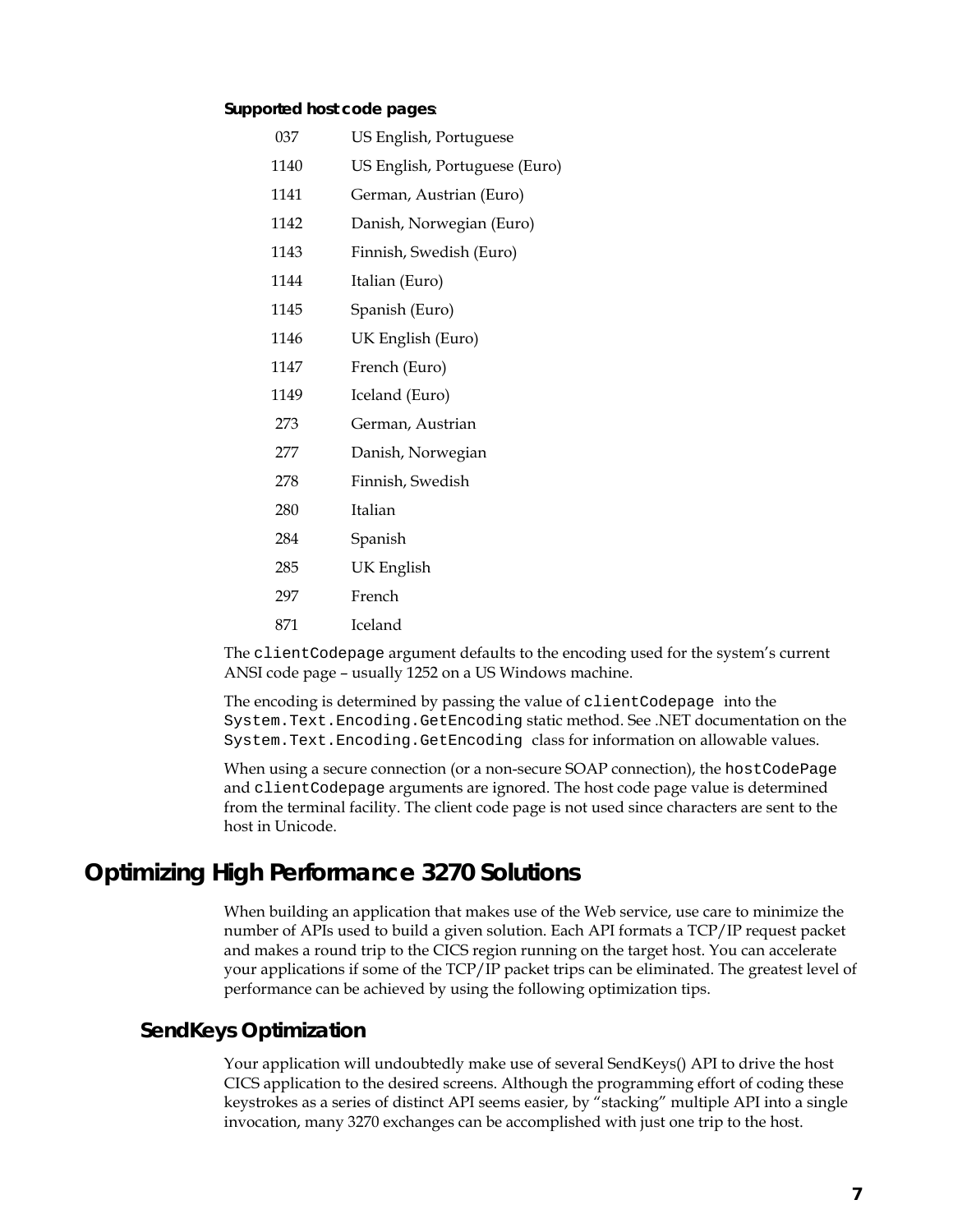For example, consider an application that connects to a given CICS region, enters a transaction 'APPL' to determine how many crates of apples are in storage, makes a menu selection "1" to designate Golden Delicious apples, presses <ENTER>, enters the crate size desired (12 pound) into the second field of the 3270 screen, and presses <ENTER> to go to the confirmation screen.

By coding with distinct API, the solution might look something like this:

```
ConnectBridge("nnn.nnn.nnn.nnn", 2317, 2, "MYUSERID", "PASSWD") 'Connect to CICS region 
SendKeys("APPL@E") 'Start the 'Apples' transaction 
SendKeys("1@E") 'Select 'Golden Delicious' 
SendKeys("@T") \qquad 'Tab to the second field on the screen'
SendKeys("12@E") 'Enter '12 pound crate' in 2nd field
```
Note that five API are used in the application so far, and consequently five TCP/IP request packets will be exchanged with the host to invoke the various API services illustrated above.

Now let's look at the same transaction invoked by "stacking" the SendKeys.

To implement this interaction, all of the keystrokes from the three distinct SendKeys calls will be stacked up in a single SendKeys call as follows:

SendKeys("APPL@E1@E@T12@E")

This will sign on, start the Apples transaction, Select Golden Delicious, specify 12 pound crate, and return with the 3270 screen parked on the confirmation screen. The application will then be free to harvest data from the confirmation screen (for instance, returning a confirmation number to the caller). The application could then issue a SendKeys to exit the application, and issue a Disconnect, freeing the session for another client.

The savings in terms of network time is substantial, and worth the analysis effort of the developers.

### **GetString Optimization**

When retrieving data from many 3270 fields on a single screen, it may be worth issuing one GetString(sess, 0, 0, 1920, scrbuff) to retrieve the entire 3270 screen into your local buffer. Once all of the data for the screen is contained in the application's local buffer, carving multiple fields out of that 3270 screen buffer becomes a fairly simple programming task. The code might look like the following to return four 20 byte fields from column 15 of rows 10, 11, 12, 13 and 14 of a given screen.

```
GetString(10, 15 400, scrbuff) 'Get 5 lines worth of 3270 data 
Field1 = Mid(scrbuff, 1, 20) 'Get the data from field at (10,15) 
Field1 = Mid(scrbuff, 81, 20) \qquad \qquad 'Get the data from field at (11,15)
Field1 = Mid(scrbuff, 161, 20) 'Get the data from field at (12,15) 
Field1 = Mid(scrbuff, 241, 20) Get the data from field at (13,15)Field1 = Mid(scrbuff, 321, 20) 'Get the data from field at (14,15)
```
Again, with a bit more work, the application is saved four additional trips across the network. During the design of an application, you can identify many ways to reduce the number of API trips to the host, and with a reasonable amount of analysis; you can create the fastest application possible for your CICS applications.

Make sure that you need to verify where you are before asking for a GetString. Often, given the knowledge of your application, it is unnecessary to confirm several elements on each and every intermediate screen. You can confirm once, at the end of a chain of host screens,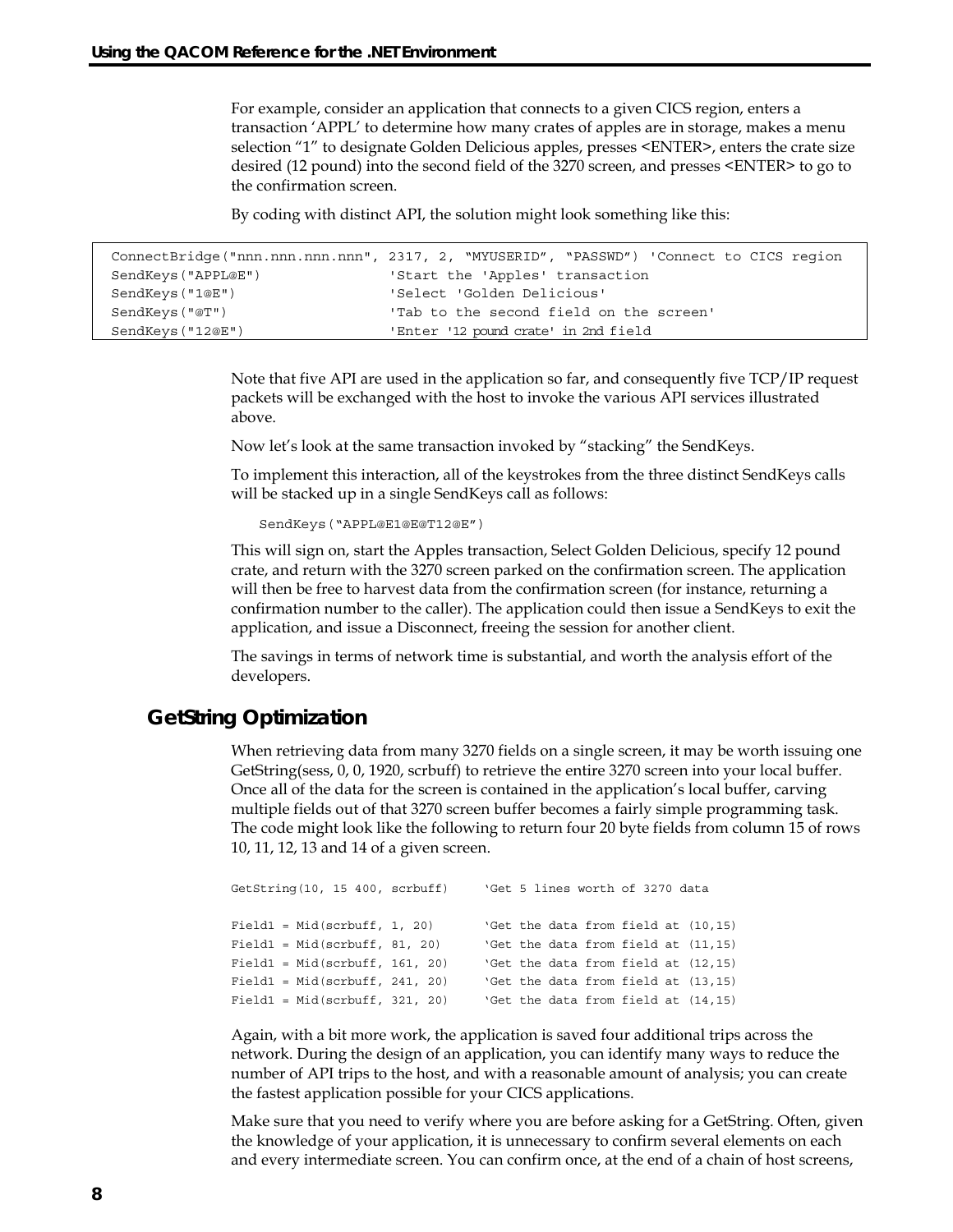that the proper destination has been reached without the involvement multiple GetString API along the way.

## **Combined Optimizations**

By combining lessons learned from SendKeys optimization and GetString optimization, further improvement is attainable. Where appropriate, you can further reduce the total network latency by combining a concatenated SendKeys with an optimized GetString into a single SendKeysGetString call. With this approach, the concatenated SendKeys and the subsequent GetString are executed in a single trip to the host. Using the examples from the previous optimization sections, we would issue the following high performance call:

SendKeysGetString("APPL@E1@E@T12@E", 10, 15, 400, scrbuff)

Other calls allowing multiple input/outputs are SendKeysGetAllFieldInformation and X3270Screen. See reference information for those APIs in this guide.

### **SetFieldValue and GetFieldValue Optimization**

When using a CICS application that makes use of BMS mapsets, the SetFieldValue and GetFieldValue APIs allow updating and retrieving fields in the 3270 session without resorting to sending "Row/Column/Length" information in a PutString or GetString API.

When you use SetFieldValue, the symbolic name of the field and the field's value are sent in the SetFieldValue API. There is an overloaded SetValue function that you can use to pass in an array of symbolic fieldnames along with a corresponding array of field values again all in one trip over the network (see SetFieldValue). Using this overloaded function will greatly improve the performance of your application.

When using GetFieldValue, the symbolic name of the field and the field's value are sent in the GetFieldValue API. Note that if many fields are to be retrieved from the host session, you may want to consider using the GetAllFieldInformation or GetScreenInformation API to retrieve them all from the host over one network trip, and then pick the desired target field name, value, row, column, attribute, length, color or highlighting information out of the arrays of information returned by the GetAllFieldInfomation or GetScreenInformation API. This approach reduces network traffic. See reference information for those APIs in this guide.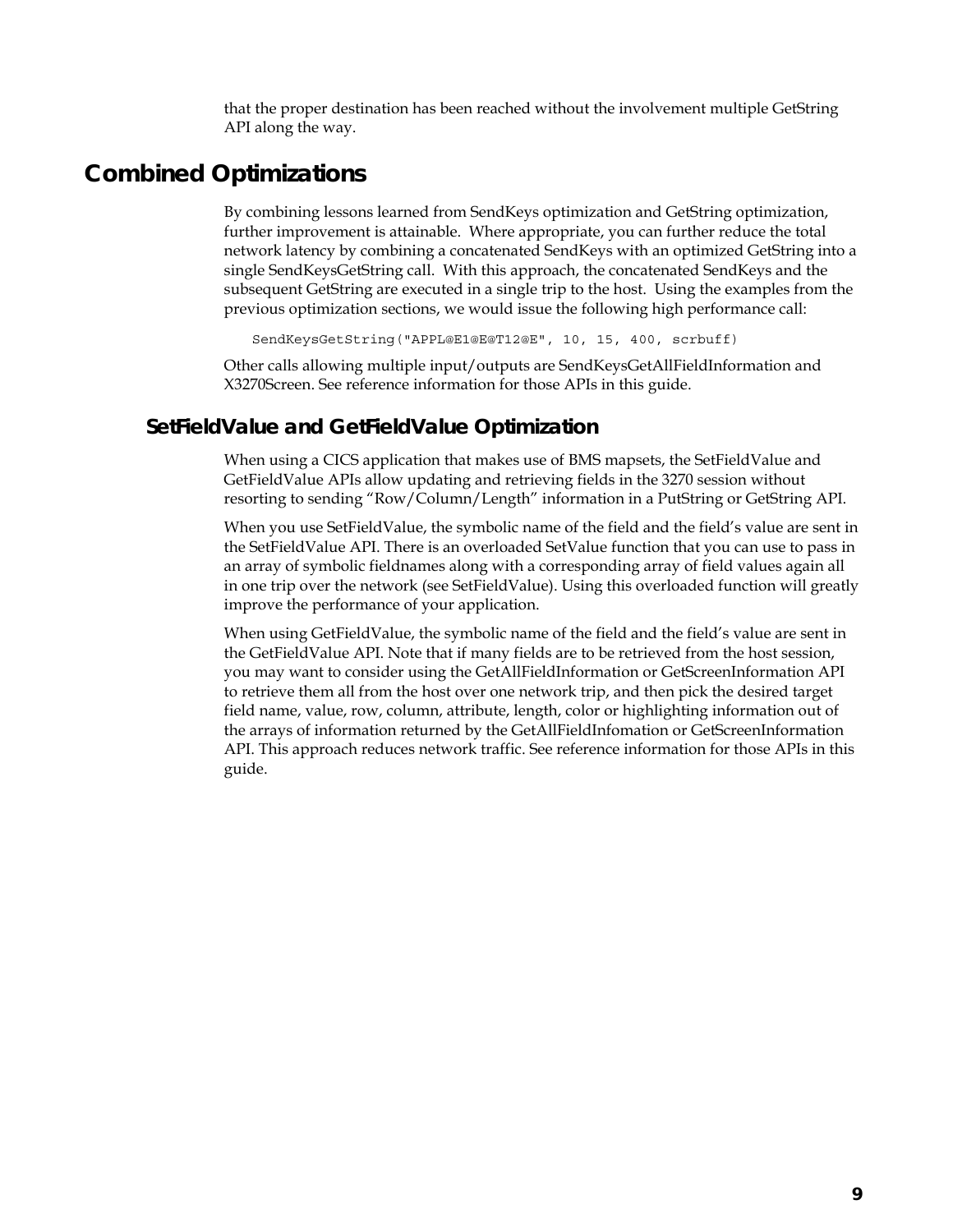## **QACOM Methods**

All supported QACOM methods return a zero on success, or an error code used to identify the specific problem.

## **ChangePassword**

This method changes the password for a specified existing userid and password combination.

**Syntax** 

```
ChangePassword hostIP, hostPort, UserId, Password, newPassword
```
#### **Prerequisites**

None

| Name        | Description                                                                                | <b>Type</b> |
|-------------|--------------------------------------------------------------------------------------------|-------------|
| hostIP      | Text format IP address of the target host<br>CICS region.                                  | String      |
| hostPort    | Port corresponding to the target CICS<br>region.                                           | Integer     |
| UserId      | The user ID for the host data engine to<br>use with the External Security Manager.         | String      |
| Password    | The password for the host data engine to<br>use with the External Security Manager.        | String      |
| newPassword | The new password for the host data<br>engine to use with the External Security<br>Manager. | String      |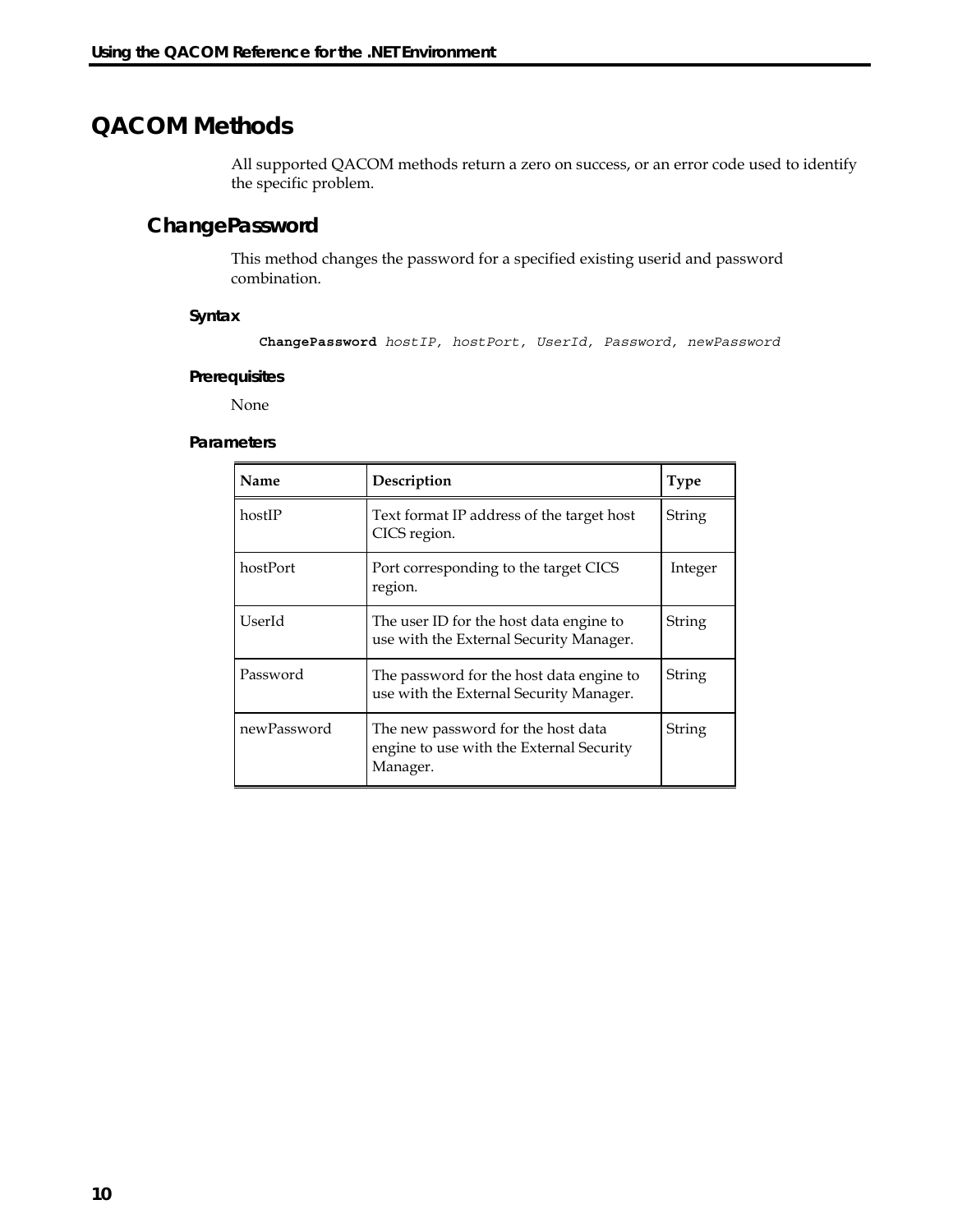## **ConnectBridge**

This method obtains a session state context from the host data engine.

### **Syntax**

**ConnectBridge** *hostIP, hostPort, terminalModel, UserId, Password*

### **Prerequisites**

None

| Name          | Description                                                                                                                                                                | <b>Type</b> |
|---------------|----------------------------------------------------------------------------------------------------------------------------------------------------------------------------|-------------|
| hostIP        | Text format IP address of the target host<br>CICS® region.                                                                                                                 | String      |
| hostPort      | Port corresponding to the target CICS®<br>region                                                                                                                           | Integer     |
| terminalModel | 3270 terminal model type<br>2 Model 2<br>Model 3<br>3                                                                                                                      | Integer     |
|               | Model 4<br>4<br>Model 5<br>5.                                                                                                                                              |             |
| UserId        | The user ID for the host data engine to<br>use with the External Security Manager<br>on behalf of this session. If no user ID is<br>desired, use a null string or spaces.  | String      |
| Password      | The password for the host data engine to<br>use with the External Security Manager<br>on behalf of this session. If no user ID is<br>desired, use a null string or spaces. | String      |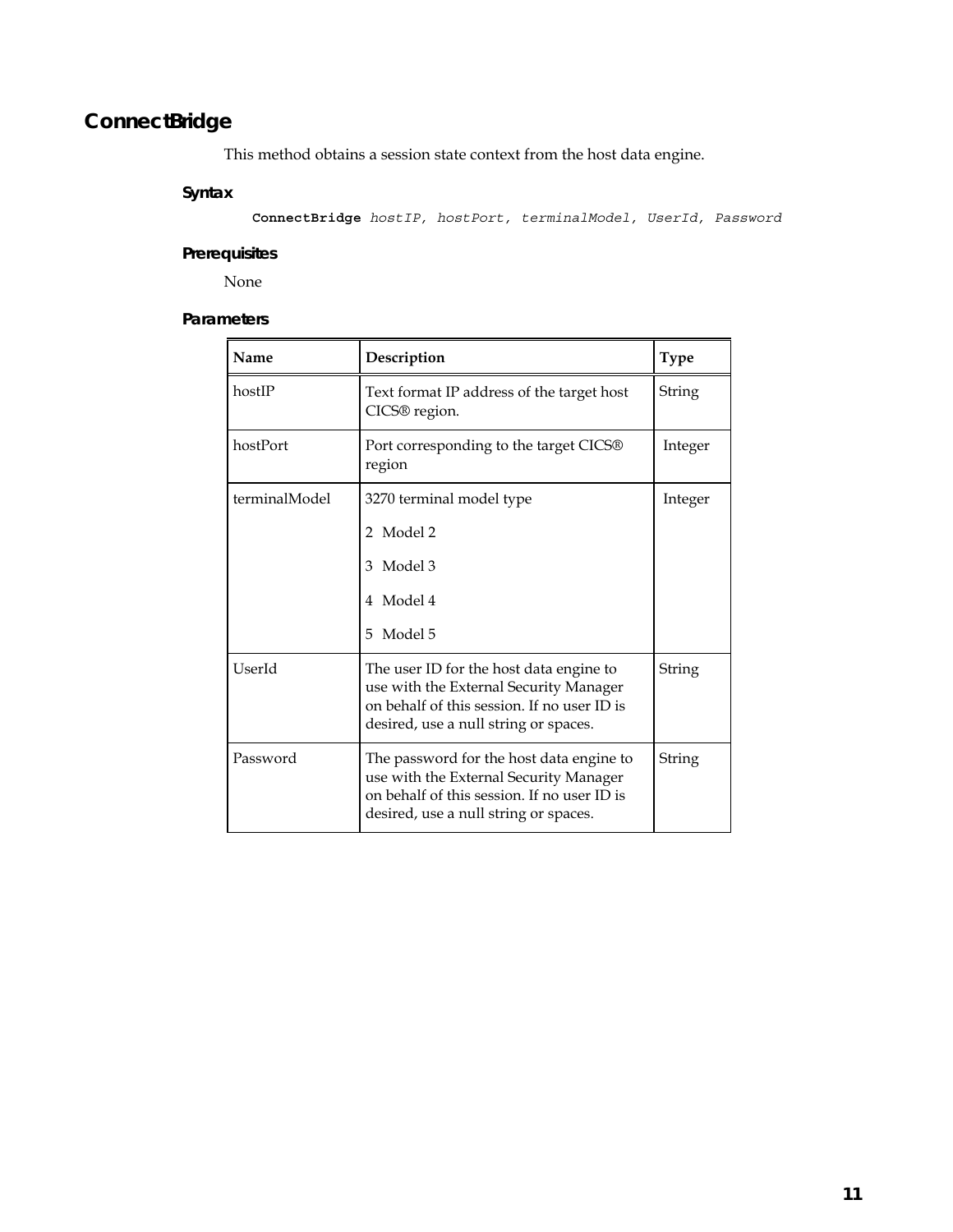## **ConnectBridge(Overloaded Methods)**

This overloaded method is used to request additional and specific characteristics to be associated with this request for a session state context from the host data engine.

#### **Syntax**

**ConnectBridge** *hostIP, hostPort, terminalModel, UserId, Password, terminalPool*  **ConnectBridge** *hostIP, hostPort, terminalModel, UserId, Password, terminalPool, networkName* 

**ConnectBridge** *hostIP, hostPort, terminalModel, UserId, Password, terminalPool, networkName, terminalFacilityLike* 

#### **Prerequisites**

None

| Name                     | Description                                                                                                                                                                | Type    |
|--------------------------|----------------------------------------------------------------------------------------------------------------------------------------------------------------------------|---------|
| hostIP                   | Text format IP address of the target host<br>CICS® region.                                                                                                                 | String  |
| hostPort                 | Port corresponding to the target CICS®<br>region                                                                                                                           | Integer |
| terminalModel            | 3270 terminal model type<br>2 Model 2<br>3 Model 3<br>4 Model 4<br>5 Model 5                                                                                               | Integer |
| UserId                   | The user ID for the host data engine to<br>use with the External Security Manager<br>on behalf of this session. If no user ID is<br>desired, use a null string or spaces.  | String  |
| Password                 | The password for the host data engine to<br>use with the External Security Manager<br>on behalf of this session. If no user ID is<br>desired, use a null string or spaces. | String  |
| terminalPool             | Identifies the pool of Terminal IDs to<br>search in order to specify a Terminal ID<br>that is not currently in use.                                                        | String  |
| networkName              | Used to identify the specific network<br>name to use with this session. The<br>network name specified must conform to<br>the VTAM rules for network name.                  | String  |
| terminalFacility<br>Like | Used to override the "virtual facility like"<br>configured on the host for the<br>terminalModel.                                                                           | String  |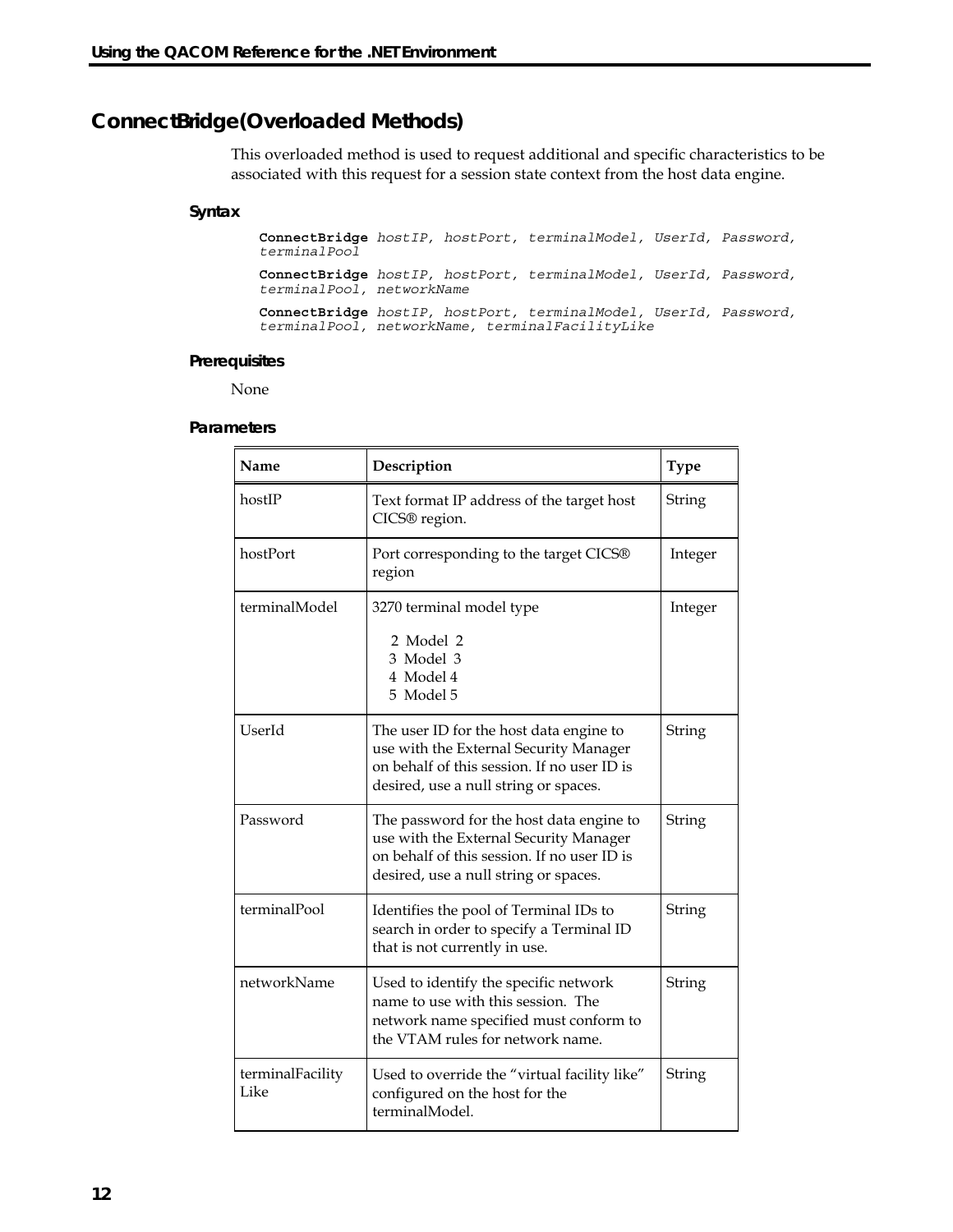## **Disconnect**

This method disconnects the session, releasing the session state context from the host data engine.

## **Syntax**

**Disconnect**

### **Prerequisites**

None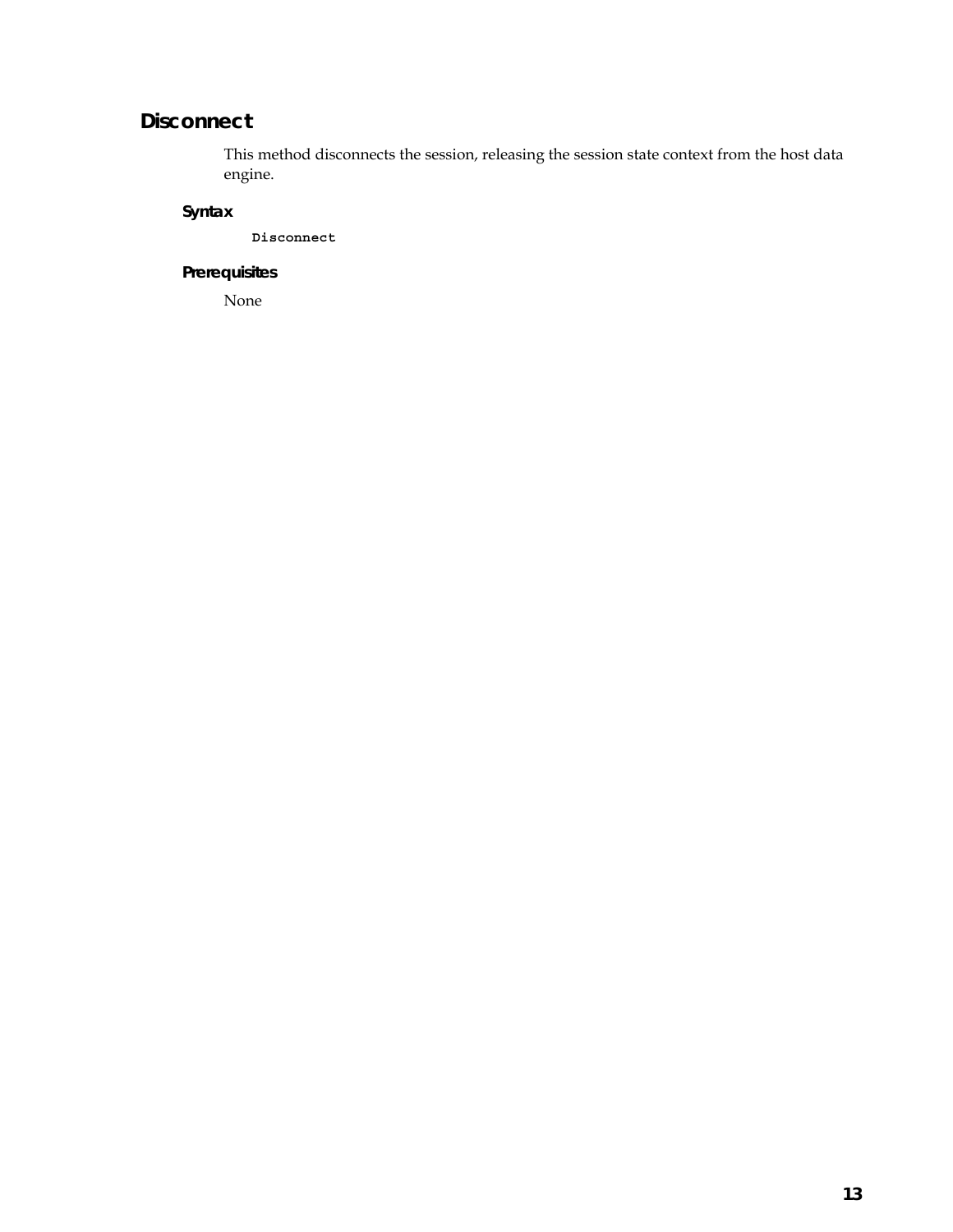## **FindString**

This method attempts to locate a given string on the current screen, beginning at a specified row and column position.

#### **Syntax**

**FindString** *inScreen, inString, inStartRow, inStartColumn, inFlags, outRow, outColumn* 

#### **Prerequisites**

ConnectBridge

#### **Parameters**

| Name          | Description                                                                                                                                                                                                                                                           | <b>Type</b>             |
|---------------|-----------------------------------------------------------------------------------------------------------------------------------------------------------------------------------------------------------------------------------------------------------------------|-------------------------|
| inScreen      | The current live host screen. If this value<br>is given as the index number of the<br>screen, it must be -1; if it is given as a<br>string, it must be empty or spaces.                                                                                               | Integer<br>or<br>String |
| inString      | The string to search for on the current<br>screen.                                                                                                                                                                                                                    | String                  |
| inStartRow    | The row position at which to start the<br>search. This parameter must be greater<br>than or equal to 1.                                                                                                                                                               | Integer                 |
| inStartColumn | The column position at which to start the<br>search. This parameter must be greater<br>than or equal to 1.                                                                                                                                                            | Integer                 |
| inFlags       | Flags that control the method's behavior.<br>The flags can be a combination of the<br>following values:<br>The FindString method wraps to the<br>1<br>beginning of the screen or field after<br>reaching the end.<br>2<br>The FindString method searches<br>backward. | Integer                 |

*Continued next page...*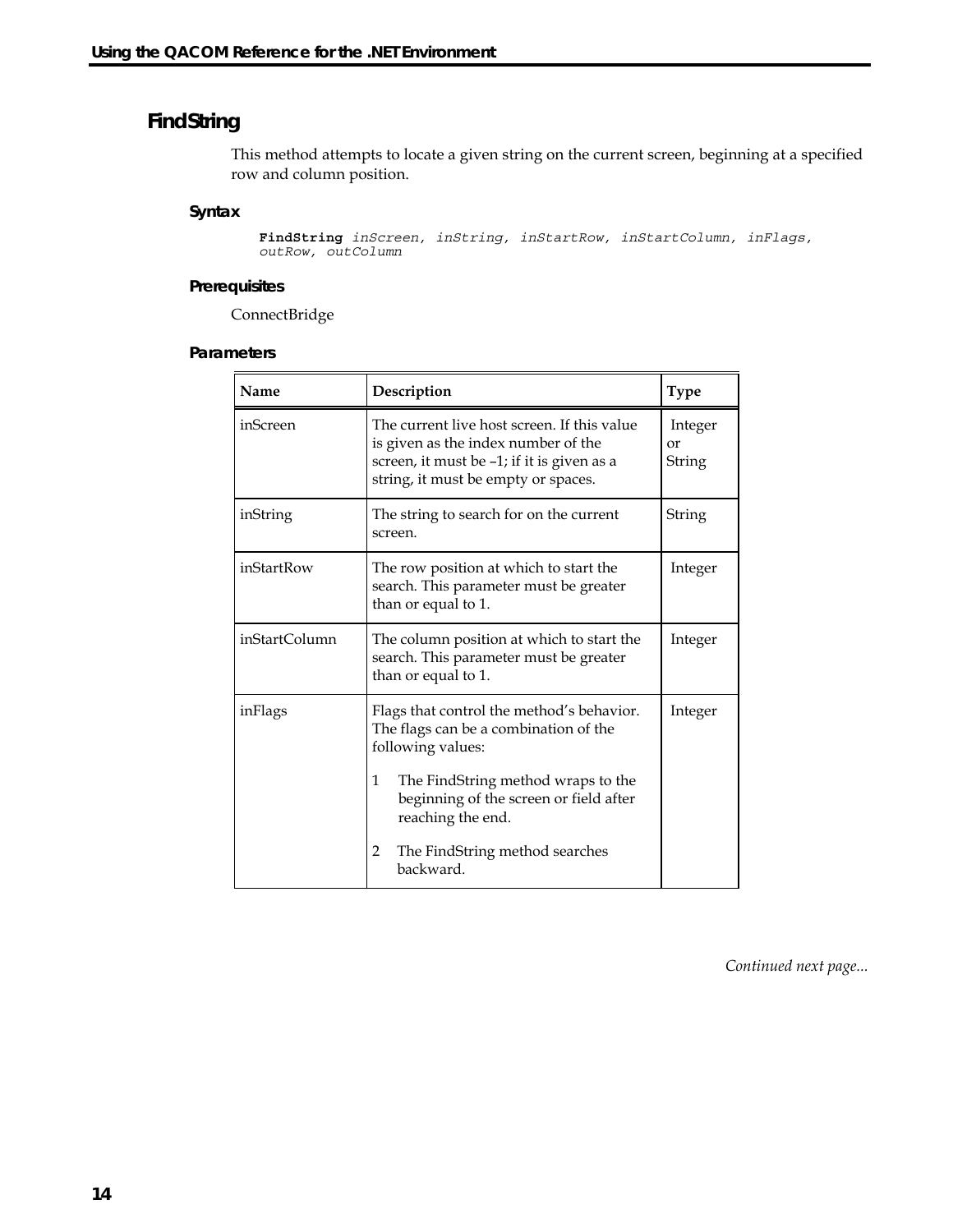### Parameters (*continued*)

| Name                   | Description                                                                                                                                                                                                                                                                                                                                                                                                                                                                                                                                                                                                                                      | <b>Type</b> |
|------------------------|--------------------------------------------------------------------------------------------------------------------------------------------------------------------------------------------------------------------------------------------------------------------------------------------------------------------------------------------------------------------------------------------------------------------------------------------------------------------------------------------------------------------------------------------------------------------------------------------------------------------------------------------------|-------------|
| inFlags<br>(continued) | The FindString method searches only<br>$\overline{4}$<br>in the field that contains the specified<br>row and column. All other flags<br>apply only within the field.<br>The search begins at the point in the<br>field specified by the inRow and<br>inColumn parameters. The outRow<br>and outColumn parameters contain<br>the position on the screen where the<br>string is found, or zero if the string is<br>not found.<br>8<br>The FindString method ignores case<br>when searching for a string.<br>Note: If you send a zero in the<br>inFlags parameter, this method<br>performs a screen-wide, case-<br>sensitive, non-wrapping, forward |             |
|                        | search.                                                                                                                                                                                                                                                                                                                                                                                                                                                                                                                                                                                                                                          |             |
| outRow                 | The row position where the string was<br>found. If the string was not found, this<br>returns a zero.                                                                                                                                                                                                                                                                                                                                                                                                                                                                                                                                             | Integer     |
| outColumn              | The column position where the string<br>was found. If the string was not found,<br>this returns a zero.                                                                                                                                                                                                                                                                                                                                                                                                                                                                                                                                          | Integer     |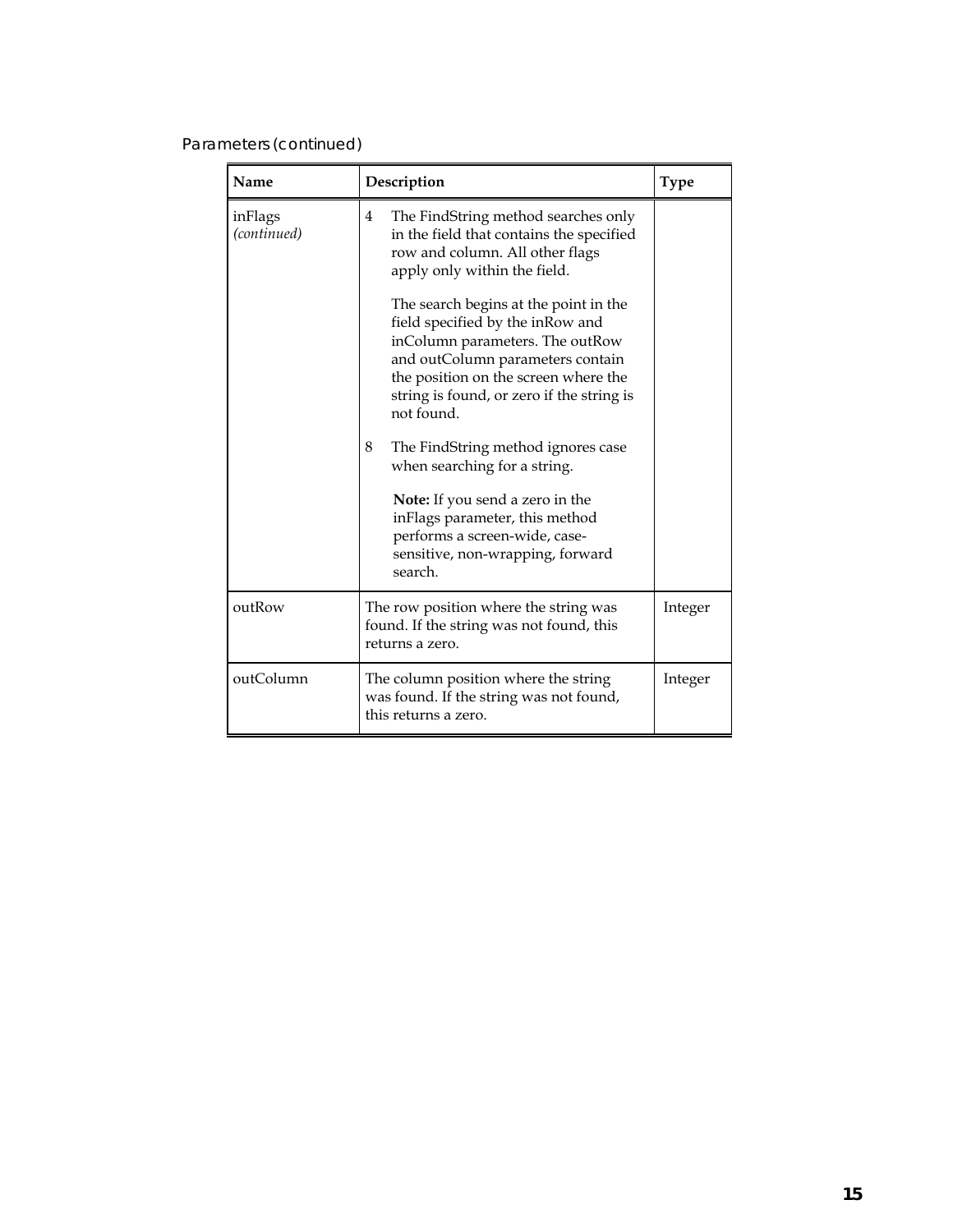### **GetAllFieldInformation**

This method retrieves the information of all fields on the current screen.

#### **Syntax**

```
GetAllFieldInformation inScreen, outFieldCount, outFieldNames,
outFieldValues, outFieldAttributes, outFieldRows, outFieldCols, 
outFieldLengths
```
The parameter *outFieldCount* is returned as an Integer; *outFieldNames* and *outFieldValues* are String arrays, and all other Arrays are of type Integer. All Arrays occur *outFieldCount* times.

For example, when *outFieldCount* is 10, *outFieldNames* contains an array consisting of 10 Strings, with each String containing a field name. Likewise, *outFieldAttributes* contains an array consisting of 10 Integers, with each containing a value for the corresponding field attribute.

#### **Prerequisites**

ConnectBridge

| Name               | Description                                                                                                                                                                  | <b>Type</b>             |
|--------------------|------------------------------------------------------------------------------------------------------------------------------------------------------------------------------|-------------------------|
| inScreen           | The current live host screen. If this<br>value is given as the index number of<br>the screen, it must be -1; if it is given as<br>a string, it must be empty or spaces.      | Integer<br>or<br>String |
| outFieldCount      | Total number of fields on the current<br>screen. Each array returned by this API<br>contains this number of entries.                                                         | Integer                 |
| outFieldNames      | Names of 3270 fields on the current<br>screen.                                                                                                                               | String<br>Array         |
| outFieldValues     | Values contained in all the fields on the<br>current screen.                                                                                                                 | String<br>Array         |
| outFieldAttributes | Field attributes of all the fields on the<br>current screen. Please see the reference<br>for the GetFieldAttributes API in this<br>publication for a list of possible values | Integer<br>Array        |
| outFieldRows       | Row coordinates for each of the fields<br>on the current screen.                                                                                                             | Integer<br>Array        |
| outFieldColumns    | Column coordinates for each of the<br>fields on the current screen.                                                                                                          | Integer<br>Array        |
| outFieldLengths    | Lengths of each of the fields on the<br>current screen                                                                                                                       | Integer<br>Array        |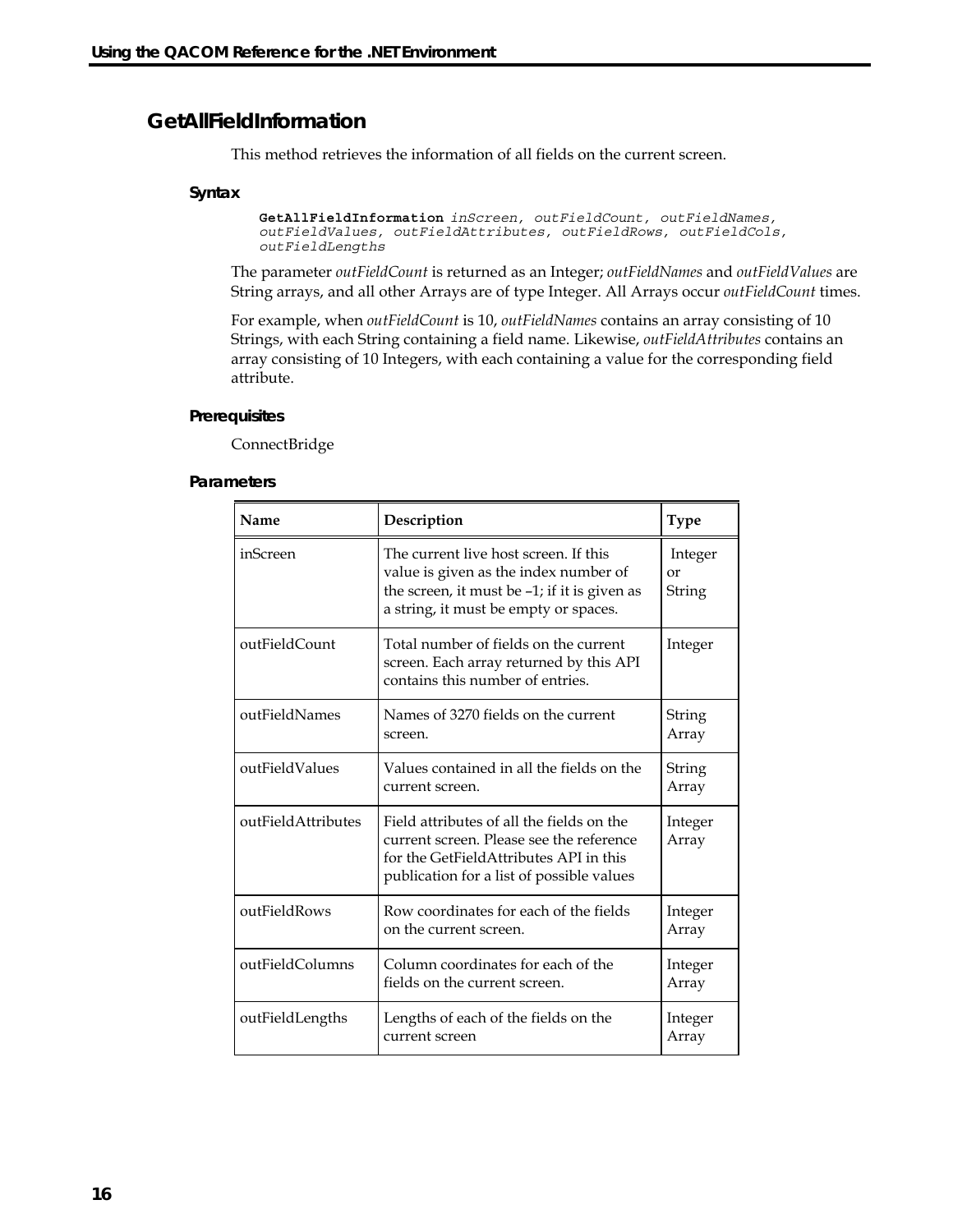## **GetAllFieldInformation (Overloaded Method)**

This method retrieves the information of all fields on the current screen, including field color and highlighting. This overloaded method is used to extract extended attribute information about the fields on the screen.

#### **Syntax**

**GetAllFieldInformation** *inScreen, outFieldCount, outFieldNames, outFieldValues, outFieldAttributes, outFieldRows, outFieldCols, outFieldLengths, outFieldColors, outFieldHighlighting* 

The parameter *outFieldCount* is returned as an Integer; *outFieldNames* and *outFieldValues* are String arrays, and all other Arrays are of type Integer. All Arrays occur *outFieldCount* times.

For example, when *outFieldCount* is 10, *outFieldNames* contains an array consisting of 10 Strings, with each String containing a field name. Likewise, *outFieldAttributes* contains an array consisting of 10 Integers, with each containing a value for the corresponding field attribute.

#### **Prerequisites**

ConnectBridge

#### **Parameters**

| Name               | Description                                                                                                                                                                   | <b>Type</b>             |
|--------------------|-------------------------------------------------------------------------------------------------------------------------------------------------------------------------------|-------------------------|
| inScreen           | The current live host screen. If this<br>value is given as the index number of<br>the screen, it must be -1; if it is given<br>as a string, it must be empty or spaces.       | Integer<br>or<br>String |
| outFieldCount      | Total number of fields on the current<br>screen. Each array returned by this<br>API contains this number of entries.                                                          | Integer                 |
| outFieldNames      | Names of 3270 fields on the current<br>screen.                                                                                                                                | String<br>Array         |
| outFieldValues     | Values contained in all the fields on<br>the current screen.                                                                                                                  | String<br>Array         |
| outFieldAttributes | Field attributes of all the fields on the<br>current screen. Please see the reference<br>for the GetFieldAttributes API in this<br>publication for a list of possible values. | Integer<br>Array        |
| outFieldRows       | Row coordinates for each of the fields<br>on the current screen.                                                                                                              | Integer<br>Array        |

*Continued next page...*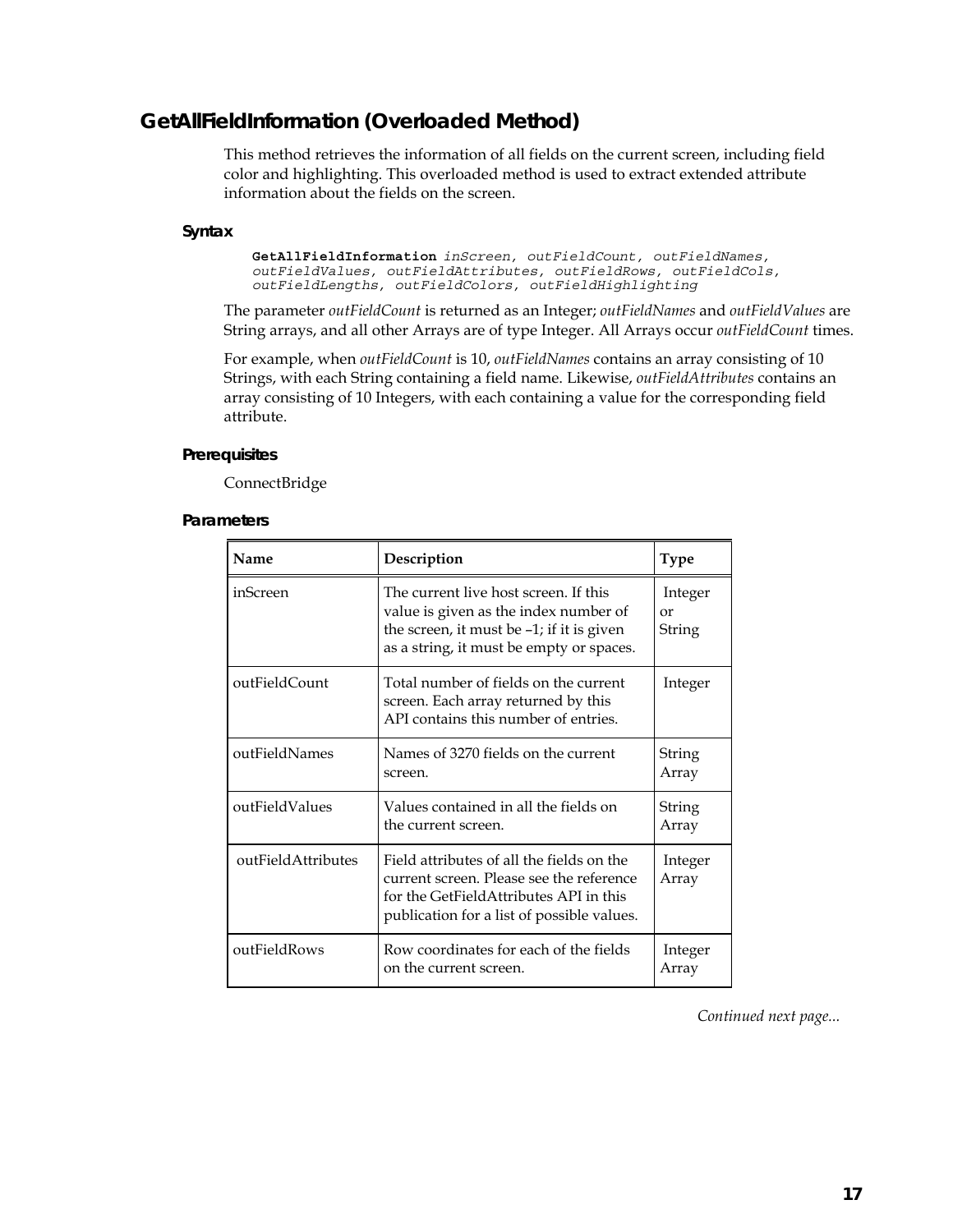## Parameters (*continued*)

| outFieldColumns    | Column coordinates for each of the<br>fields on the current screen.                                                                                                                                                                                   | Integer<br>Array |
|--------------------|-------------------------------------------------------------------------------------------------------------------------------------------------------------------------------------------------------------------------------------------------------|------------------|
| outFieldLengths    | Lengths of each of the fields on the<br>current screen.                                                                                                                                                                                               | Integer<br>Array |
| outFieldColors     | Colors in use in each of the fields on<br>the current screen. Each Integer<br>returned contains a value that<br>represents the color:                                                                                                                 | Integer<br>Array |
|                    | White<br>$\Omega$                                                                                                                                                                                                                                     |                  |
|                    | Blue<br>$\mathbf{1}$                                                                                                                                                                                                                                  |                  |
|                    | Red<br>$\overline{2}$                                                                                                                                                                                                                                 |                  |
|                    | Pink<br>3                                                                                                                                                                                                                                             |                  |
|                    | 4<br>Green                                                                                                                                                                                                                                            |                  |
|                    | 5<br>Turquoise                                                                                                                                                                                                                                        |                  |
|                    | Yellow<br>6                                                                                                                                                                                                                                           |                  |
|                    | White<br>7                                                                                                                                                                                                                                            |                  |
| outFieldHighlights | Field highlighting in use in the fields<br>on the current screen. Each Integer<br>returned contains a value that<br>represents the highlighting currently<br>displayed for the respective 3270<br>field. The integer representation is as<br>follows: | Integer<br>Array |
|                    | Normal<br>0                                                                                                                                                                                                                                           |                  |
|                    | 1<br>Blinking                                                                                                                                                                                                                                         |                  |
|                    | Reversed video<br>2                                                                                                                                                                                                                                   |                  |
|                    | 3<br>Underscore                                                                                                                                                                                                                                       |                  |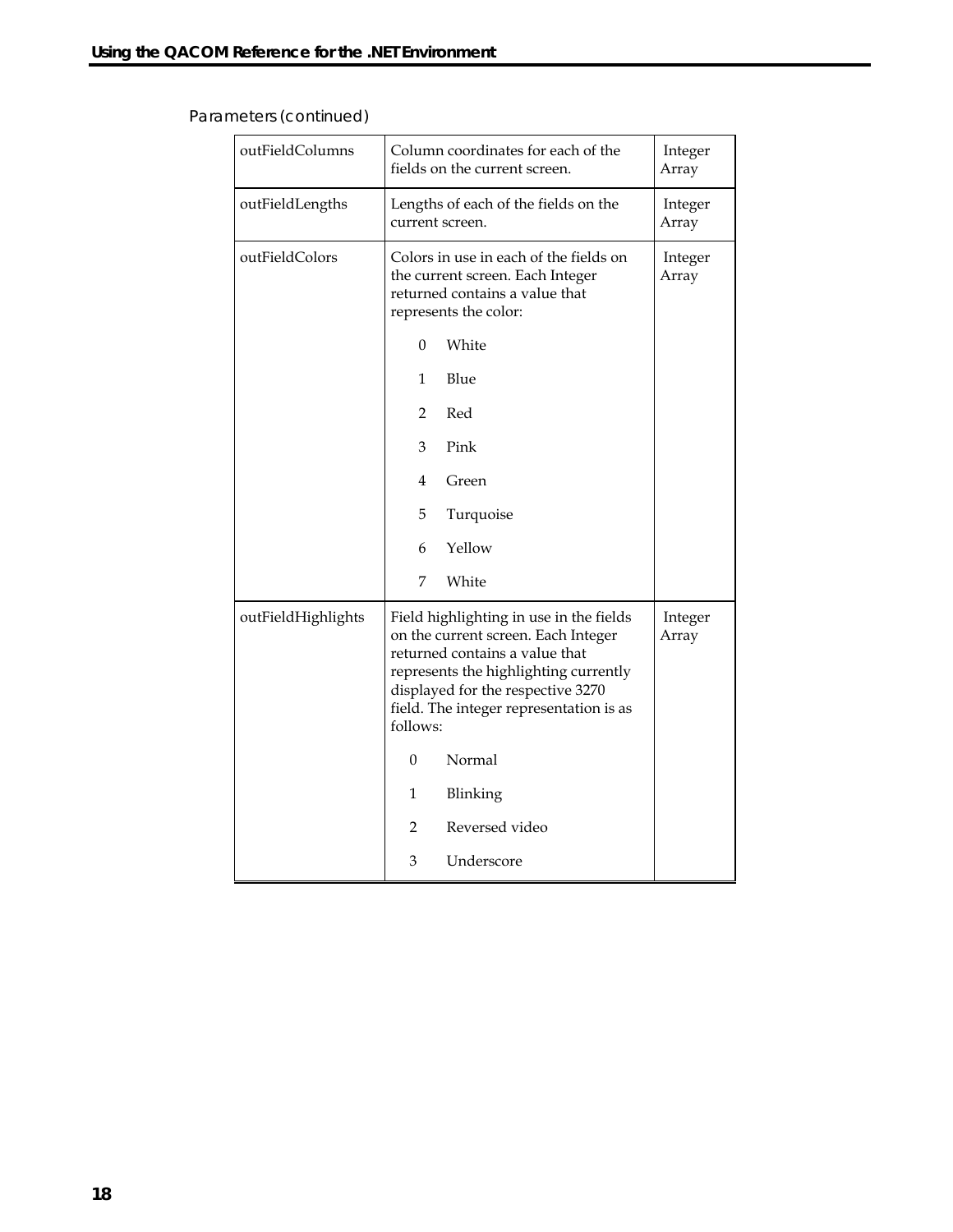## **GetConnectionStatus**

This method returns the status of the host connection.

### **Syntax**

**GetConnectionStatus** *outStatus*

### **Prerequisites**

ConnectBridge

| Name      | Description                                                                           | <b>Type</b> |
|-----------|---------------------------------------------------------------------------------------|-------------|
| outStatus | The status of the host connection, which<br>is one of the following values:           | Integer     |
|           | The session is connected.<br>0                                                        |             |
|           | The session is not connected.                                                         |             |
|           | The following values are not supported:                                               |             |
|           | The session is connected but the<br>$\mathcal{D}$<br>presentation space (PS) is busy. |             |
|           | The connection is inhibited.<br>3                                                     |             |
|           | The host is in an unknown state.                                                      |             |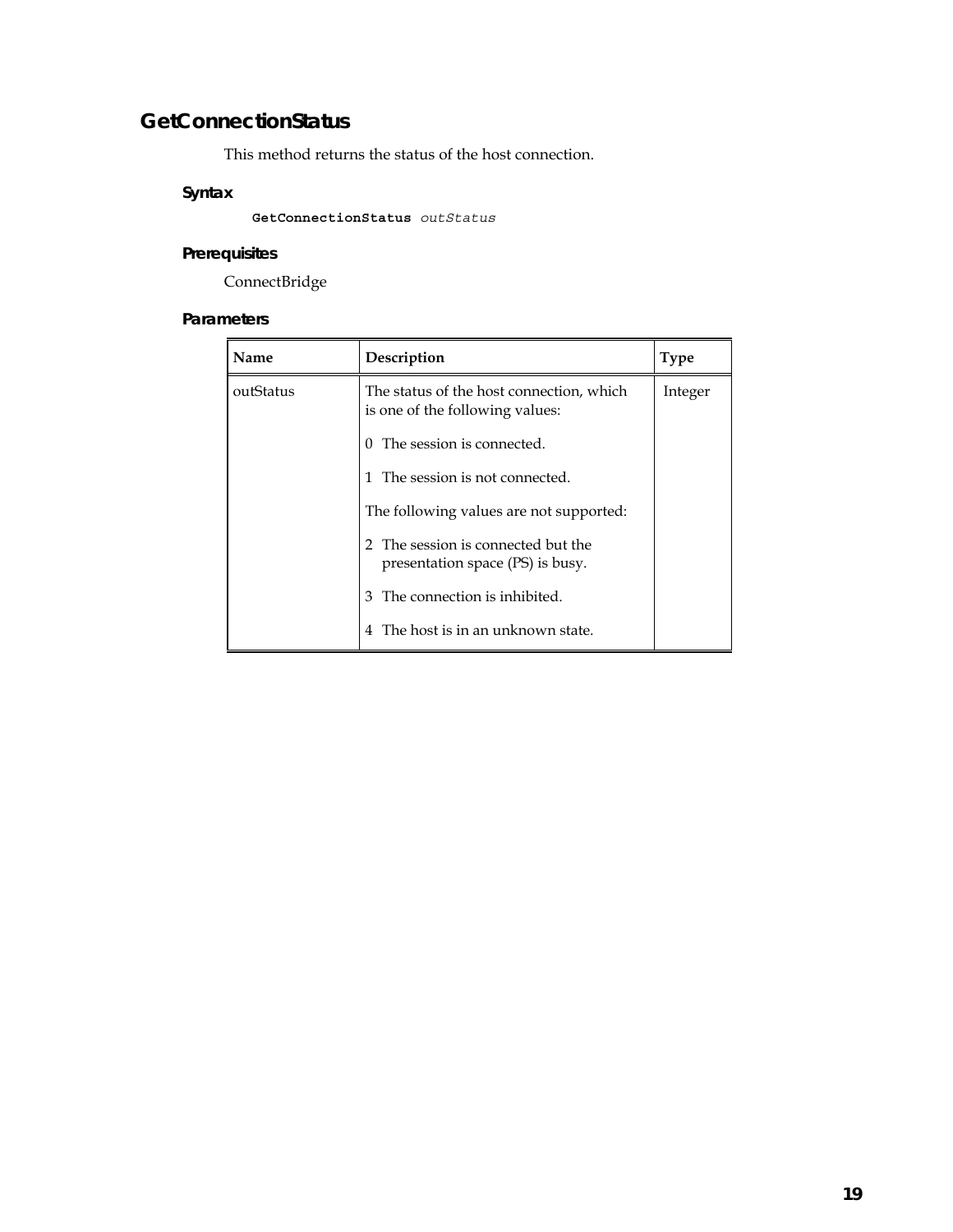## **GetCurrentScreenName**

This method returns the name of the current host screen.

#### **Syntax**

**GetCurrentScreenName** *inTimeOut, outScreenName*

### **Prerequisites**

ConnectBridge

| Name          | Description                                                                                                  | Type    |
|---------------|--------------------------------------------------------------------------------------------------------------|---------|
| inTimeOut     | In this implementation, this parameter is<br>disregarded. It is included only for<br>backward compatibility. | Integer |
| outScreenName | The name of the current screen.                                                                              | String  |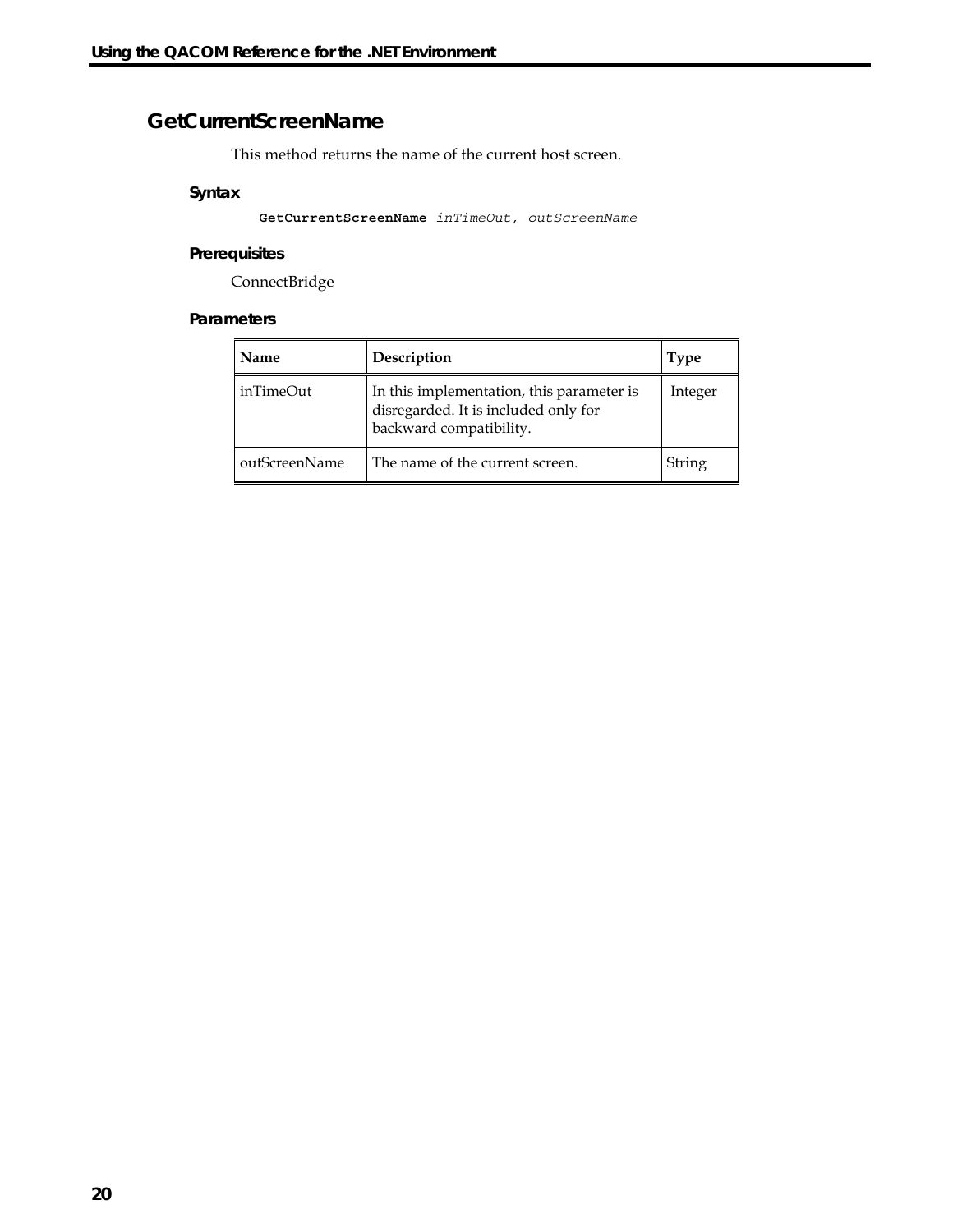## **GetCursorPosition**

This method retrieves the cursor position on the current host screen.

### **Syntax**

**GetCursorPosition** *outRow, outColumn*

### **Prerequisites**

ConnectBridge

| Name      | Description                 | 'l ype  |
|-----------|-----------------------------|---------|
| outRow    | The cursor row position.    | Integer |
| outColumn | The cursor column position. | Integer |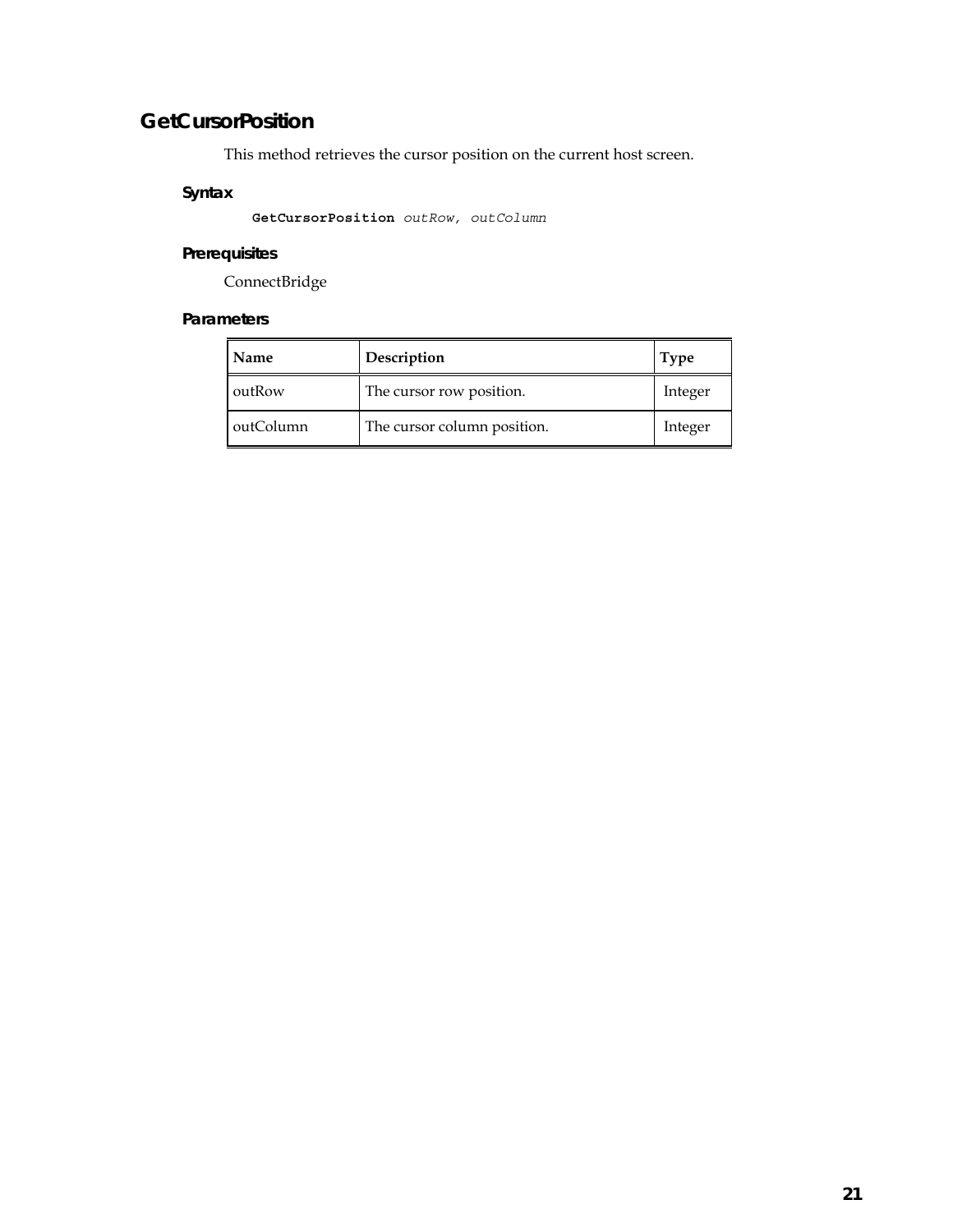## **GetFieldAttributes**

This method retrieves the attributes of a specified field on the current screen.

#### **Syntax**

**GetFieldAttributes** *inScreen, inField, outAttributes*

#### **Prerequisites**

ConnectBridge

| Name          | Description                                                                                                                                                                | <b>Type</b>             |
|---------------|----------------------------------------------------------------------------------------------------------------------------------------------------------------------------|-------------------------|
| inScreen      | The current live host screen. If this value<br>is given as the index number of the<br>screen, it must be -1; if it is given as a<br>string, it must be empty or spaces.    | Integer<br>or<br>String |
| inField       | The field for which to get attributes. This<br>value can be given either as a field name<br>or as the index number of the field on the<br>screen. The index is zero-based. | Integer<br>or<br>String |
| outFieldNames | The field names of all the fields on the<br>current screen. Returns an array of<br>Strings, with each String containing a<br>field name.                                   | String<br>Array         |
| outAttributes | The returned attributes of the specified<br>field. The attributes can be a combination<br>(sum) of the following:                                                          | Integer                 |
|               | 1<br>The field is a protected field.                                                                                                                                       |                         |
|               | 2<br>The field can contain only numeric<br>values.                                                                                                                         |                         |
|               | The field is light-pen detectable.<br>4                                                                                                                                    |                         |
|               | The field is a non-display, non<br>8<br>lightpen detectable field.                                                                                                         |                         |
|               | The field is a high-intensity field.<br>16                                                                                                                                 |                         |
|               | The returned value may be the sum of<br>two or more attributes. For example, if 5<br>is returned, the field is both protected (1)<br>and light-pen detectable (4).         |                         |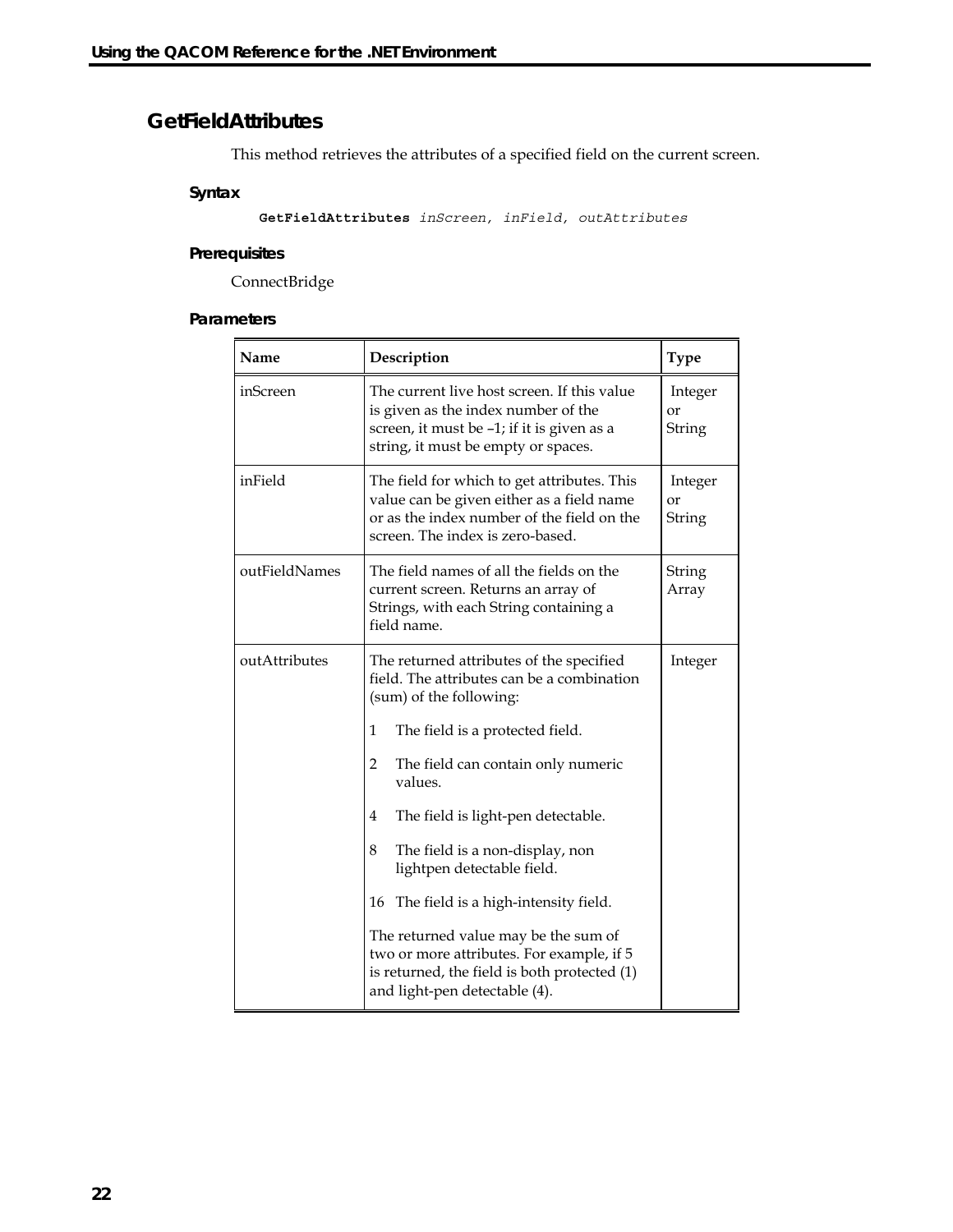## **GetFieldCoordinates**

This method retrieves the coordinates (row, column, and length) of a specified field on the current screen.

#### **Syntax**

**GetFieldCoordinates** *inScreen, inField, outFieldRow, outFieldColumn, outFieldLength*

### **Prerequisites**

ConnectBridge

| Name           | Description                                                                                                                                                                 | <b>Type</b>             |
|----------------|-----------------------------------------------------------------------------------------------------------------------------------------------------------------------------|-------------------------|
| inScreen       | The current live host screen. If this value<br>is given as the index number of the<br>screen, it must be -1; if it is given as a<br>string, it must be empty or spaces.     | Integer<br>or<br>String |
| inField        | The field for which to get coordinates.<br>This value can be given either as a field<br>name or as the index number of the field<br>on the screen. The index is zero-based. | Integer<br>or<br>String |
| outFieldRow    | The returned row coordinate for the<br>specified field.                                                                                                                     | Integer                 |
| outFieldColumn | The returned column coordinate for the<br>specified field.                                                                                                                  | Integer                 |
| outFieldLength | The length of the specified field.                                                                                                                                          | Integer                 |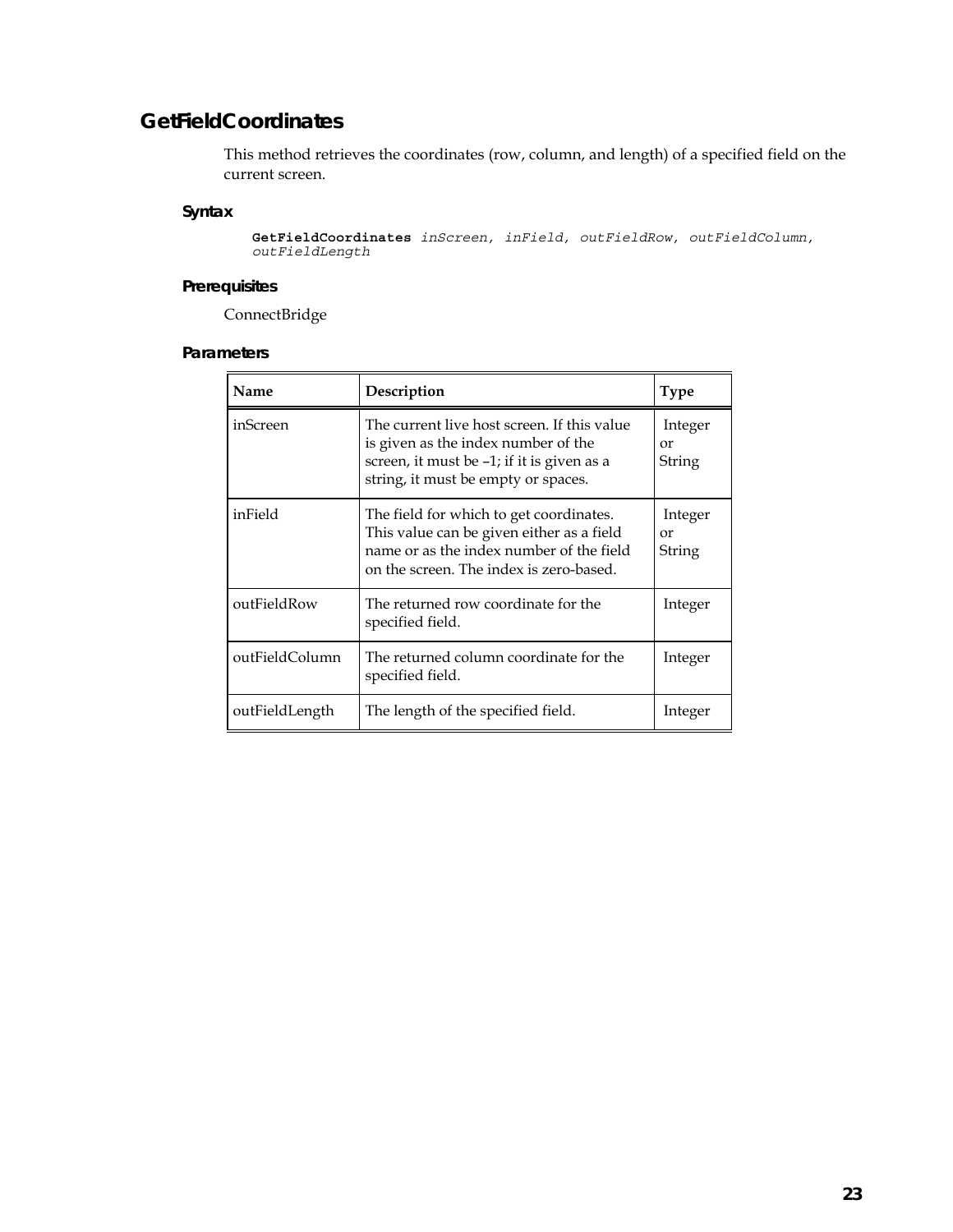## **GetFieldCount**

This method retrieves the number of fields for the current screen.

### **Syntax**

**GetFieldCount** *inScreen, outFieldCount*

### **Prerequisites**

ConnectBridge

| Name          | Description                                                                                                                                                             | <b>Type</b>             |
|---------------|-------------------------------------------------------------------------------------------------------------------------------------------------------------------------|-------------------------|
| inScreen      | The current live host screen. If this value<br>is given as the index number of the<br>screen, it must be -1; if it is given as a<br>string, it must be empty or spaces. | Integer<br>or<br>String |
| outFieldCount | The returned number of fields for the<br>given screen.                                                                                                                  | Integer                 |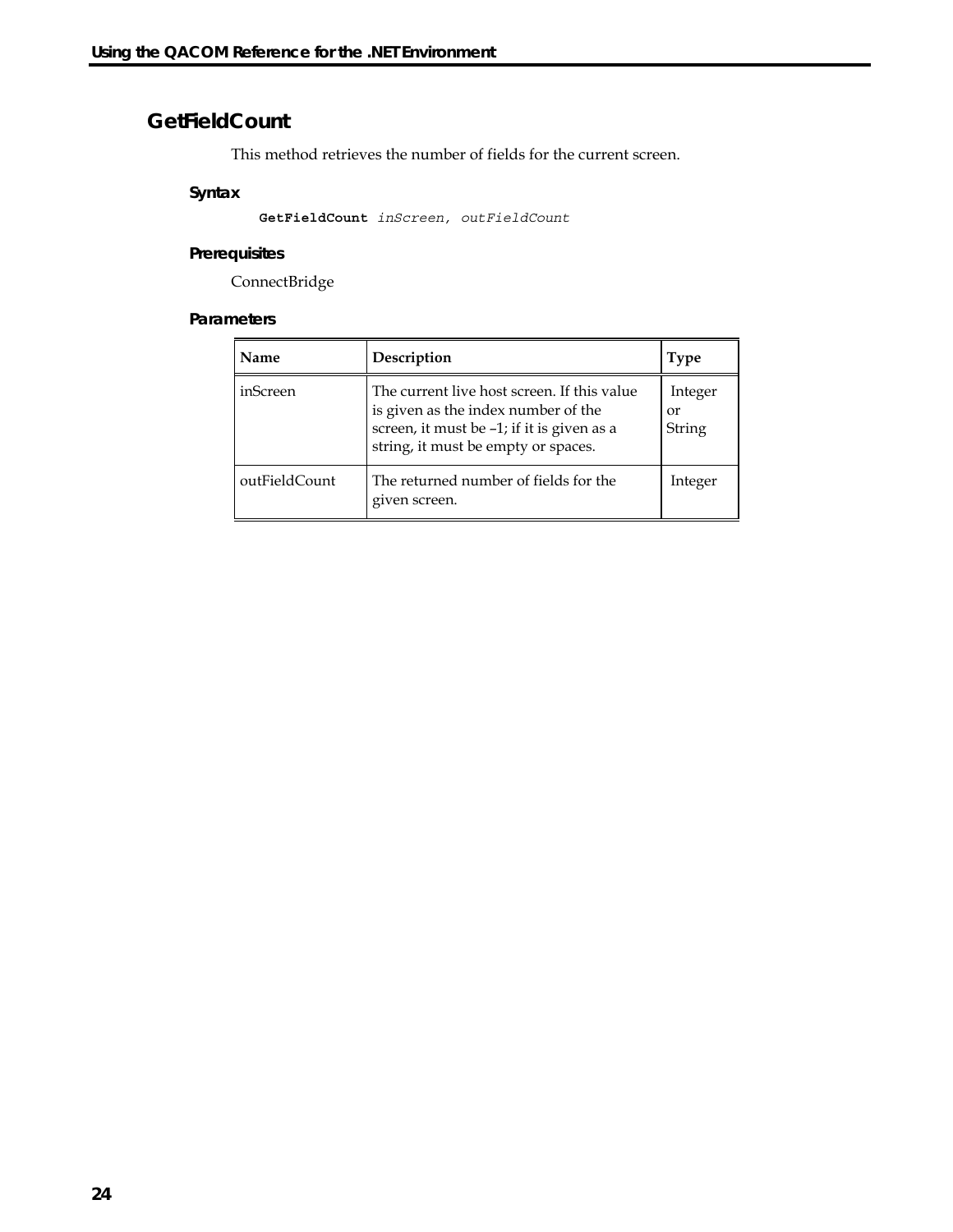## **GetFieldNameFromIndex**

This method retrieves the field name based on its index on the current screen. The index numbers start at zero and end at 1 less than the field count.

For example, the third field on the screen has a field index of 2. Use GetAllFieldInformation to determine the index values for all fields on a given screen.

### **Syntax**

**GetFieldNameFromIndex** *inScreen, inFieldIndex, outFieldName*

#### **Prerequisites**

ConnectBridge

| Name         | Description                                                                                                                                                             | <b>Type</b>             |
|--------------|-------------------------------------------------------------------------------------------------------------------------------------------------------------------------|-------------------------|
| inScreen     | The current live host screen. If this value<br>is given as the index number of the<br>screen, it must be -1; if it is given as a<br>string, it must be empty or spaces. | Integer<br>or<br>String |
| inFieldIndex | The index number of the field on the<br>screen. The index is zero-based. This<br>number must be less than the number of<br>fields returned in GetFieldCount.            | Integer                 |
| outFieldName | The returned field name.                                                                                                                                                | String                  |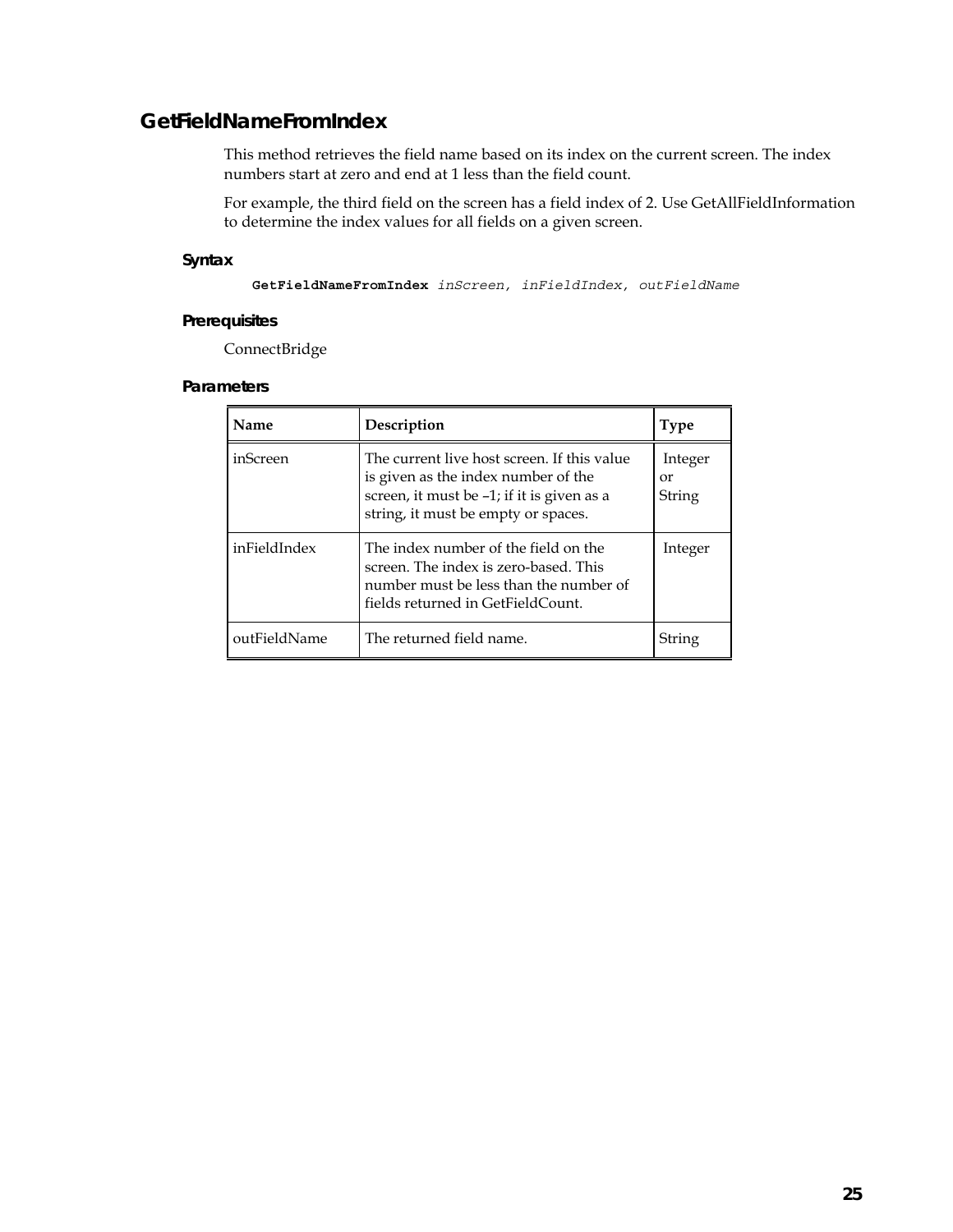## **GetFieldValue**

This method retrieves the value of a specified field on the current screen.

X)

**Caution:** The GetFieldValue method returns the correct value even for values contained in non-display fields. Therefore, be sure to check the field attribute before displaying text retrieved with this method.

### **Syntax**

```
GetFieldValue inScreen, inField, outValue
```
#### **Prerequisites**

ConnectBridge

| Name     | Description                                                                                                                                                                             | <b>Type</b>          |
|----------|-----------------------------------------------------------------------------------------------------------------------------------------------------------------------------------------|----------------------|
| inScreen | The current live host screen. If this value<br>is given as the index number of the<br>screen, it must be -1; if it is given as a<br>string, it must be empty or spaces.                 | Integer<br>or string |
| inField  | The field for which you are requesting a<br>value. This value can be given either as a<br>field name or as the index number of the<br>field on the screen. The index is zero-<br>based. | Integer<br>or string |
| outValue | The returned value of the specified field.                                                                                                                                              | String               |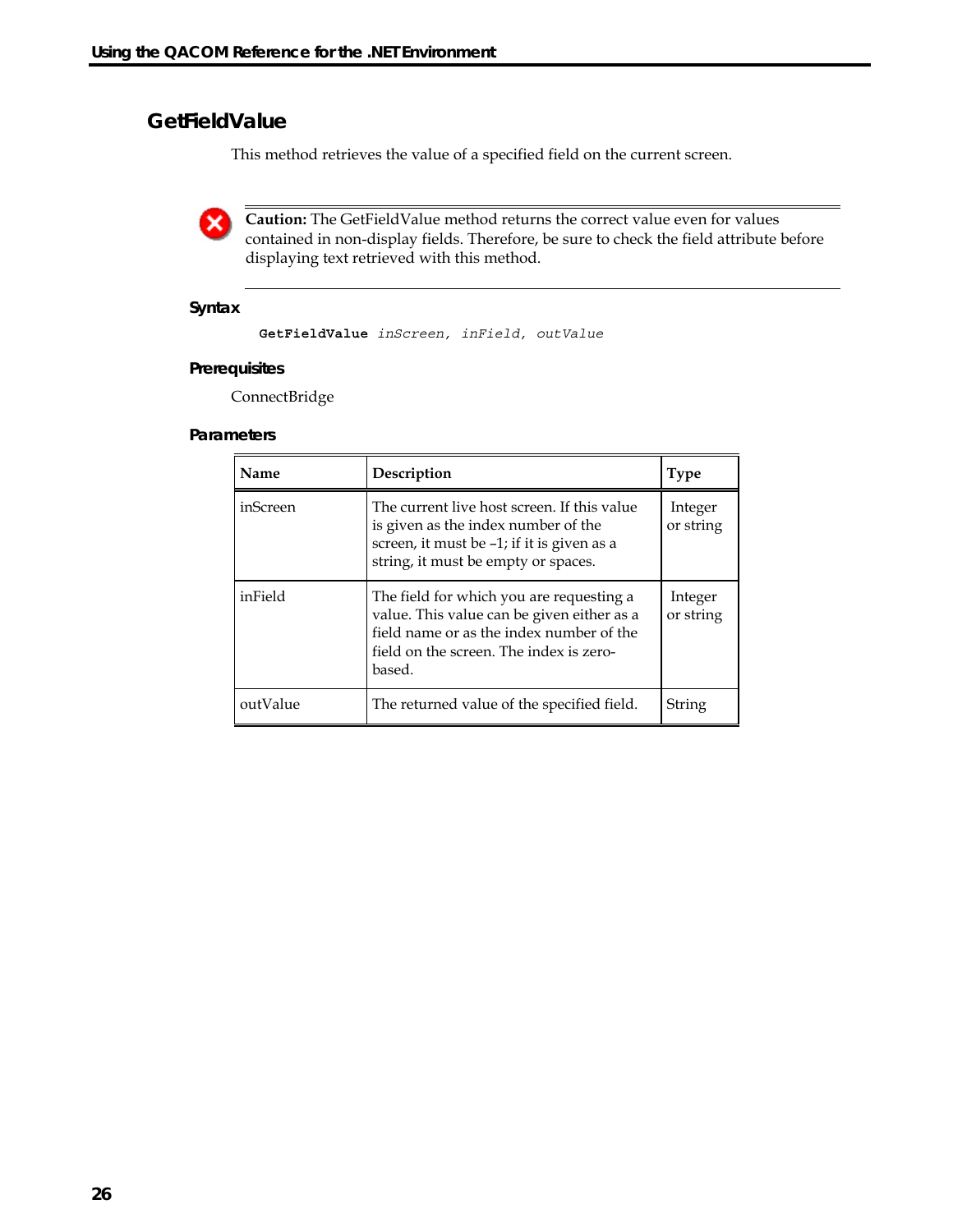### **GetScreenInformation**

This method retrieves all available information for the current screen.

#### **Syntax**

```
GetScreenInformation outCursorPosition, outAidKey ,outFieldCount, 
outScreenName, outFieldNames, outFieldValues, 
out3270FieldAttributes, outFieldRows, outFieldCols, outFieldLengths,
outFieldColors, outFieldHighlights
```
The parameters *outCursorPosition* and *outFieldCount* is returned as an Integers; *outAidKey* and *outScreenName* are Strings; *outFieldNames* and *outFieldValues* are String arrays, and all other Arrays are of type Integer. All Arrays occur *outFieldCount* times.

For example, when *outFieldCount* is 10, *outFieldNames* contains an array consisting of 10 Strings, with each String containing a field name. Likewise, *outFieldAttributes* contains an array consisting of 10 Integers, with each containing a value for the corresponding field attribute.

| Name           | Description                                                                                                                                                                                                                                                                                                                           | <b>Type</b>     |
|----------------|---------------------------------------------------------------------------------------------------------------------------------------------------------------------------------------------------------------------------------------------------------------------------------------------------------------------------------------|-----------------|
| outCursor      | Offset (relative to zero) of the current<br>logical cursor position.                                                                                                                                                                                                                                                                  | Integer         |
| outAidkey      | String representing the HLLAPI style<br>AID key last processed by the host<br>Please see the AID key values in the PC<br>to Host Key Translation table in this<br>publication.                                                                                                                                                        | String          |
| outFieldCount  | Number of 3270 fields represented on<br>the current logical 3270 screen.                                                                                                                                                                                                                                                              | Integer         |
| outScreenName  | Name of the 3270 screen represented<br>on the current screen. For BMS names<br>this is the concatenation of the BMS<br>Mapset name, a period, and the BMS<br>Mapname For example<br>"XTR1M40.XTR1A002"<br>If the CICS application that created the<br>display did not use BMS mapping the<br>name "NOMAPSET.NOFIELD-" is<br>returned. | String          |
| outFieldNames  | The field names for all the fields on the<br>current screen.                                                                                                                                                                                                                                                                          | String<br>Array |
| outFieldValues | The field values of all the fields on the<br>current screen.                                                                                                                                                                                                                                                                          | String<br>Array |

#### **Parameters**

*Continued on next page…*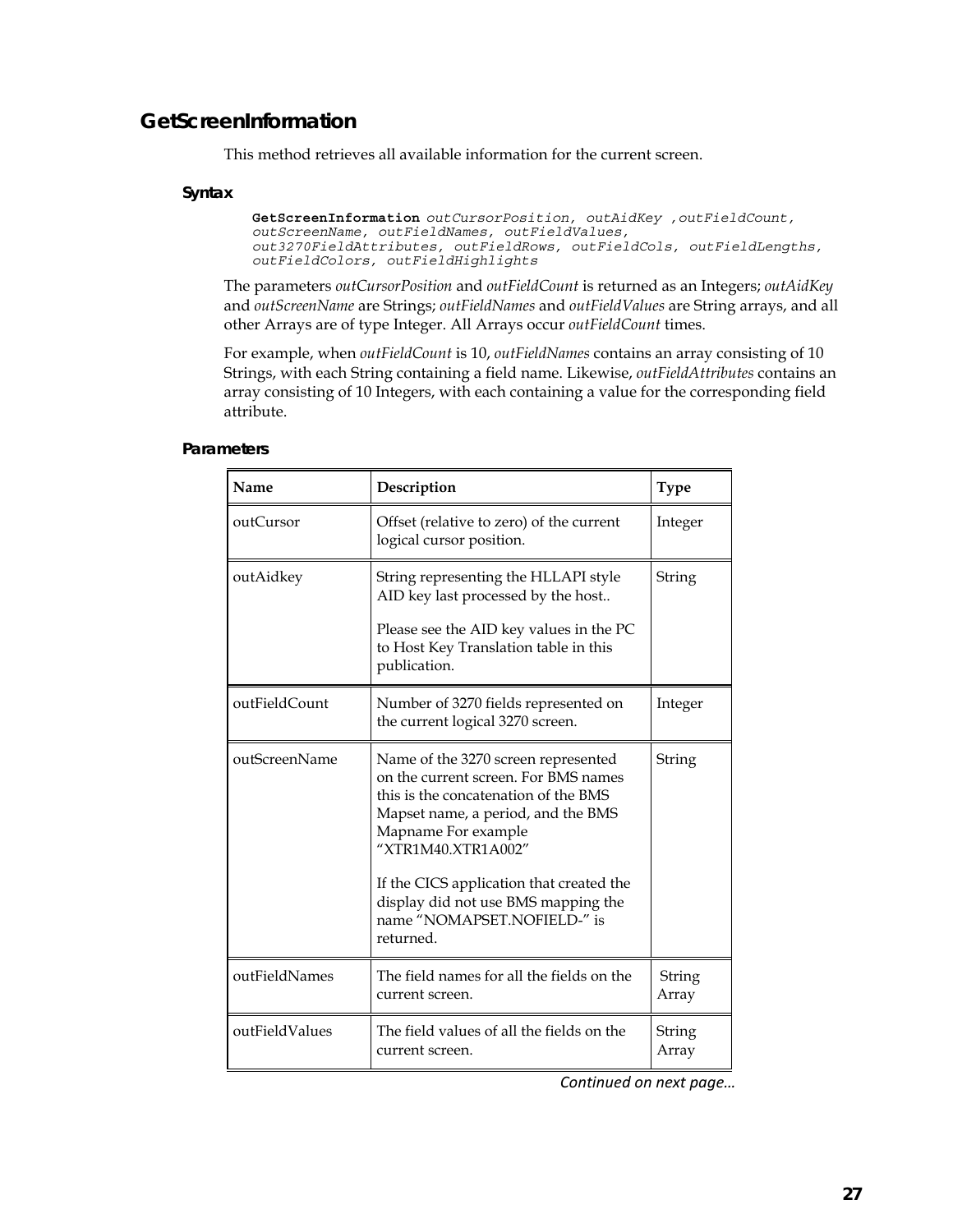### **Parameters (continued)**

| Name               | Description                                                                                                                                                                          | <b>Type</b>          |
|--------------------|--------------------------------------------------------------------------------------------------------------------------------------------------------------------------------------|----------------------|
| out3270FA          | The 3270 Field Attributes of all the<br>fields on the current screen. Returns<br>an array with each position containing<br>a real 3270 FA.                                           | <b>Byte</b><br>Array |
|                    | Bit: $2 \quad 0 =$ Unprotected<br>$1 =$ Protected<br>$3 \quad 0 = \text{Alphantumeric}$<br>$1 =$ Numeric<br>* Note '11' in bits 2 and<br>3<br>* denotes Autoskip field               |                      |
|                    | $4-5$ 00 = Normal<br>nonlightpen<br>$01 = Normal/lightpen$<br>$10 =$ Bright/lightpen<br>$11 = non-display$                                                                           |                      |
|                    | 6 reserved                                                                                                                                                                           |                      |
|                    | 7 0 = Not modified<br>$1 =$ Modified                                                                                                                                                 |                      |
|                    | The InterpretFieldAttribute API may<br>be used to translate this 3270 FA byte<br>into an HPS style attribute as defined<br>in the GetFieldAttributes section of<br>this publication. |                      |
| outFieldRows       | Row coordinates for all the fields on<br>the current screen.                                                                                                                         | Integer<br>Array     |
| outFieldColumns    | Column coordinates for all the fields<br>on the current screen.                                                                                                                      | Integer<br>Array     |
| outFieldLengths    | Lengths of all the fields on the current<br>screen.                                                                                                                                  | Integer<br>Array     |
| outFieldColors     | Color representations for all the fields<br>on the current screen. Please see<br>GetAllFieldInformation for a<br>definition of color values.                                         | Integer<br>Array     |
| outFieldHighlights | Highlighting representation for all the<br>fields on the current screen.<br>Please see GetAllFieldInformation for<br>a definition of highlighting values.                            | Integer<br>Array     |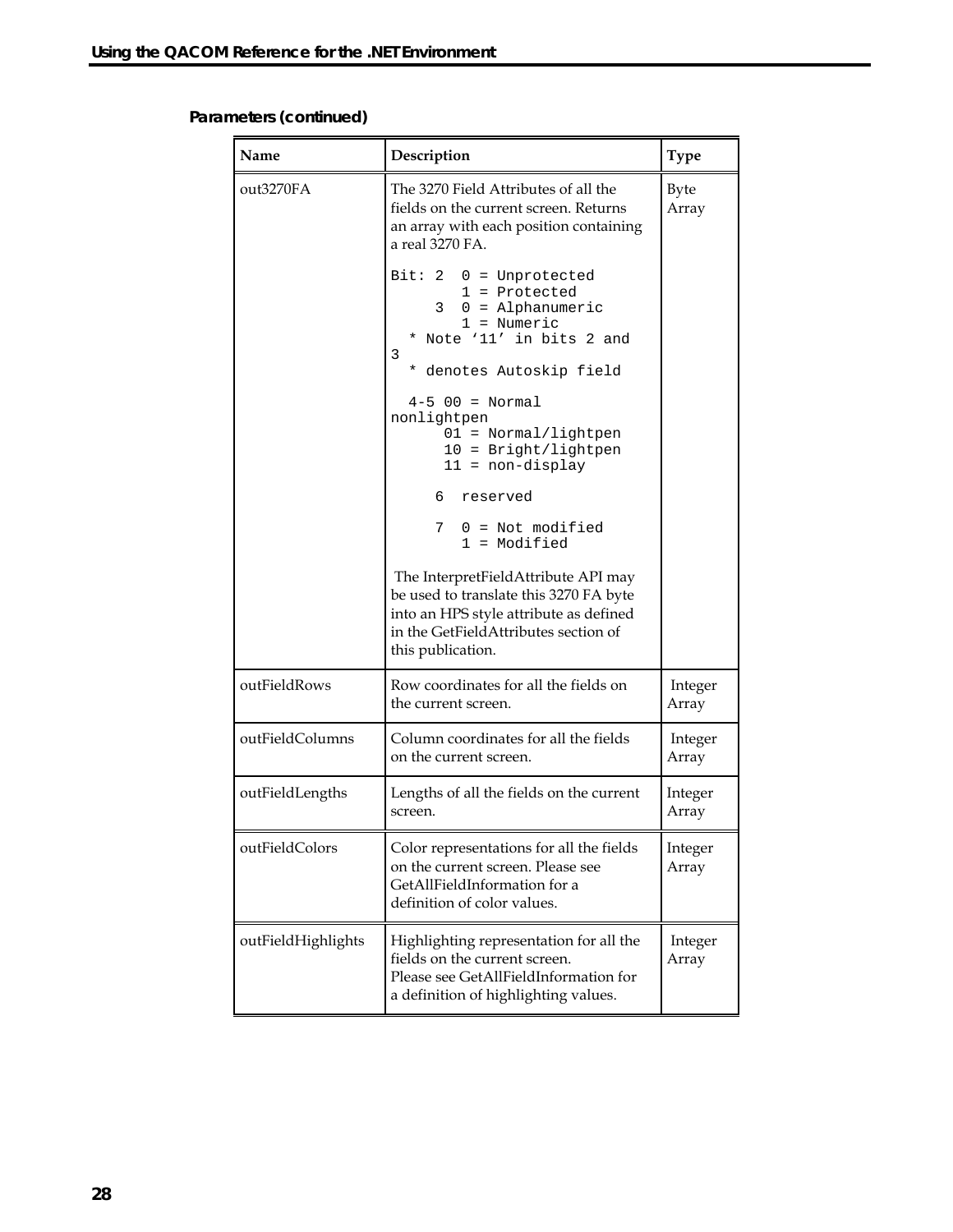## **GetScreenSize**

This method retrieves the size of the current screen.

### **Syntax**

**GetScreenSize** *inScreen, outRows, outColumns*

### **Prerequisites**

ConnectBridge

| Name       | Description                                                                                                                                                             | <b>Type</b>          |
|------------|-------------------------------------------------------------------------------------------------------------------------------------------------------------------------|----------------------|
| inScreen   | The current live host screen. If this value<br>is given as the index number of the<br>screen, it must be -1; if it is given as a<br>string, it must be empty or spaces. | Integer<br>or string |
| outRows    | The returned number of rows for the<br>current screen.                                                                                                                  | Integer              |
| outColumns | The returned number of columns for the<br>current screen.                                                                                                               | Integer              |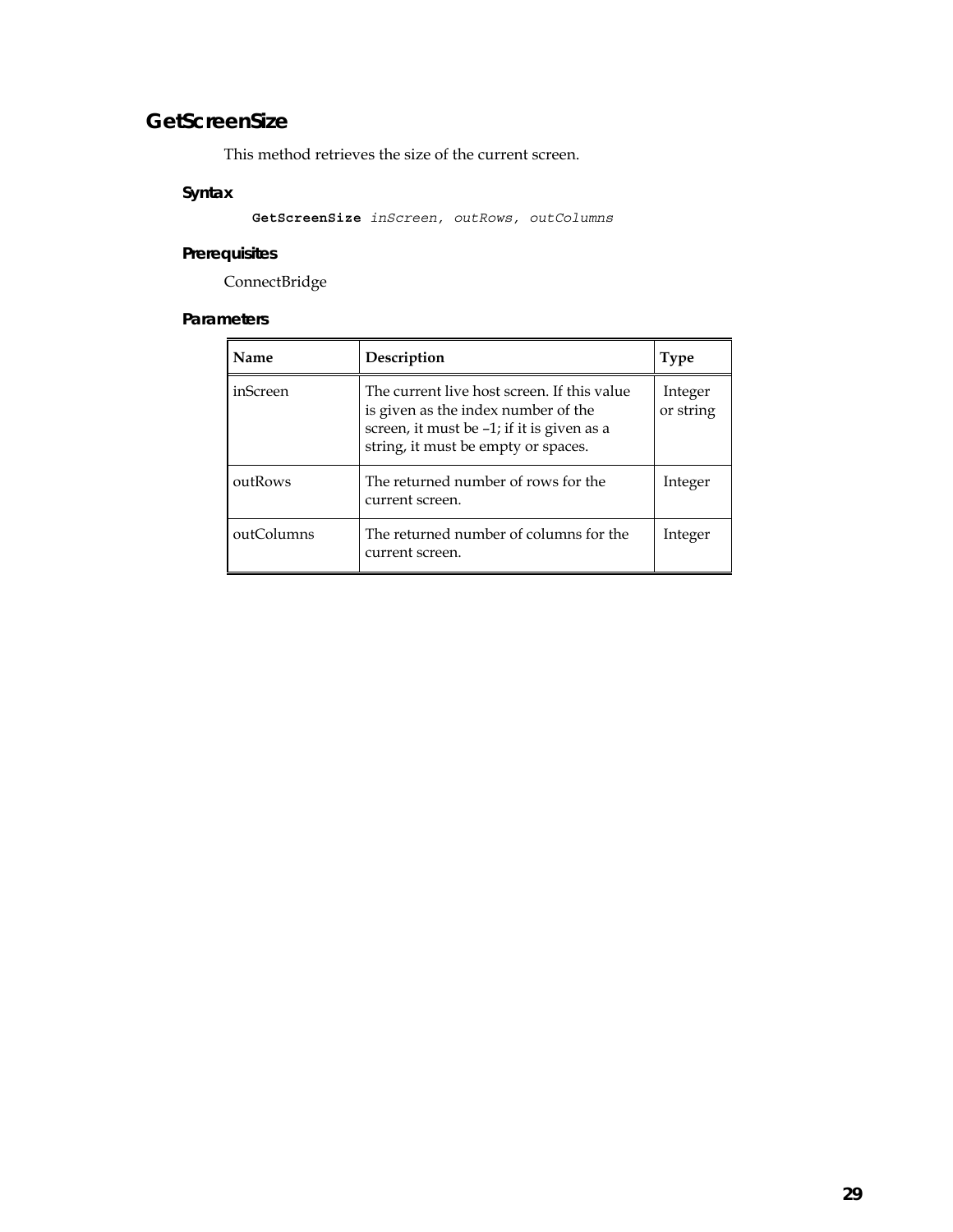## **GetString**

This method retrieves any text on the current screen at the specified row, column, and length. If the length parameter is zero, GetString retrieves text from the specified row and column to the end of the screen. The Row and Column parameters must always be greater than or equal to 1.



**Caution:** The GetString method returns the correct value even for values contained in nondisplay fields. Therefore, be sure to check the field attribute before displaying text retrieved with this method.

#### **Syntax**

**GetString** *inScreen, inRow, inColumn, inLength, outText*

#### **Prerequisites**

ConnectBridge

| Name     | Description                                                                                                                                                             | <b>Type</b>          |
|----------|-------------------------------------------------------------------------------------------------------------------------------------------------------------------------|----------------------|
| inScreen | The current live host screen. If this value<br>is given as the index number of the<br>screen, it must be -1; if it is given as a<br>string, it must be empty or spaces. | Integer<br>or string |
| inRow    | The row position on the host screen at<br>which to begin retrieving text.                                                                                               | Integer              |
| inColumn | The column position on the host screen at<br>which to begin retrieving text.                                                                                            | Integer              |
| inLength | The length of the text string to be<br>retrieved. If this value is zero, the text is<br>retrieved up to the end of the screen.                                          | Integer              |
| outText  | The text that is retrieved.                                                                                                                                             | String               |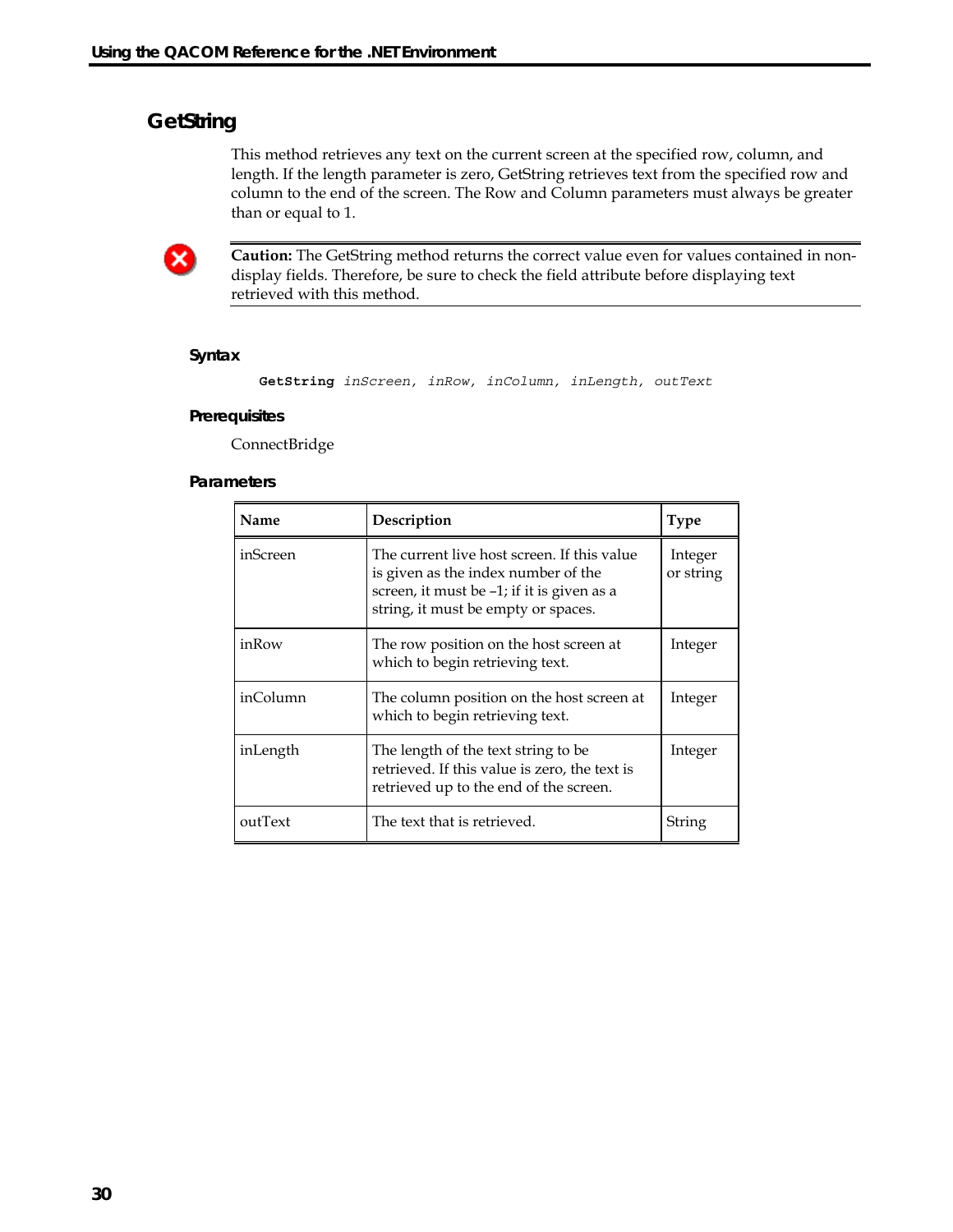## **GetTransactionSystemId**

This method supplies information as to the execution location of the requested transaction ID. If the requested transaction ID executes locally in the specified CICS region, this method returns an outSystemIdentification value of spaces. If the requested transaction ID is defined in the specified region as residing in another region, this method returns the value of that other region's system ID from the REMOTESystem specification of the transaction table. If the transaction ID is unknown to this region, both locally and through its transaction table's REMOTESystem information, a method return code of 718 is returned.

### **Syntax**

**GetTransactionSysemId** *inHostIP, inHostPort, inTransactionId, outSystemIdentification* 

#### **Prerequisites**

None

| Name              | Description                                                                                          | <b>Type</b> |
|-------------------|------------------------------------------------------------------------------------------------------|-------------|
| inHostIP          | The IP address of the CICS region to be<br>interrogated for the specified transaction.               | String      |
| <b>InHostPort</b> | The TCP port of the CICS region<br>interrogated for the specified transaction.                       | Integer     |
| inTransactionID   | A one to four character string that<br>identifies the transaction to inquire.                        | String      |
| outSystemId       | A four character string that identifies the<br>system ID that executes the specified<br>transaction. | String      |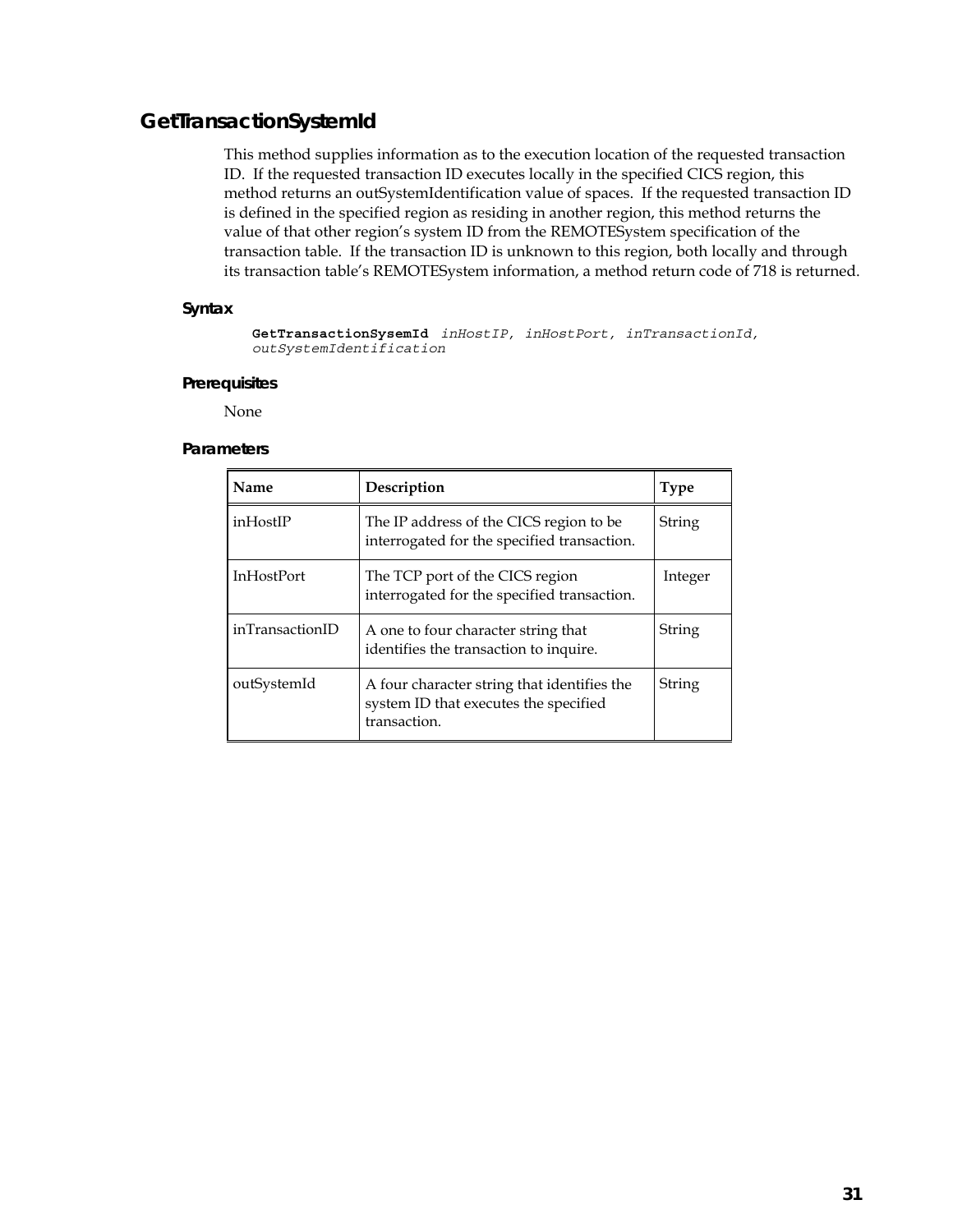## **Initialize**

Not required. Executes as a NOP. Included for backward compatibility only.

### **Syntax**

**Initialize** *inSessionTermType*

### **Prerequisites**

None

| Name              | Description                                                                                                  | Type    |
|-------------------|--------------------------------------------------------------------------------------------------------------|---------|
| inSessionTermType | In this implementation, this parameter<br>is disregarded. It is included only for<br>backward compatibility. | Integer |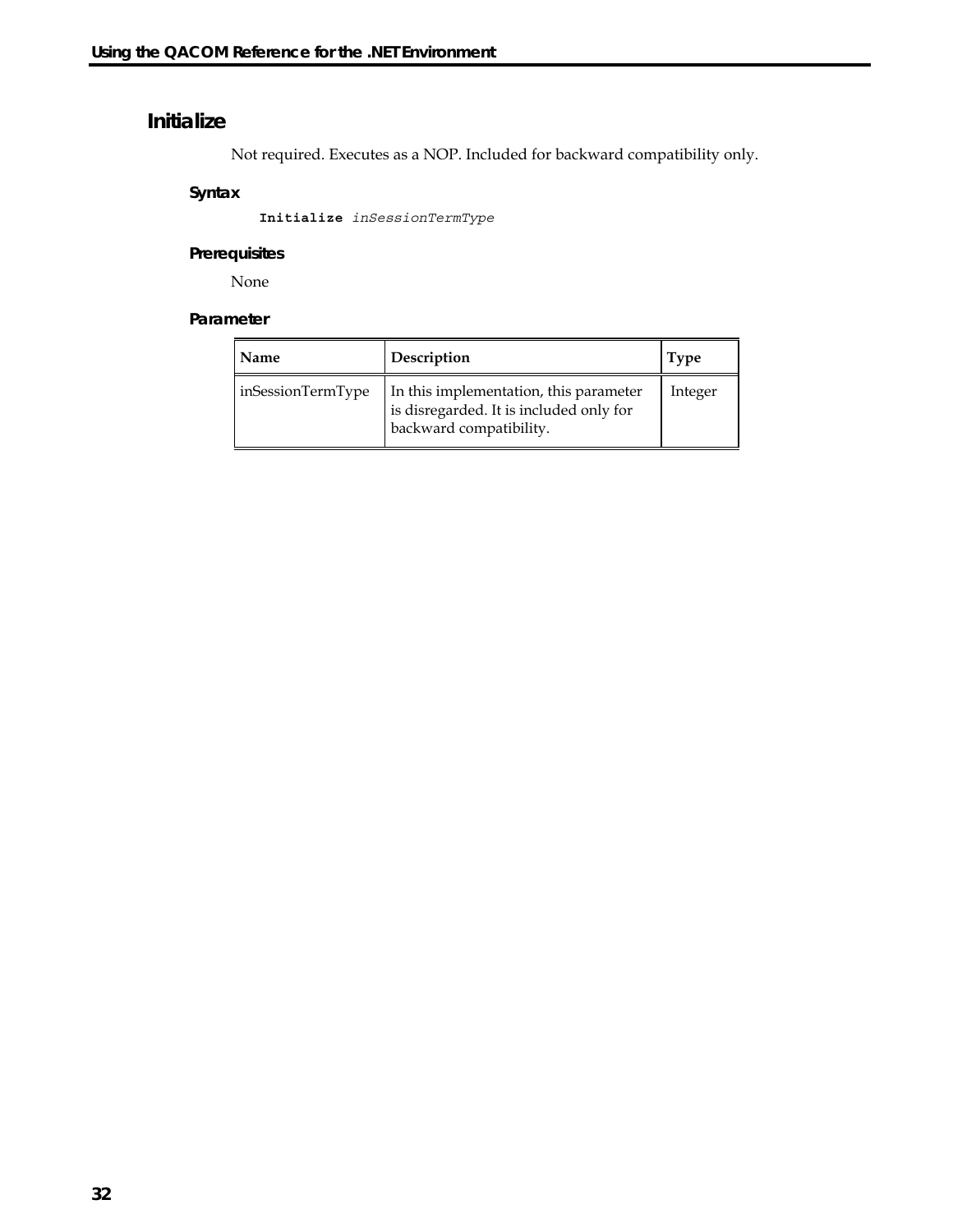## **InterpretFieldAttribute**

Convert a real 3270 Field Attribute value into an HPS style numeric attribute.

### **Syntax**

**InterpretFieldAttribute** *in3270FA*

#### **Prerequisites**

None

### **Parameter**

| Name     | Description                                                                                      | <b>Type</b>         |
|----------|--------------------------------------------------------------------------------------------------|---------------------|
| In3270FA | Byte value of a real 3270 FA that is<br>to be translated into an HPS style<br>numeric attribute. | Unsigned<br>Integer |

### **Returns**

Integer value containing an HPS-style representation of the attribute byte as follows:

|                                                                                                                                                                    | Description                                                                                                       | <b>Type</b> |
|--------------------------------------------------------------------------------------------------------------------------------------------------------------------|-------------------------------------------------------------------------------------------------------------------|-------------|
|                                                                                                                                                                    | The returned attributes of the specified<br>field. The attributes can be a combination<br>(sum) of the following: | Integer     |
| 1                                                                                                                                                                  | The field is a protected field.                                                                                   |             |
| 2                                                                                                                                                                  | The field can contain only numeric<br>values.                                                                     |             |
| 4                                                                                                                                                                  | The field is light-pen detectable.                                                                                |             |
| 8                                                                                                                                                                  | The field is a non-display, non<br>lightpen detectable field.                                                     |             |
|                                                                                                                                                                    | 16 The field is a high-intensity field.                                                                           |             |
| The returned value may be the sum of<br>two or more attributes. For example, if 5<br>is returned, the field is both protected (1)<br>and light-pen detectable (4). |                                                                                                                   |             |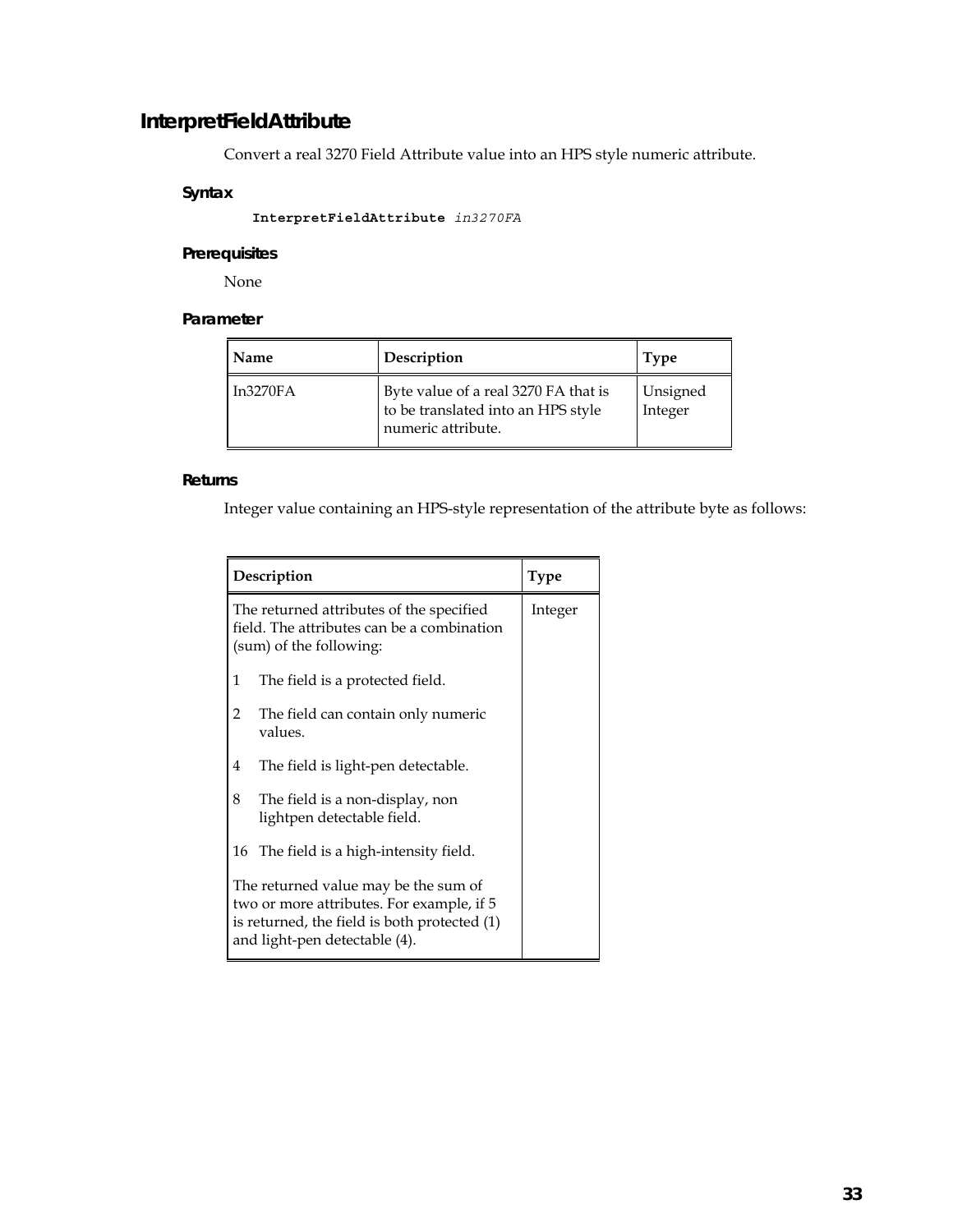### **Pause**

This method causes execution to pause for the amount of time that is indicated in the inTime parameter. This method does not return until the pause time has elapsed.

#### **Syntax**

**Pause** *inTime*

#### **Prerequisites**

None

| Name   | Description                                      | Type    |
|--------|--------------------------------------------------|---------|
| inTime | The amount of time to pause, in<br>milliseconds. | Integer |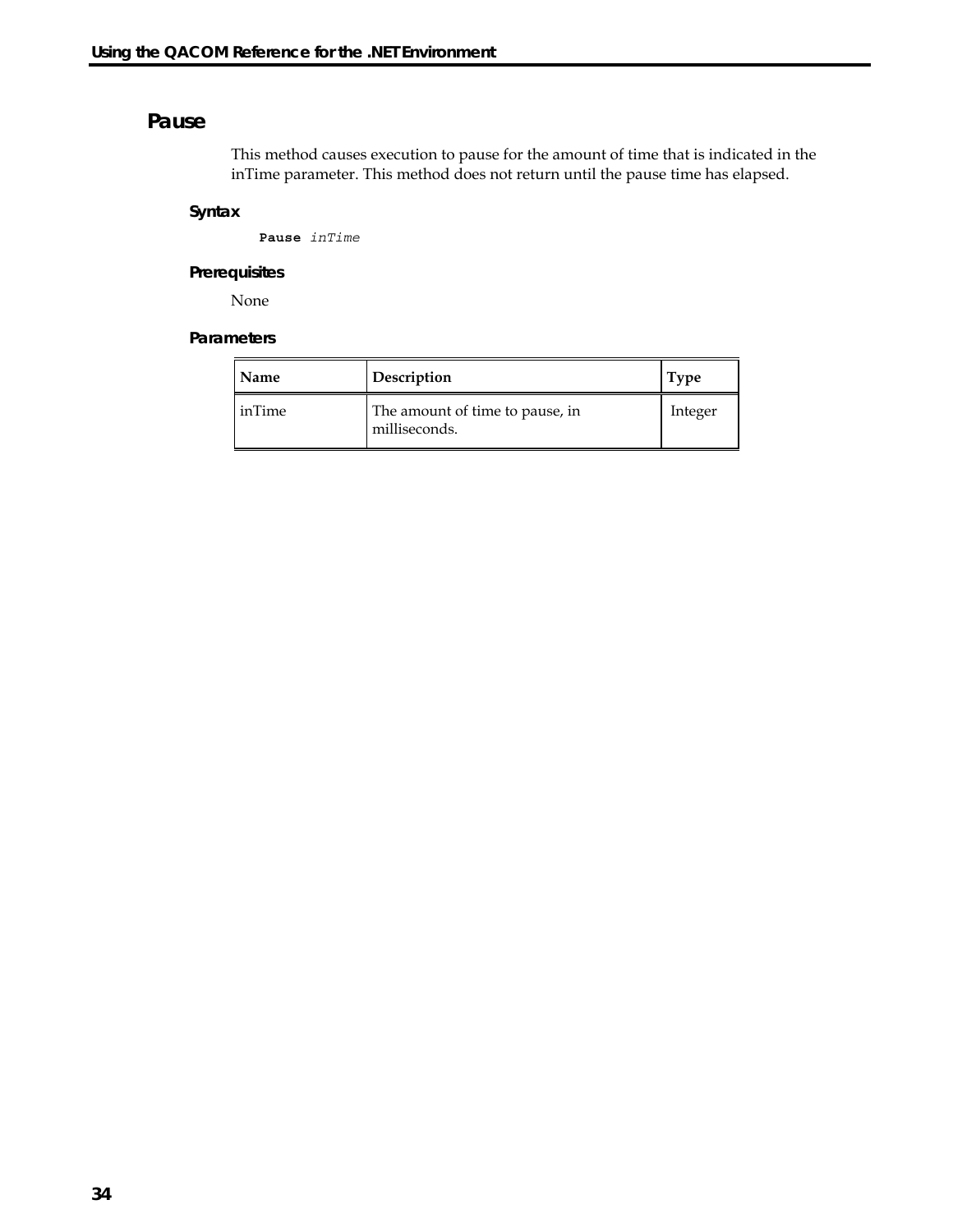## **PutString**

This method writes text to the session presentation space beginning at the row and column specified. If a protected field is encountered while writing, characters from the text string are discarded, and writing continues with the next unprotected field.

### **Syntax**

**PutString** *inText, inRow, inColumn, outNumChars*

### **Prerequisites**

ConnectBridge

| Name        | Description                                                                          | <b>Type</b> |
|-------------|--------------------------------------------------------------------------------------|-------------|
| inText      | The text string to write, beginning at the<br>specified position.                    | String      |
| inRow       | The row position on the host screen at<br>which to begin writing the text string.    | Integer     |
| inColumn    | The column position on the host screen at<br>which to begin writing the text string. | Integer     |
| outNumChars | The returned number of characters that<br>were actually written to the screen.       | Integer     |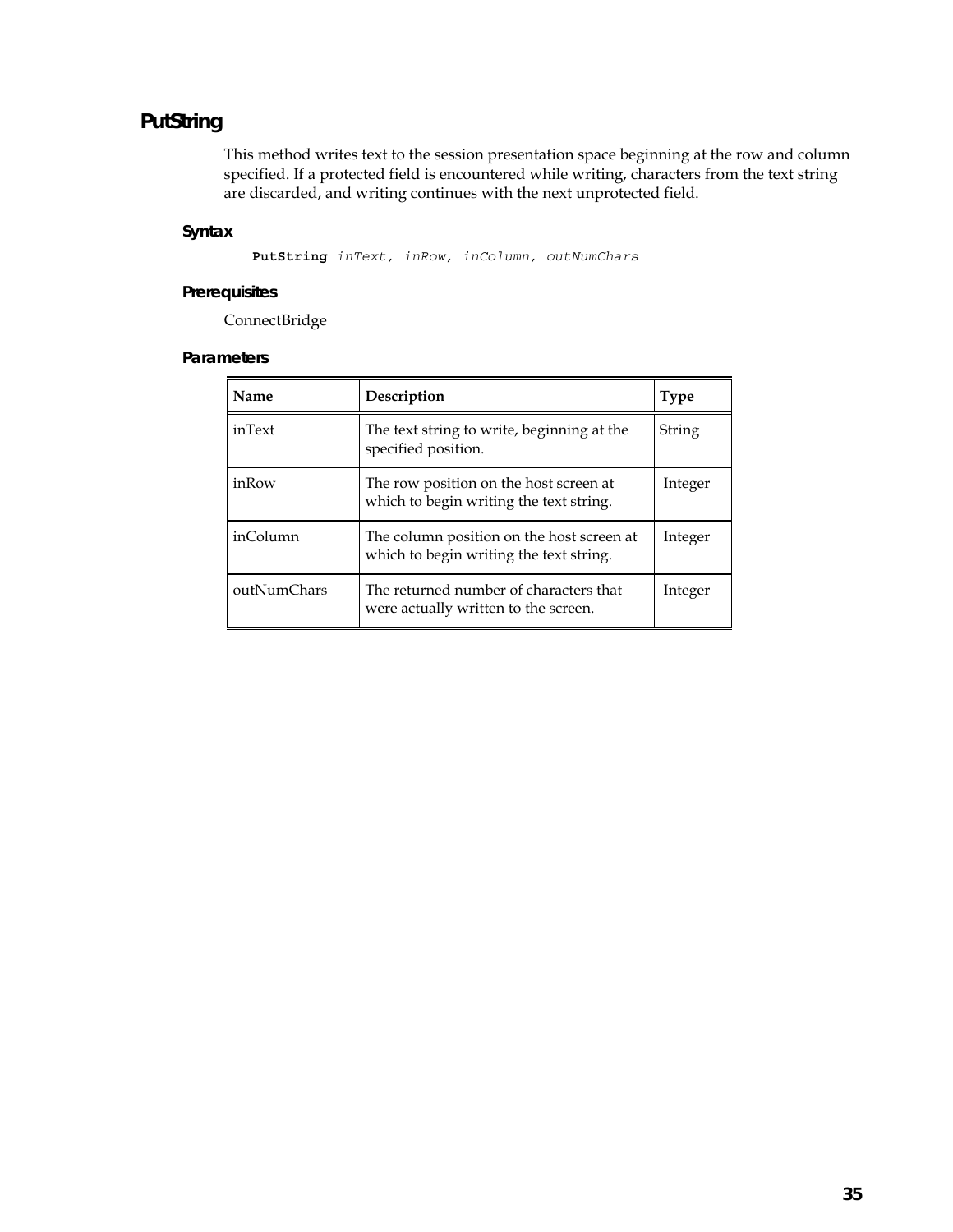## **SendKeys**

This method writes text to the session presentation space beginning at the current cursor position. If a protected field is encountered while writing, characters from the text string are discarded, and writing continues with the next unprotected field.

If the HLLAPI representation of an AID keystroke is encountered in the text string, SendKeys initiates transmission to the host of the AID key followed by any modified fields in the session presentation space. Text and AID keystrokes can be combined multiple times in the input string in this implementation.

#### **Syntax**

**SendKeys** *inKeys*

#### **Prerequisites**

ConnectBridge

| Name   | Description                                                                                         | <b>Type</b> |
|--------|-----------------------------------------------------------------------------------------------------|-------------|
| inKeys | The keys to send to the host. The<br><b>HLLAPI</b> representations for special keys<br>can be used. | String      |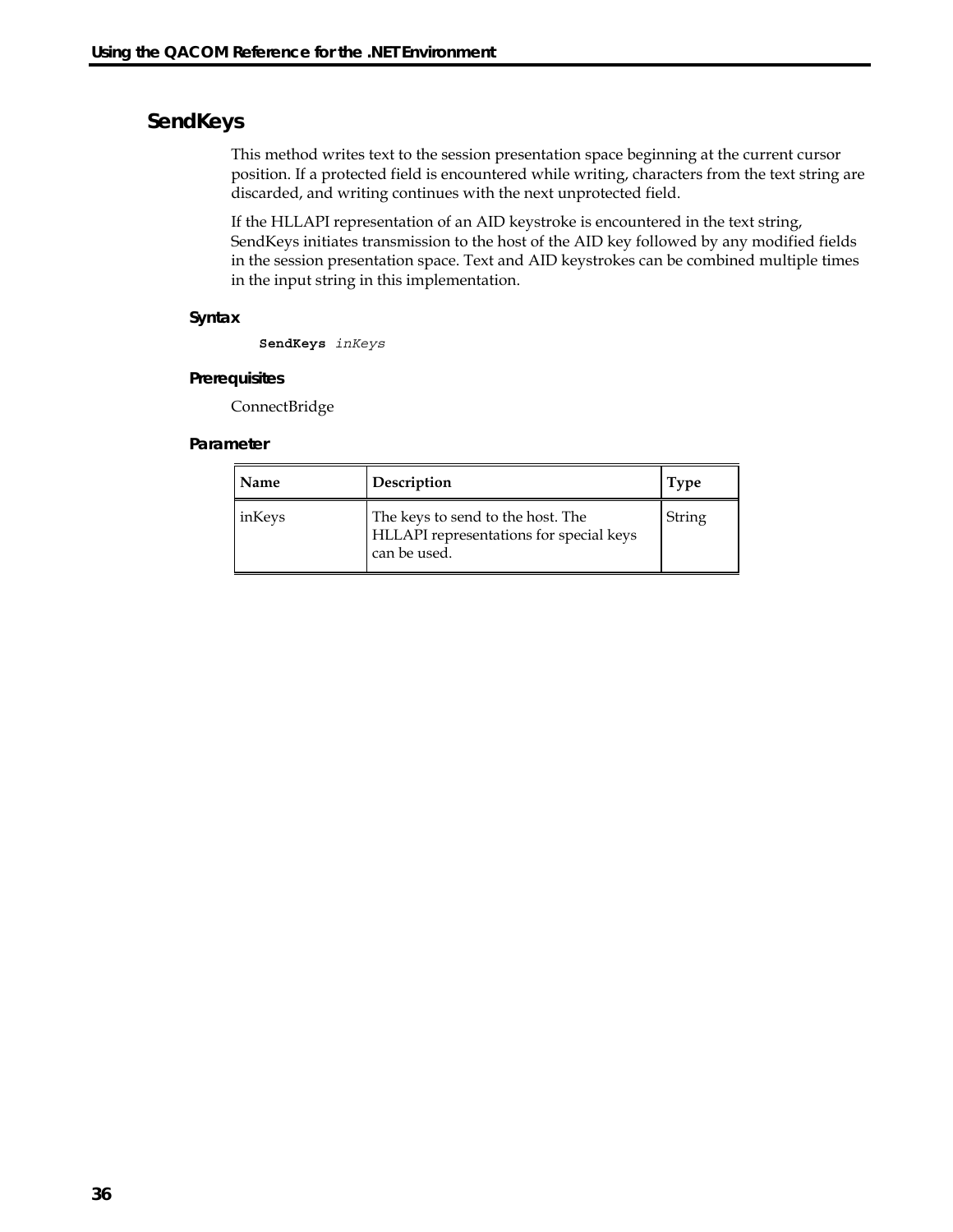### **PC to Host Key Translation**

PC to host key translation enables the use of ASCII characters to represent the special functions of a host keyboard. Host AID keys are identified in the Comments column of the following table. Also referred to as Action Keys or Workstation Control keys (WsCtrl), these are the keys on a terminal keyboard that send host functions to the mainframe.

**Note:** The key combinations are case-sensitive. For example, "@A" refers to a different host key than "@a." Each PC key code represents the actual keystroke that is sent.

| <b>Host Key</b>      | PC Keys | <b>Comments</b> |
|----------------------|---------|-----------------|
| <b>Backtab</b>       | @B      |                 |
| Clear                | @C      | Host AID key    |
| <b>Enter</b>         | @E      | Host AID key    |
| <b>Erase EOF</b>     | @F      |                 |
| <b>Cursor Left</b>   | @L      |                 |
| New Line (line feed) | @N      |                 |
| Tab                  | @T      |                 |
| Cursor Up            | @U      |                 |
| <b>Cursor Down</b>   | @V      |                 |
| <b>Cursor Right</b>  | @Z      |                 |
| <b>Backspace</b>     | @<      |                 |
| Home                 | @0      |                 |
| PF <sub>1</sub>      | @1      | Host AID key    |
| PF <sub>2</sub>      | @2      | Host AID key    |
| PF3                  | @3      | Host AID key    |
| PF4                  | @4      | Host AID key    |
| PF <sub>5</sub>      | @5      | Host AID key    |
| PF <sub>6</sub>      | @6      | Host AID key    |
| PF7                  | $@7$    | Host AID key    |
| PF8                  | @8      | Host AID key    |
| PF9                  | @9      | Host AID key    |
| <b>PF10</b>          | @a      | Host AID key    |
| <b>PF11</b>          | @b      | Host AID key    |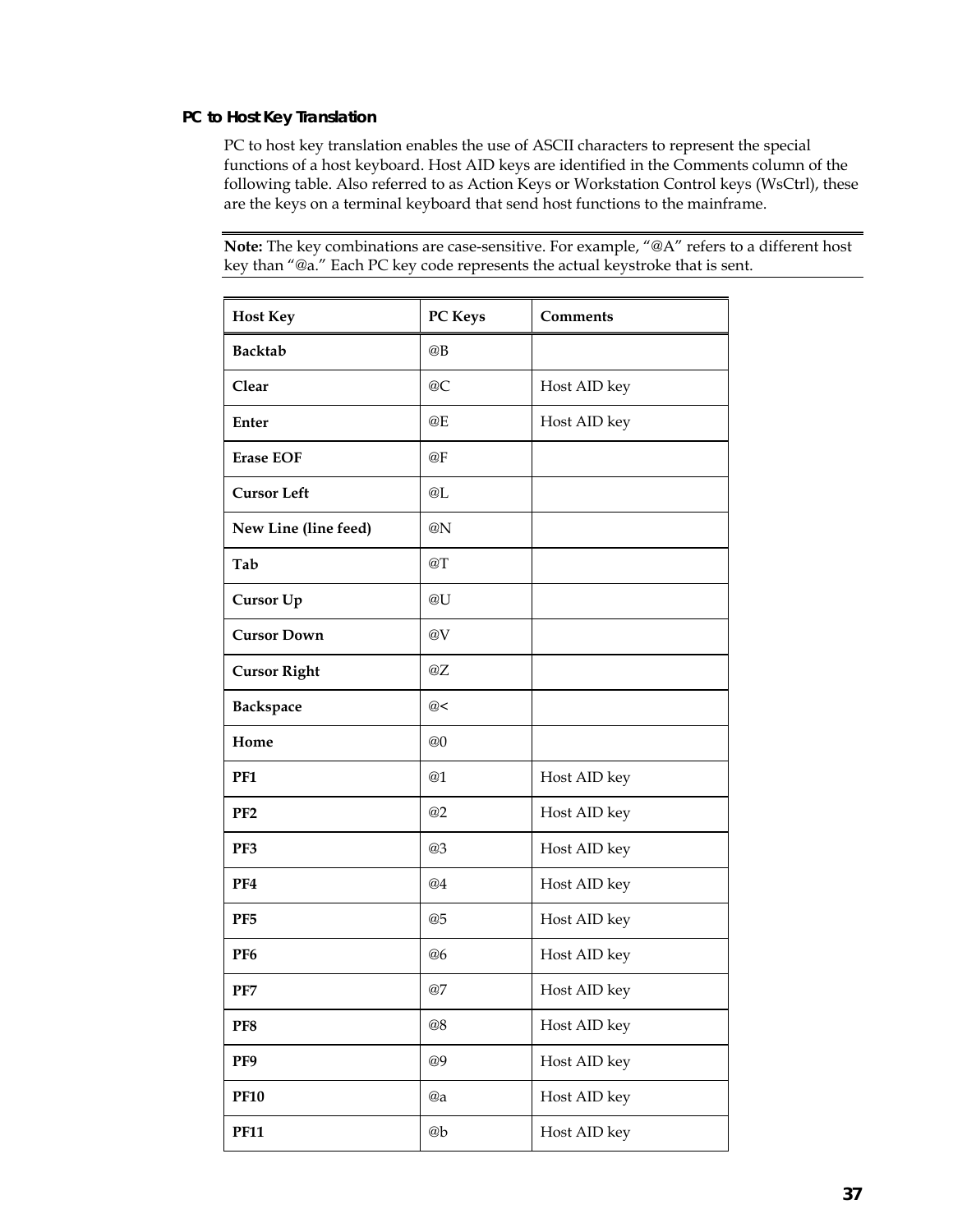| <b>PF12</b>     | @c                    | Host AID key |
|-----------------|-----------------------|--------------|
| <b>PF13</b>     | @d                    | Host AID key |
| <b>PF14</b>     | @e                    | Host AID key |
| <b>PF15</b>     | @f                    | Host AID key |
| <b>PF16</b>     | @g                    | Host AID key |
| <b>PF17</b>     | @h                    | Host AID key |
| <b>PF18</b>     | @i                    | Host AID key |
| <b>PF19</b>     | $\omega_{\mathbf{i}}$ | Host AID key |
| <b>PF20</b>     | @k                    | Host AID key |
| <b>PF21</b>     | @1                    | Host AID key |
| <b>PF22</b>     | @m                    | Host AID key |
| <b>PF23</b>     | @n                    | Host AID key |
| <b>PF24</b>     | @o                    | Host AID key |
| PA1             | @x                    | Host AID key |
| PA <sub>2</sub> | @y                    | Host AID key |
| PA3             | $@$ z                 | Host AID key |
| ErInp           | @A@F                  |              |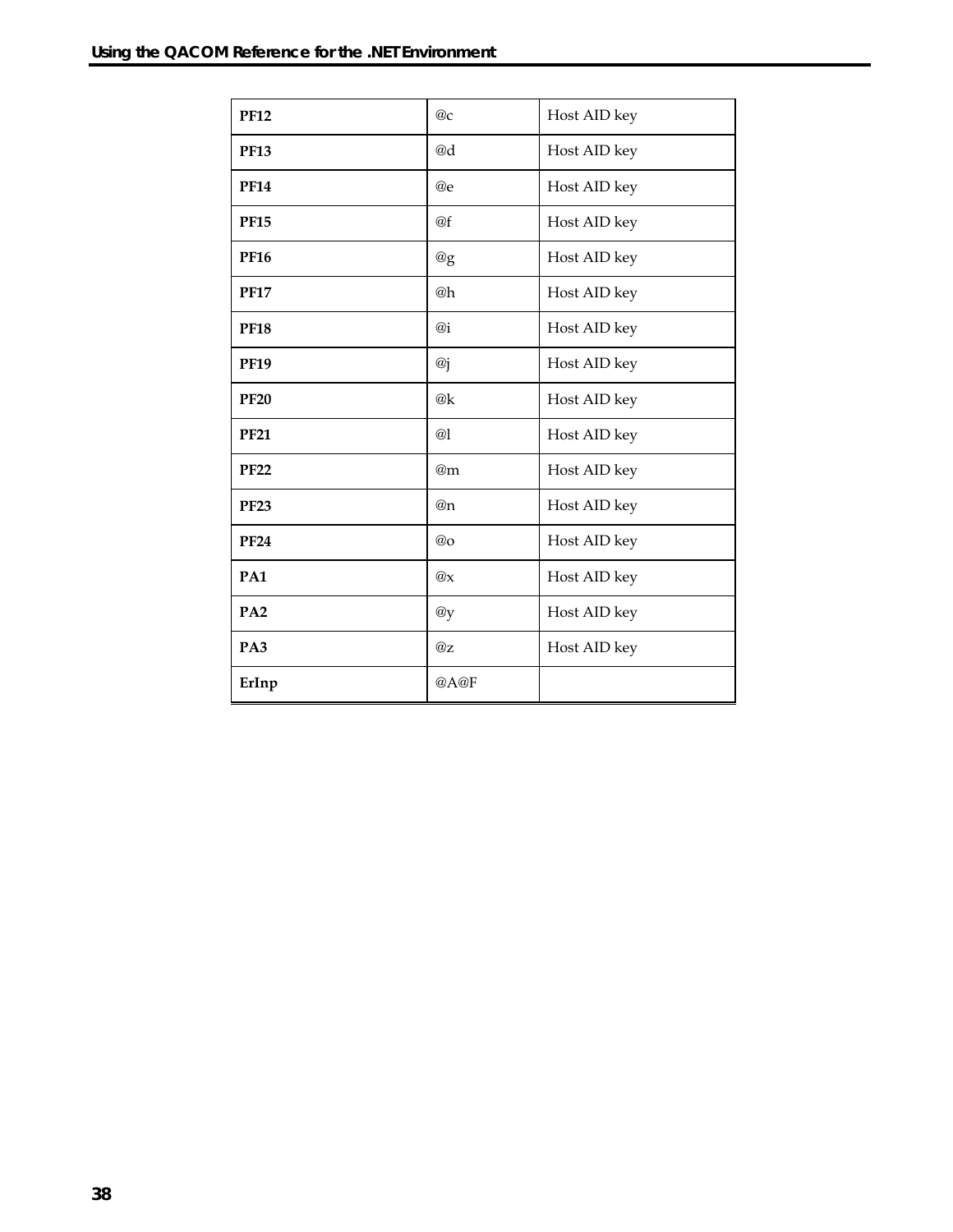# **SendKeysEx**

This method is included for backward compatibility only. It is implemented as a SendKeys method call.

### **Syntax**

**SendKeys** *inKeys*

# **Prerequisites**

ConnectBridge

| Name   | Description                                                                                  | <b>Type</b> |
|--------|----------------------------------------------------------------------------------------------|-------------|
| inKeys | The keys to send to the host. The<br>HLLAPI representations for special keys<br>can be used. | String      |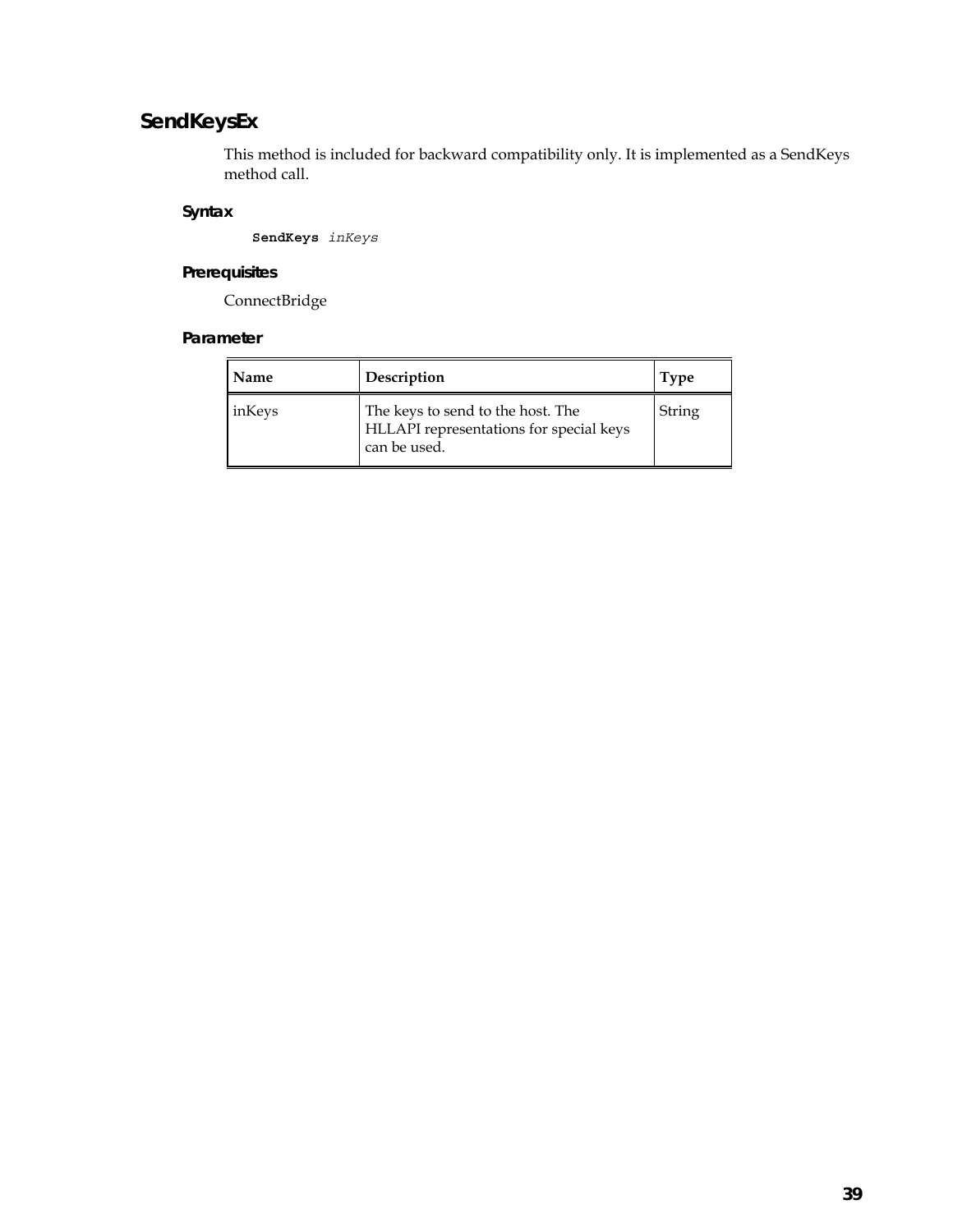# **SendKeysGetAllFieldInformation**

This method combines a SendKeys and a GetAllFieldInformation in a single call to the host.

The SendKeys part of this method writes text to the session presentation space beginning at the current cursor position. If a protected field is encountered while writing, characters from the text string are discarded, and writing continues with the next unprotected field.

If the HLLAPI representation of an AID keystroke is encountered in the text string, SendKeys initiates transmission to the host of the AID key followed by any modified fields in the session presentation space. Text and AID keystrokes can be combined multiple times in the input string in this implementation.

The GetAllFieldInformation part of this method retrieves the information of all fields on the current screen.

#### **Syntax**

```
SendKeysGetAllFieldInformation inKey, outFieldCount, outFieldNames, 
outFieldValues, outFieldAttributes, outFieldRows, outFieldCols, 
outFieldLengths, outFieldColors, outFieldHighlights
```
#### **Prerequisites**

ConnectBridge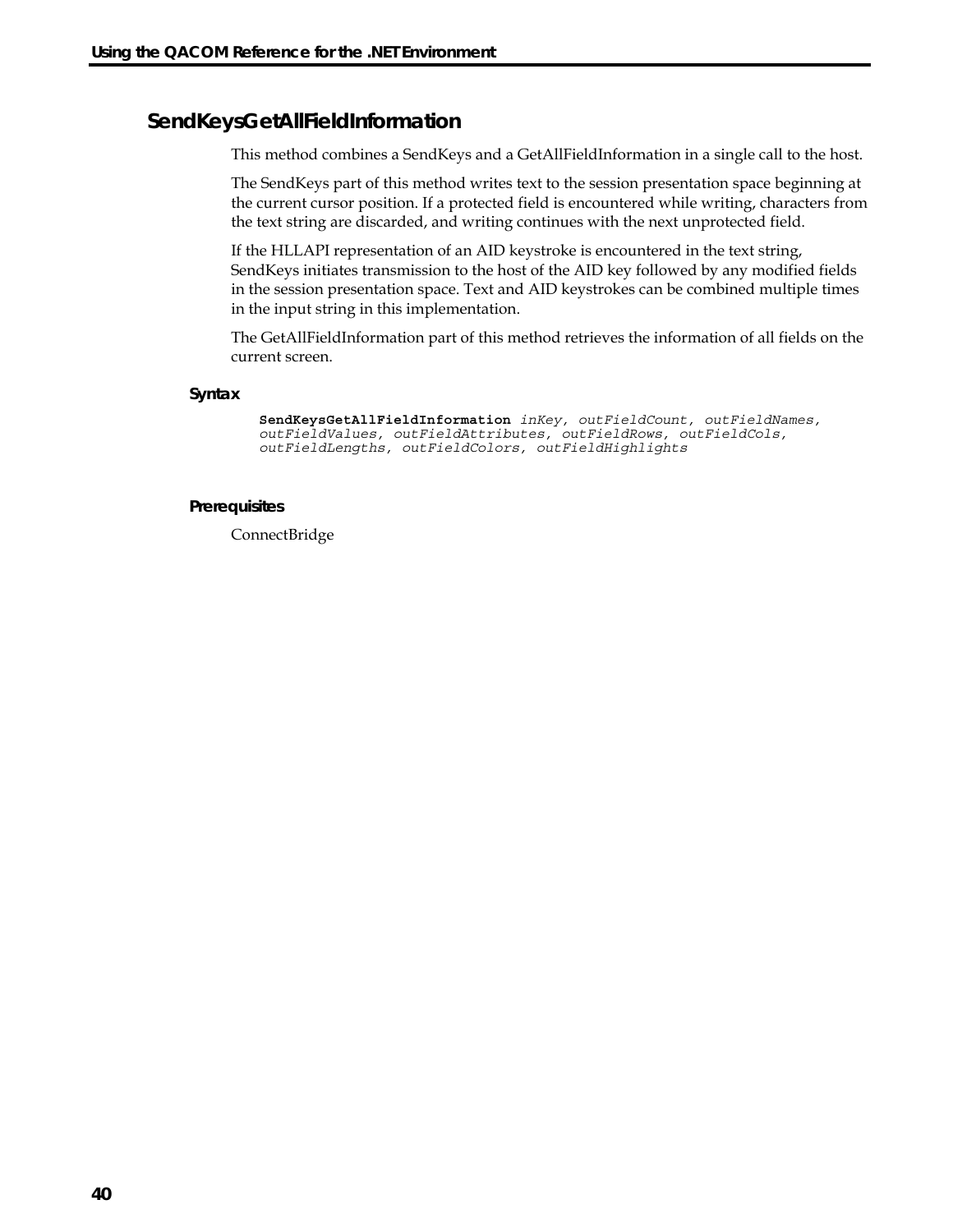### **Parameters**

| Name                | Description                                                                                                                                                                               | <b>Type</b>              |
|---------------------|-------------------------------------------------------------------------------------------------------------------------------------------------------------------------------------------|--------------------------|
| inKeys              | The keys to send to the host. The<br>HLLAPI representations for<br>special keys can be used.                                                                                              | String                   |
| outFieldCount       | The total number of fields on the<br>current screen.                                                                                                                                      | Long<br>Integer          |
| outFieldNames       | The field names of all the fields on<br>the current screen. Returns an<br>array of Strings, with each String<br>containing a field name.                                                  | String<br>Array          |
| outFieldValues      | The field values contained in all<br>the field on the current screen.<br>Returns an array of Strings with<br>each String containing the current<br>field value for each field.            | String<br>Array          |
| outField Attributes | The field attributes of all the fields<br>on the current screen. Returns an<br>array of Long Integers, with each<br>Long Integer containing a LONG<br>for the field attribute.            | Long<br>Integer<br>Array |
| outFieldRows        | The coordinates of rows of all the<br>fields on the current screen.<br>Returns an array of Long Integers,<br>with each Long Integer containing<br>a LONG for the row coordinate.          | Long<br>Integer<br>Array |
| outFieldCols        | The coordinates of columns of all<br>the fields on the current screen.<br>Returns an array of Long Integers,<br>with each Long Integer containing<br>a LONG for the column<br>coordinate. | Long<br>Integer<br>Array |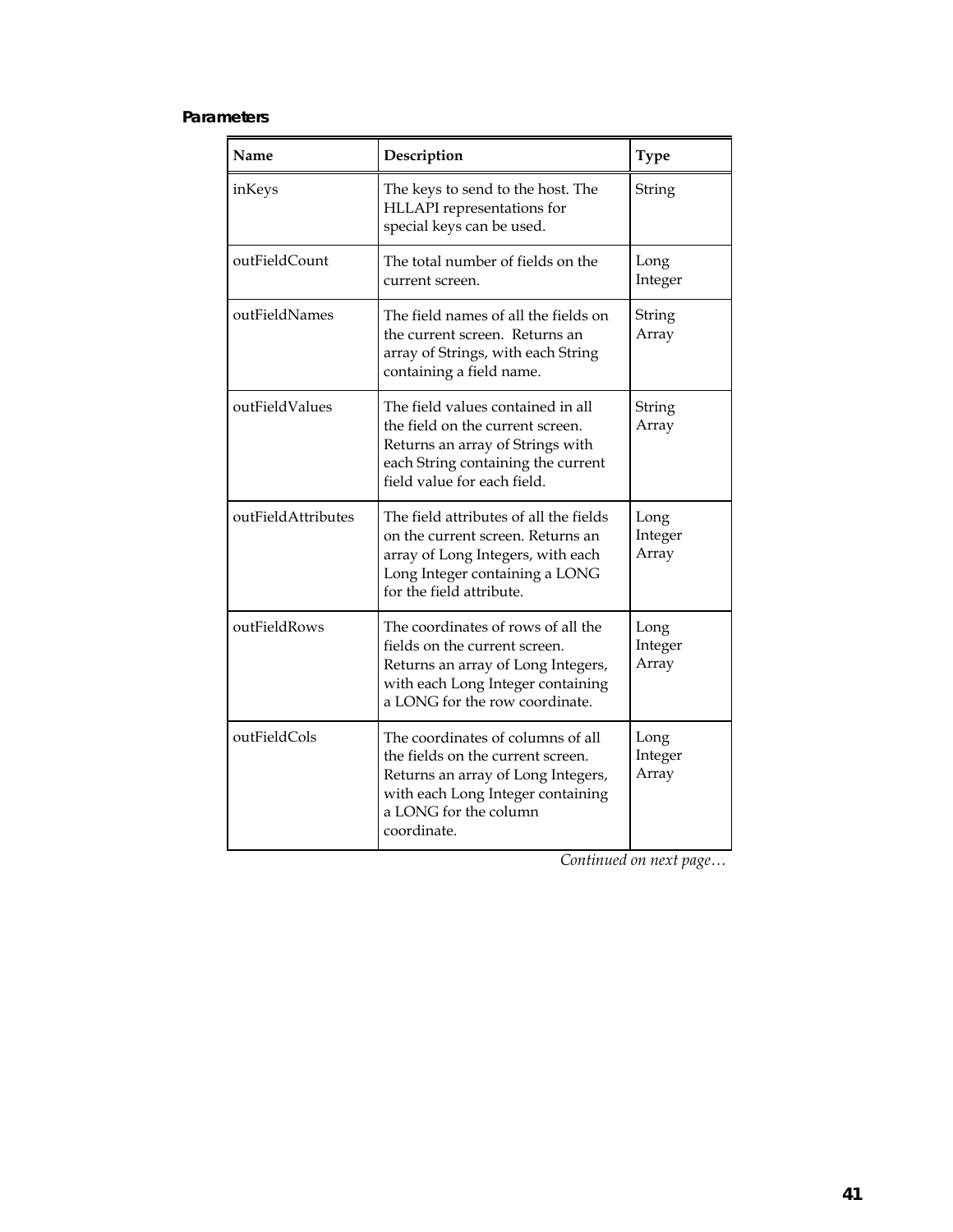| outFieldLengths    | The lengths of all the fields on the<br>current screen. Returns an array of<br>Long Integers, with each Long<br>Integer containing a LONG for the<br>field length.                                                                                                                                                                  | Long<br>Integer<br>Array |
|--------------------|-------------------------------------------------------------------------------------------------------------------------------------------------------------------------------------------------------------------------------------------------------------------------------------------------------------------------------------|--------------------------|
| outFieldColors     | The field colors in use in the fields<br>on the current screen. Returns an<br>array of Long Integers, with each<br>Long Integer containing a LONG<br>for the value that represents the<br>color:<br>0 White<br>1 Blue<br>2 Red<br>3 Pink<br>4 Green<br>5 Turquoise<br>6 Yellow<br>7 White                                           | Long<br>Integer<br>Array |
| outFieldHighlights | The field highlighting in use in the<br>fields on the current screen.<br>Returns an array of Long Integers,<br>with each Long Integer containing<br>a LONG for the value that<br>represents the highlighting<br>currently displayed for the<br>respective 3270 field:<br>0 Normal<br>1 Blinking<br>2 Reversed video<br>3 Underscore | Long<br>Integer<br>Array |

Parameters (*continued*)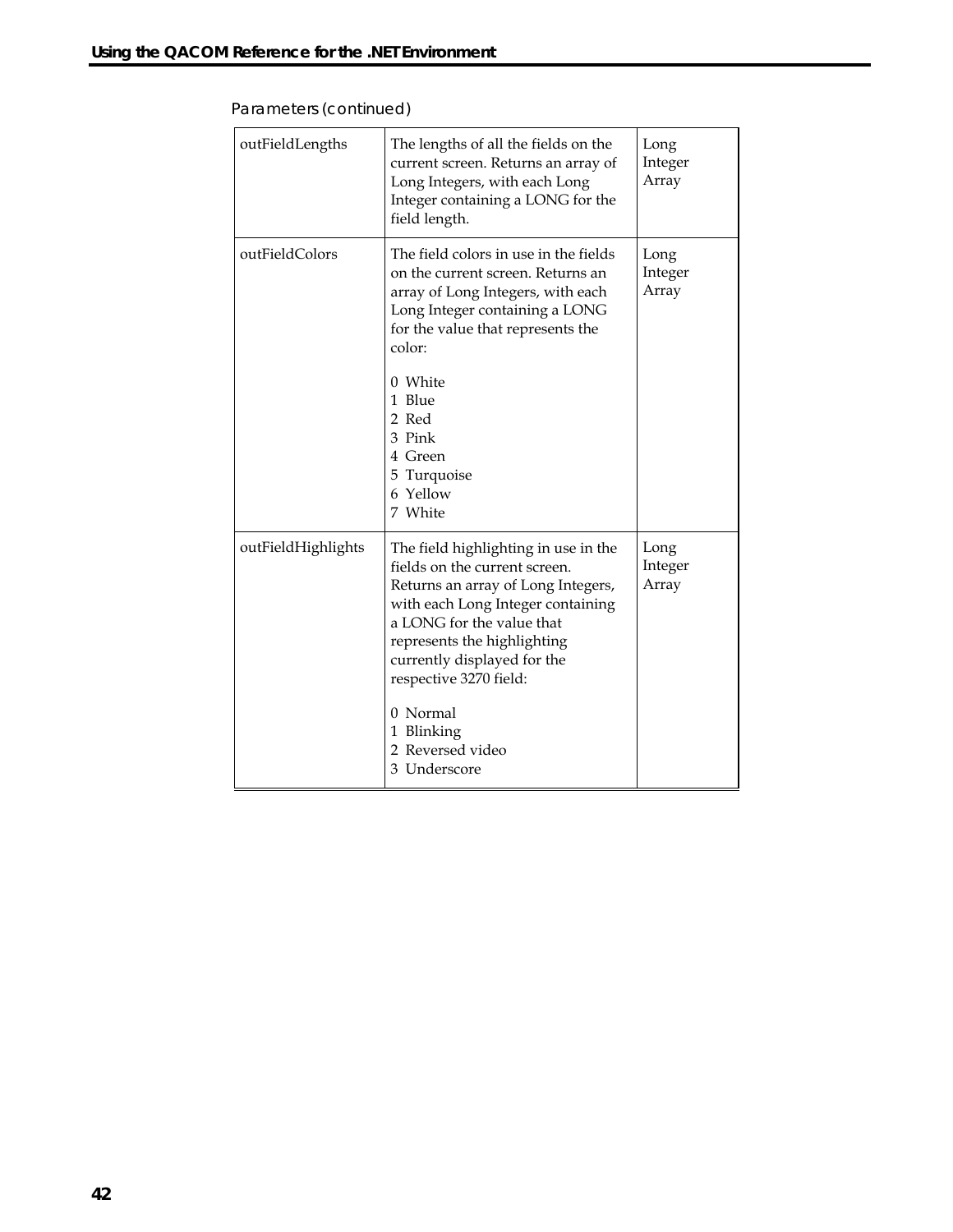# **SendKeysGetString**

This method combines a SendKeys and a GetString into a single call to the host.

The SendKeys part of this method writes text to the session presentation space beginning at the current cursor position. If a protected field is encountered while writing, characters from the text string are discarded, and writing continues with the next unprotected field.

If the HLLAPI representation of an AID keystroke is encountered in the text string, SendKeys initiates transmission to the host of the AID key followed by any modified fields in the session presentation space. Text and AID keystrokes can be combined multiple times in the input string in this implementation.

The GetString part of this method retrieves any text on the current screen at the specified row, column, and length. If the length parameter is zero, GetString retrieves text from the specified row and column to the end of the screen. The Row and Column parameters must always be greater than or equal to 1.



**Caution:** The SendKeysGetString method returns the correct value, even though it is contained in non-display fields. Therefore, be sure to check the field attribute prior to displaying text retrieved with this method.

#### **Syntax**

**SetCursorPosition** *inRow, inColumn*

#### **Prerequisites**

ConnectBridge

| Name     | Description                                                                                                                    | <b>Type</b> |
|----------|--------------------------------------------------------------------------------------------------------------------------------|-------------|
| inKeys   | The keys to send to the host. The<br>HLLAPI representations for special keys<br>can be used.                                   | String      |
| inRow    | The row position on the host screen at<br>which to begin retrieving text.                                                      | Integer     |
| inColumn | The column position on the host screen at<br>which to begin retrieving text.                                                   | Integer     |
| inLength | The length of the text string to be<br>retrieved. If this value is zero, the text is<br>retrieved up to the end of the screen. | Integer     |
| outText  | The text that is retrieved.                                                                                                    | String      |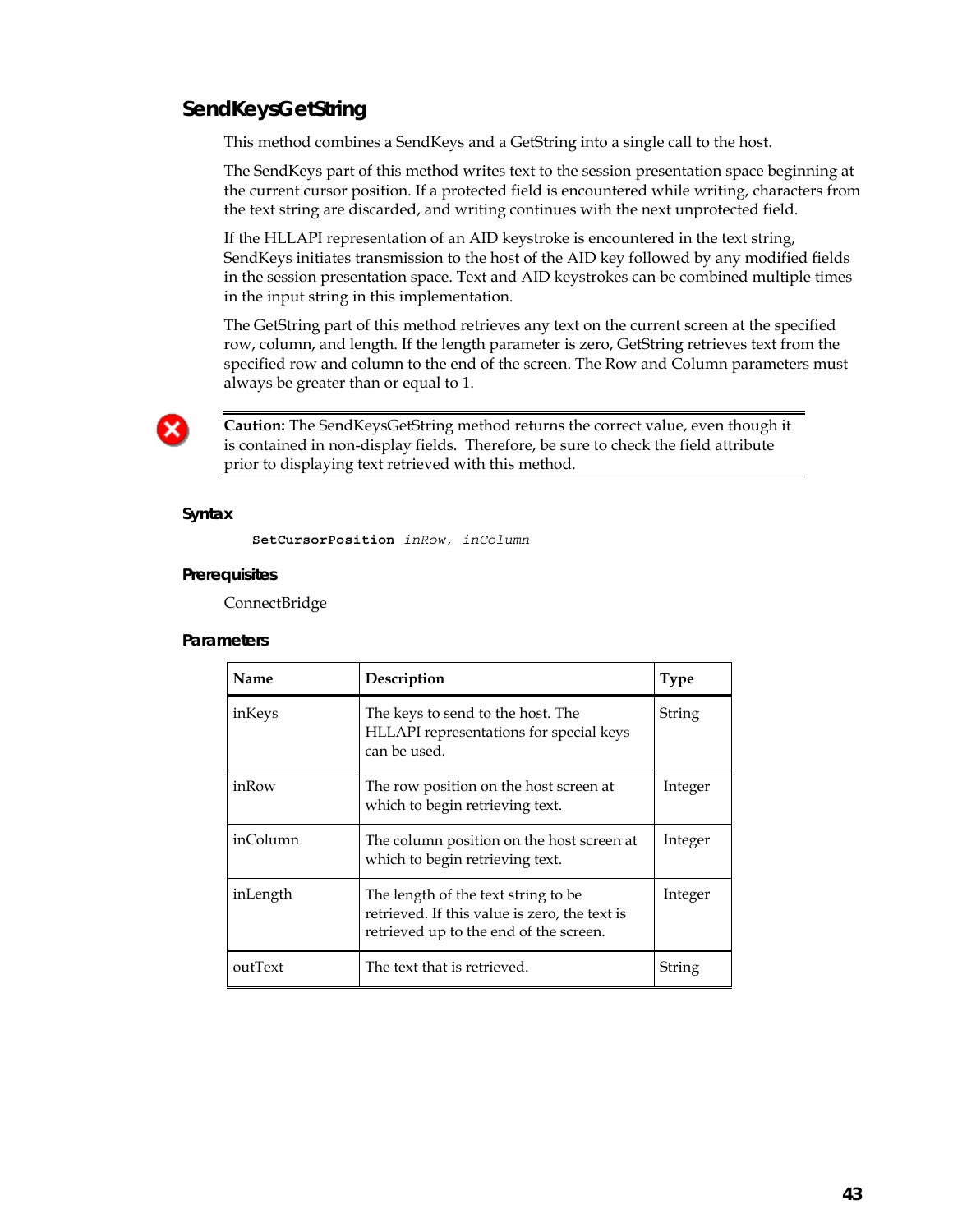# **SetCursorPosition**

This method sets the cursor position on the current host screen.

### **Syntax**

**SetCursorPosition** *inRow, inColumn*

### **Prerequisites**

ConnectBridge

| Name     | Description                                                  | <b>Type</b> |
|----------|--------------------------------------------------------------|-------------|
| inRow    | The cursor row position. The first row is<br>row $1$ .       | Integer     |
| inColumn | The cursor column position. The first<br>column is column 1. | Integer     |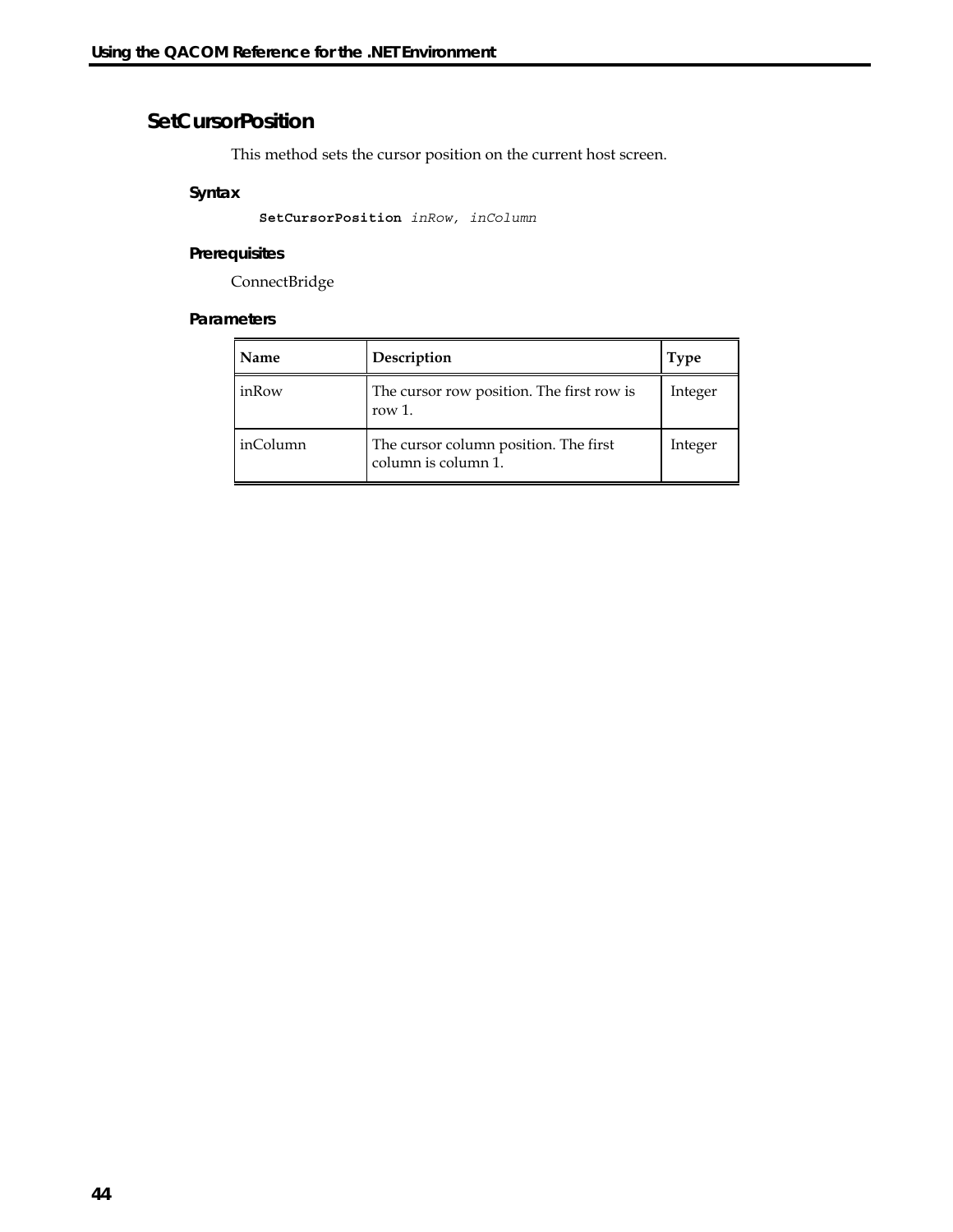# **SetFieldValue**

This method sets the value of a specified unprotected field on the current screen

# **Syntax**

**SetFieldValue** *inField, inValue*

# **Prerequisites**

ConnectBridge

| Name    | Description                                                                                                                                                                   | Type                    |
|---------|-------------------------------------------------------------------------------------------------------------------------------------------------------------------------------|-------------------------|
| inField | The field for which a value is to be set.<br>This value can be given either as a field<br>name or as the index number of the field<br>on the screen. The index is zero-based. | Integer<br>0r<br>String |
| inValue | The value to set for the specified field.                                                                                                                                     | String                  |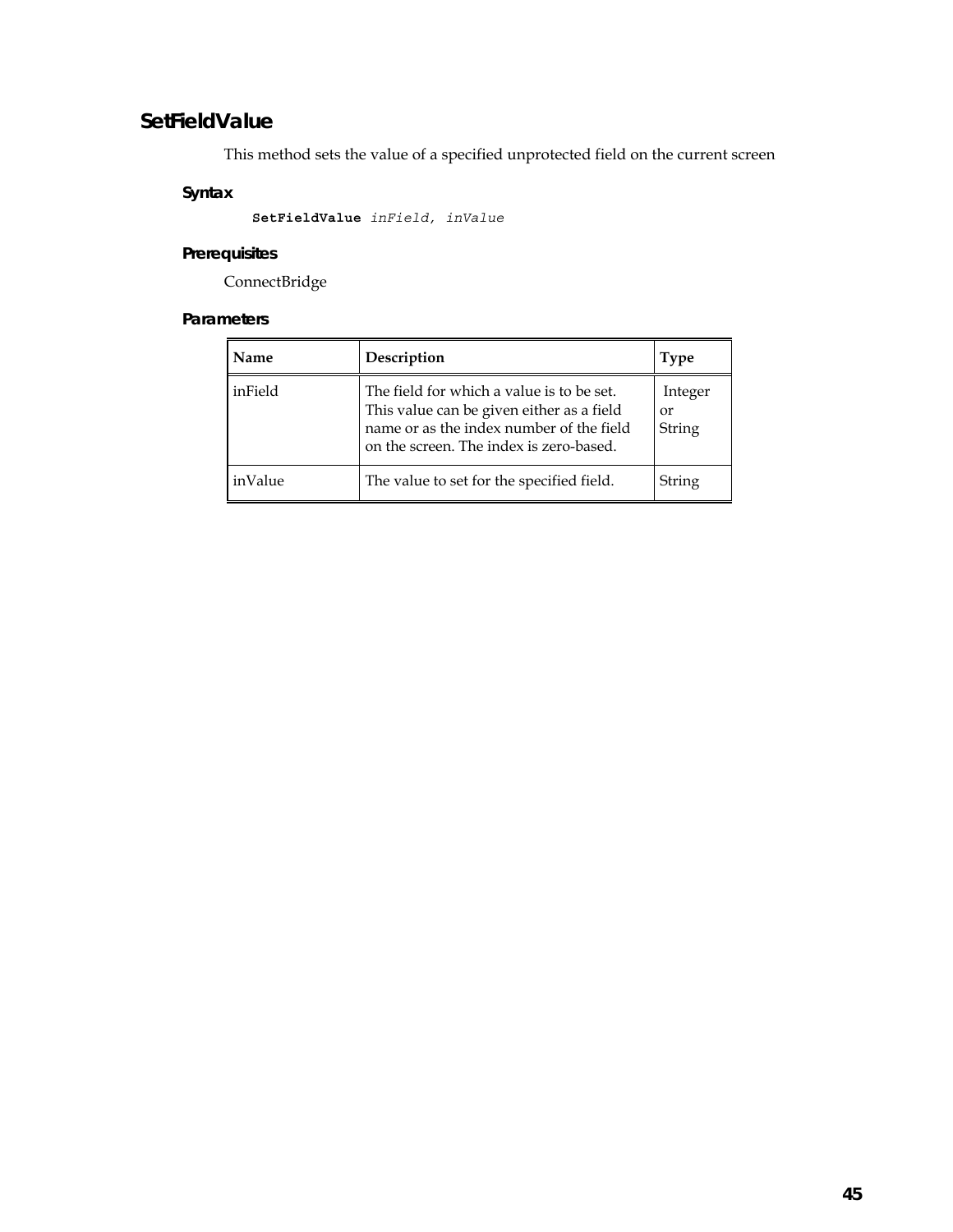# **SetFieldValue (Overloaded Method)**

This method sets the value of an array of specified unprotected fields on the current screen with a single call. Use of this method will increase performance of applications when updating multiple fields.

#### **Syntax**

**SetFieldValue** *infields(), inValues()* 

#### **Prerequisites**

ConnectBridge

#### **Parameters**

| Name     | Description                                                                                                              | <b>Type</b> |
|----------|--------------------------------------------------------------------------------------------------------------------------|-------------|
| infields | An array of type String, each occurrence<br>of which describes the name of the field<br>to have its value replaced.      | String      |
| inValues | An array of type String, each occurrence<br>of which specifies the new value to be<br>placed into the above-named field. | String      |

#### **Example**

```
Dim setFieldNames(4) As String Dim setFieldValues(4) As String 
'Fill out the bulk fruit order screen 
setFieldNames(0) = "FRUIT" 
setFieldValues(0) = "APPLES" 
setFieldNames(1) = "QNTY" 
setFieldValues(1) = "1 BOX" 
setFieldNames(2) = "TYPE" 
setFieldValues(2) = "GOLDEN DELICIOUS" 
setFieldNames(3) = "CUSTNM" 
setFieldValues(3) = "BOBS APPLE STAND" 
rc = SetFieldValue(setFieldNames, setFieldValues)
```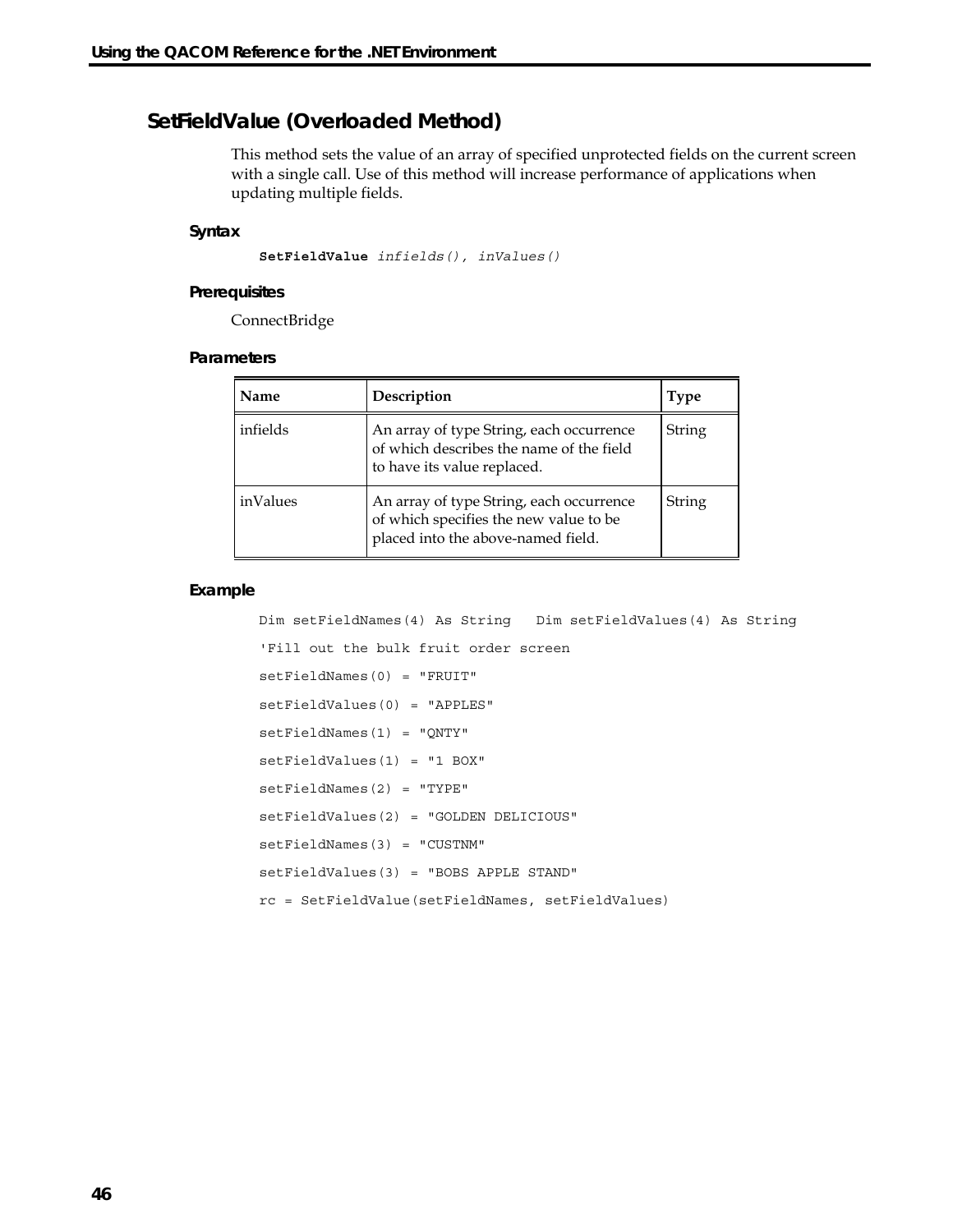# **SetSettleTime**

This method is included for backward compatibility only. It is implemented as a NOP. There is no settle time requirement with the host data engine.

### **Syntax**

**SetSettleTime** *inSettleTime*

### **Prerequisites**

None

| Name         | Description                                                                                                  | <b>Type</b> |
|--------------|--------------------------------------------------------------------------------------------------------------|-------------|
| inSettleTime | In this implementation, this parameter is<br>disregarded. It is included only for<br>backward compatibility. | Integer     |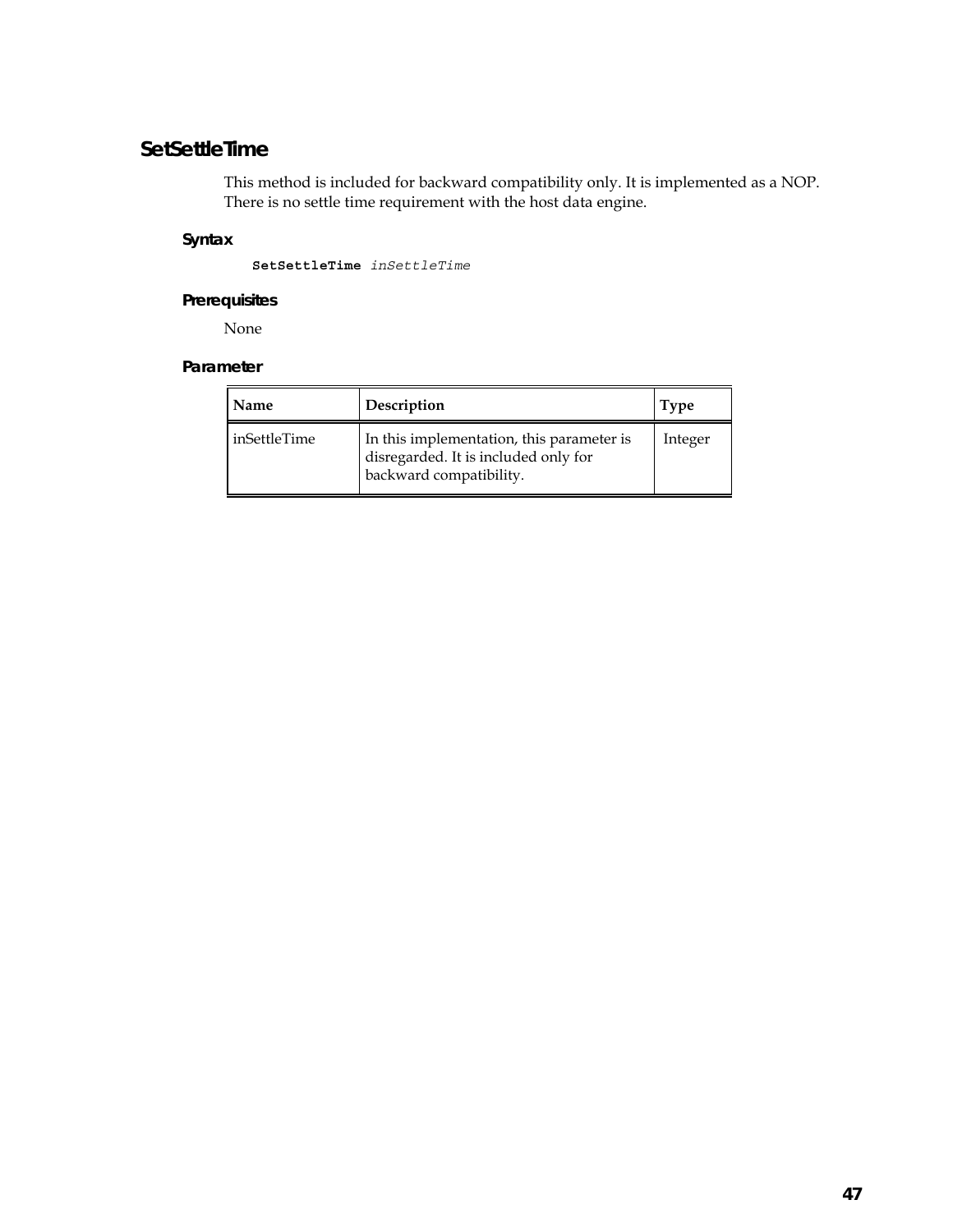# **SetTimeOut**

This method is included for backward compatibility only. It is implemented as a NOP.

### **Syntax**

**SetTimeOut** *inTimeOut*

### **Prerequisites**

None

| Name      | Description                                                                                                  | <b>Type</b> |
|-----------|--------------------------------------------------------------------------------------------------------------|-------------|
| inTimeOut | In this implementation, this parameter is<br>disregarded. It is included only for<br>backward compatibility. | Integer     |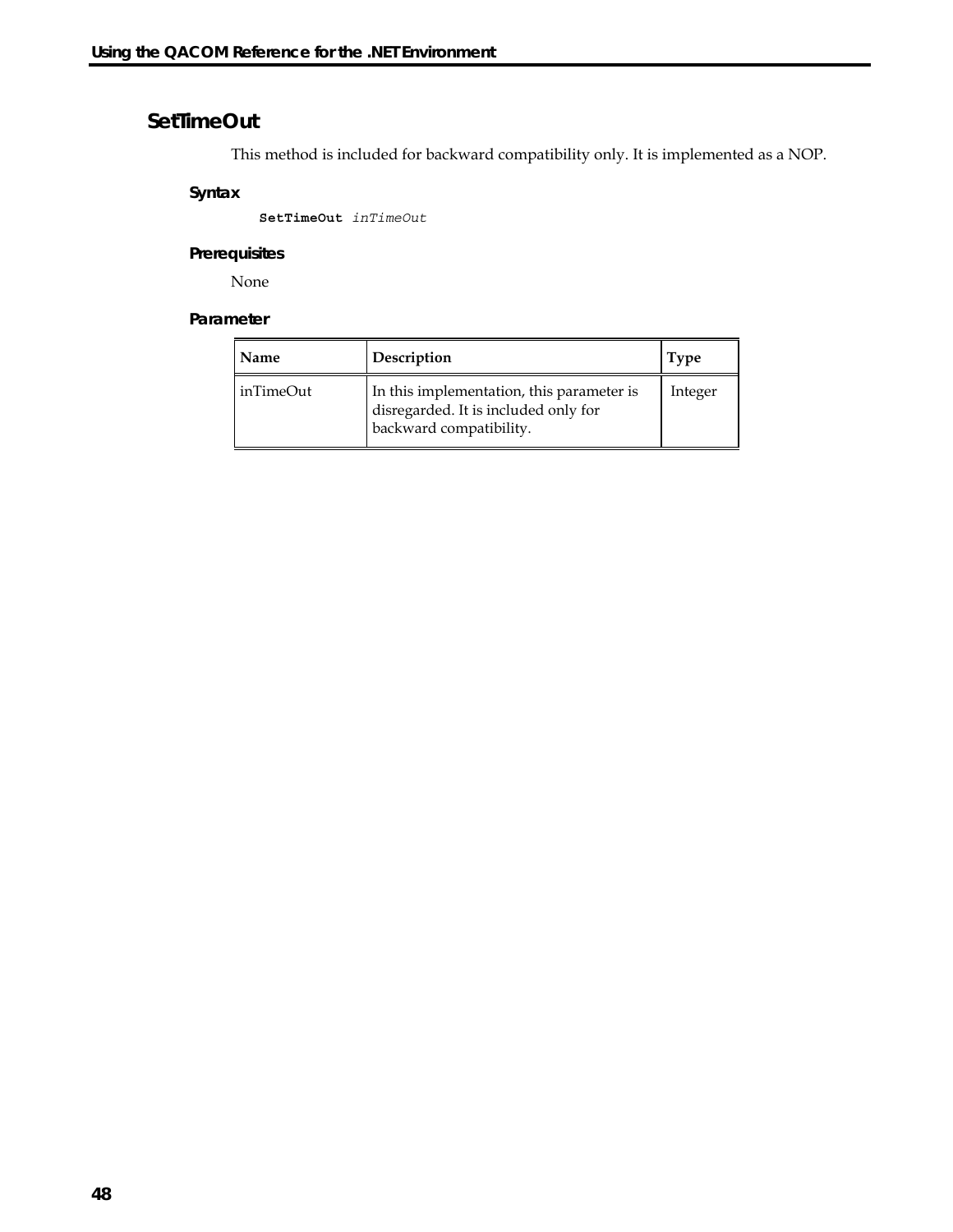### **SetTraceActive**

This method sets the connector's trace facility active for this session, and optionally identifies the specific CICS Temporary Storage Queue for holding the trace output. If the queue name is supplied, but the queue does not exist in the CICS region handling this session, it will be created as a result of this request. Inactive is the default starting status for the trace facility.

**Note**: CICS Temporary Storage Queues are not deleted from this API. They are automatically removed when the CICS region is restarted. They can be removed at any time using the proper and authorized CICS commands.

#### **Syntax**

**SetTraceActive** *TraceQueueName*

#### **Prerequisites**

ConnectBridge

| <b>Name</b>    | Description                                                                     | <b>Type</b> |
|----------------|---------------------------------------------------------------------------------|-------------|
| TraceQueueName | The name of the CICS Temporary<br>Storage Queue to be used for trace<br>output. | String      |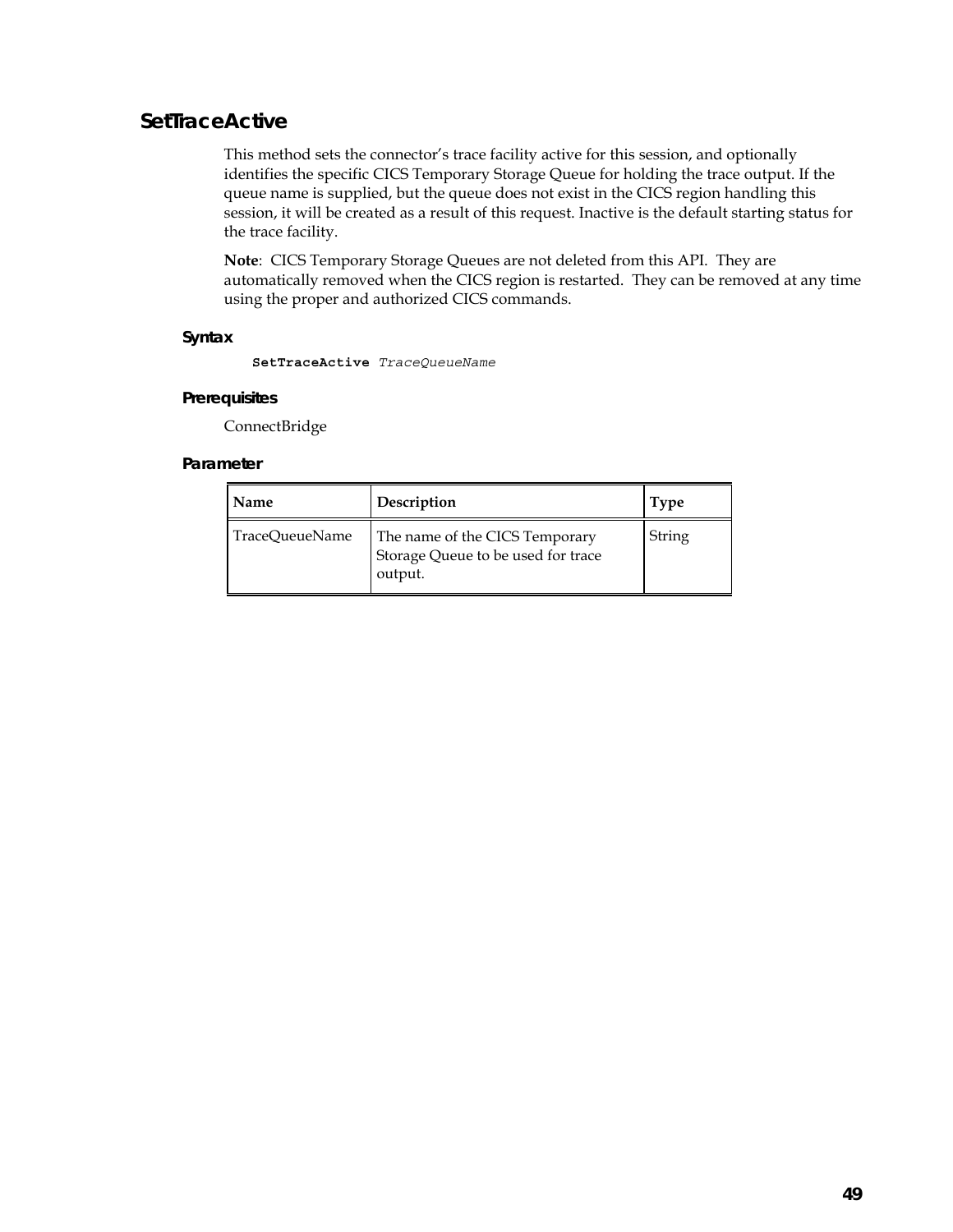# **SetTraceActiveInactive**

This method sets the connector's trace facility inactive for this session. Inactive is the default starting status for the trace facility.

**Syntax** 

**SetTraceInactive**

### **Prerequisites**

ConnectBridge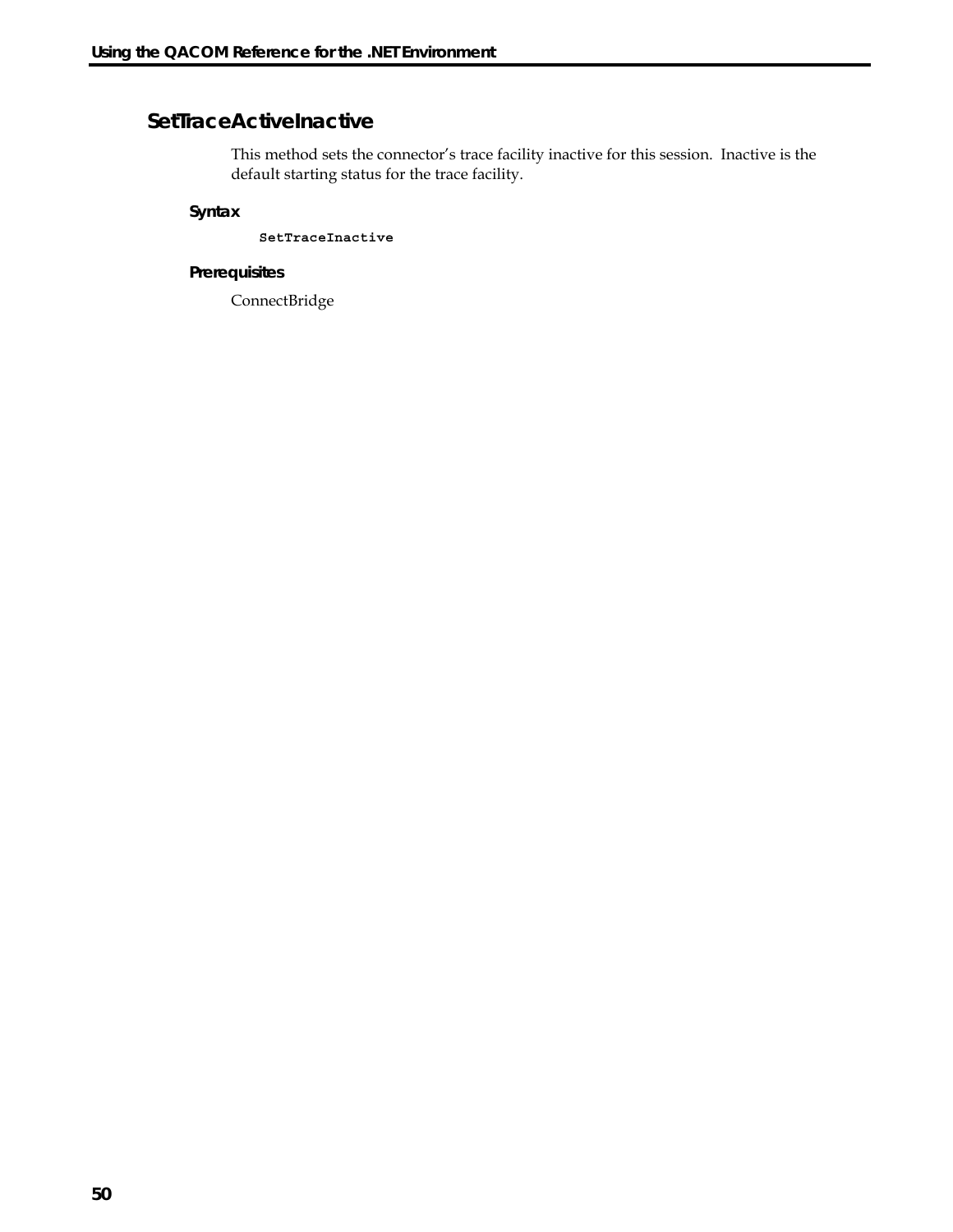# **SetTraceName**

This method identifies the specific CICS Temporary Storage Queue for holding the trace output. If the queue name is supplied, but the queue does not exist in the CICS region handling this session, it is created as a result of this request. If a different queue name was previously associated with the trace facility for this session, it will be changed to the supplied trace queue name in this method call.

**Note**: CICS Temporary Storage Queues are not deleted from this API. They are automatically removed when the CICS region is restarted. They can be removed at any time using the proper and authorized CICS commands.

#### **Syntax**

**SetTraceName** *TraceQueueName*

#### **Prerequisites**

ConnectBridge

| <b>Name</b>    | Description                                                                     | <b>Type</b> |
|----------------|---------------------------------------------------------------------------------|-------------|
| TraceQueueName | The name of the CICS Temporary<br>Storage Queue to be used for trace<br>output. | String      |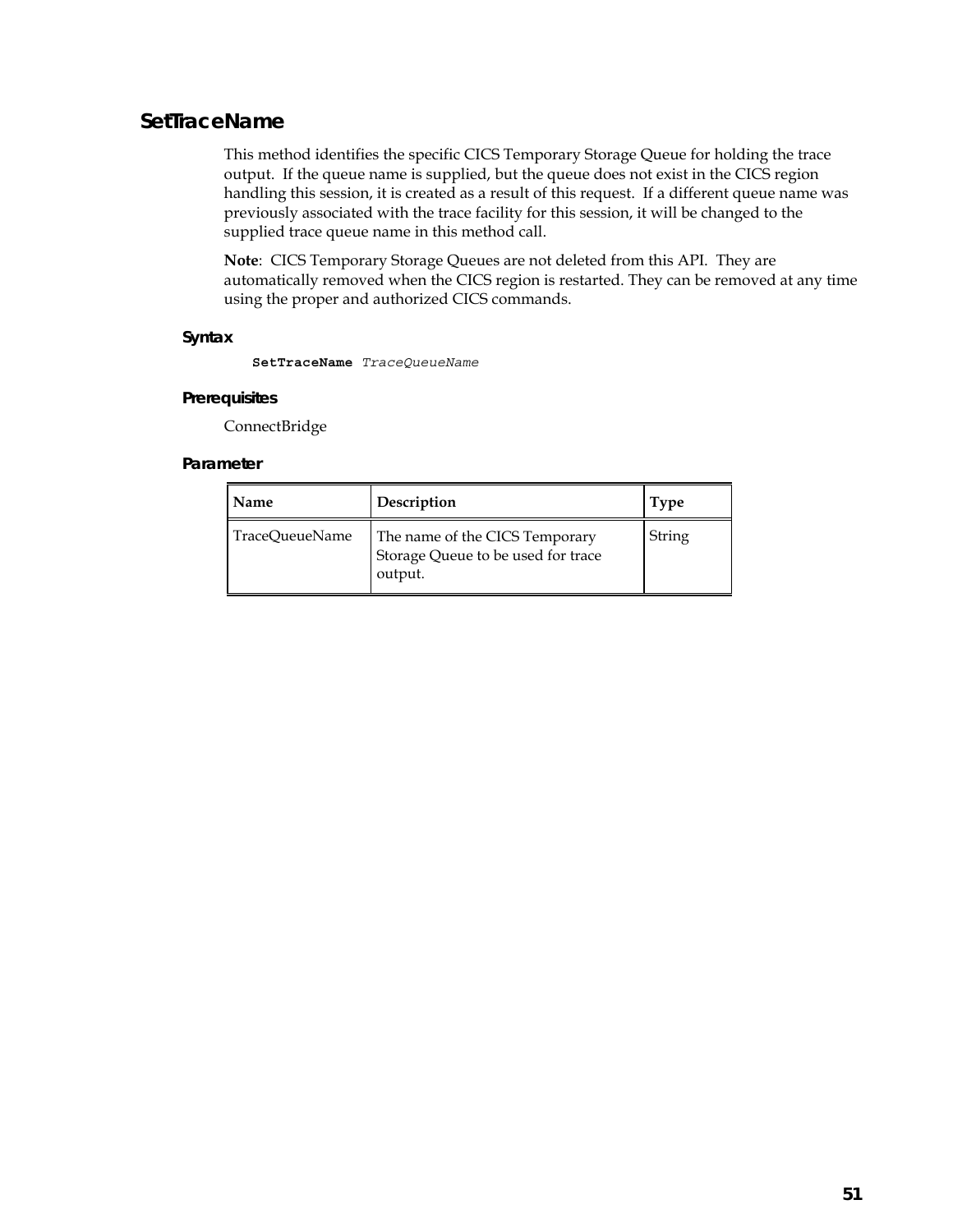# **Terminate**

This method is included for backward compatibility only. It is implemented as a NOP.

**Syntax** 

**Terminate**

### **Prerequisites**

None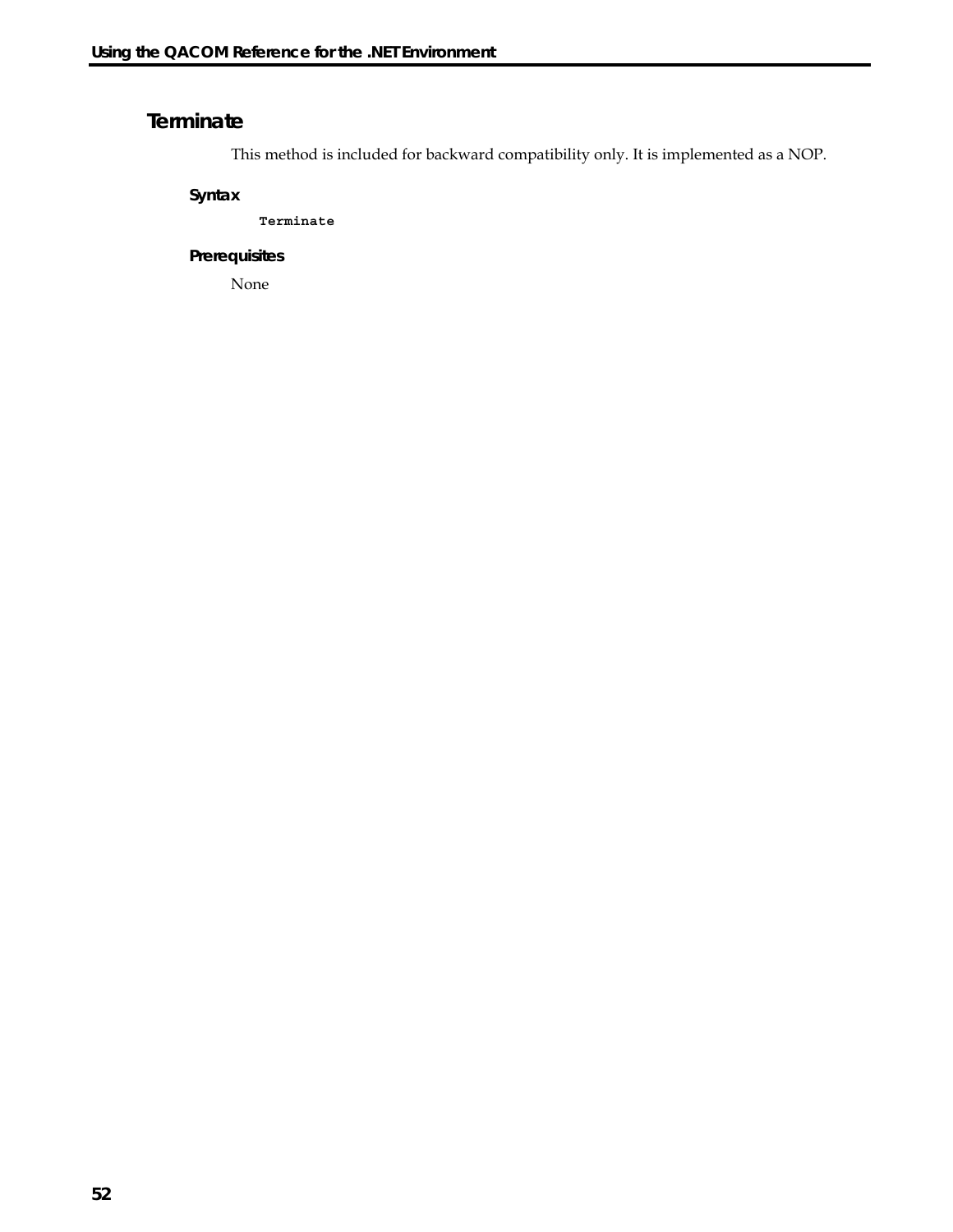### **X3270Screen**

This method combines a SendKeys and a SetFieldValue with GetScreenInformation in a single call to the host.

#### **SendKeys**

The SendKeys part of this method writes text to the session presentation space beginning at the current cursor position. If a protected field is encountered while writing, characters from the text string are discarded, and writing continues with the next unprotected field.

If the HLLAPI representation of an AID keystroke is encountered in the text string, SendKeys initiates transmission to the host of the AID key followed by any modified fields in the session presentation space. Text and AID keystrokes can be combined multiple times in the input string in this implementation.

#### **SetFieldValue**

The SetFieldValue part of this method allows the placing of field-index/value paired data into the indentified field in the screen buffer when the Mnemonic "@A@P" is encountered within the SendKeys string.

#### **GetScreenInformation**

The GetScreenInformation part of this method retrieves all information from the 3270 screen (from either the end of the Sendkeys string or as remembered when encountering the "@A@G" Mnemonic while processing the SendKeys string).

Optionally, the special mnemonic "@A@X" can be sent to indicate that after the GetScreenInformation is returned to the client the host will automatically Disconnect() the session on the client's behalf thus saving the need to initiate a Disconnect() API exchange with the host and dispatch the related network traffic.

 This method is a multi-operation function that is intended for use only by advanced VBI developers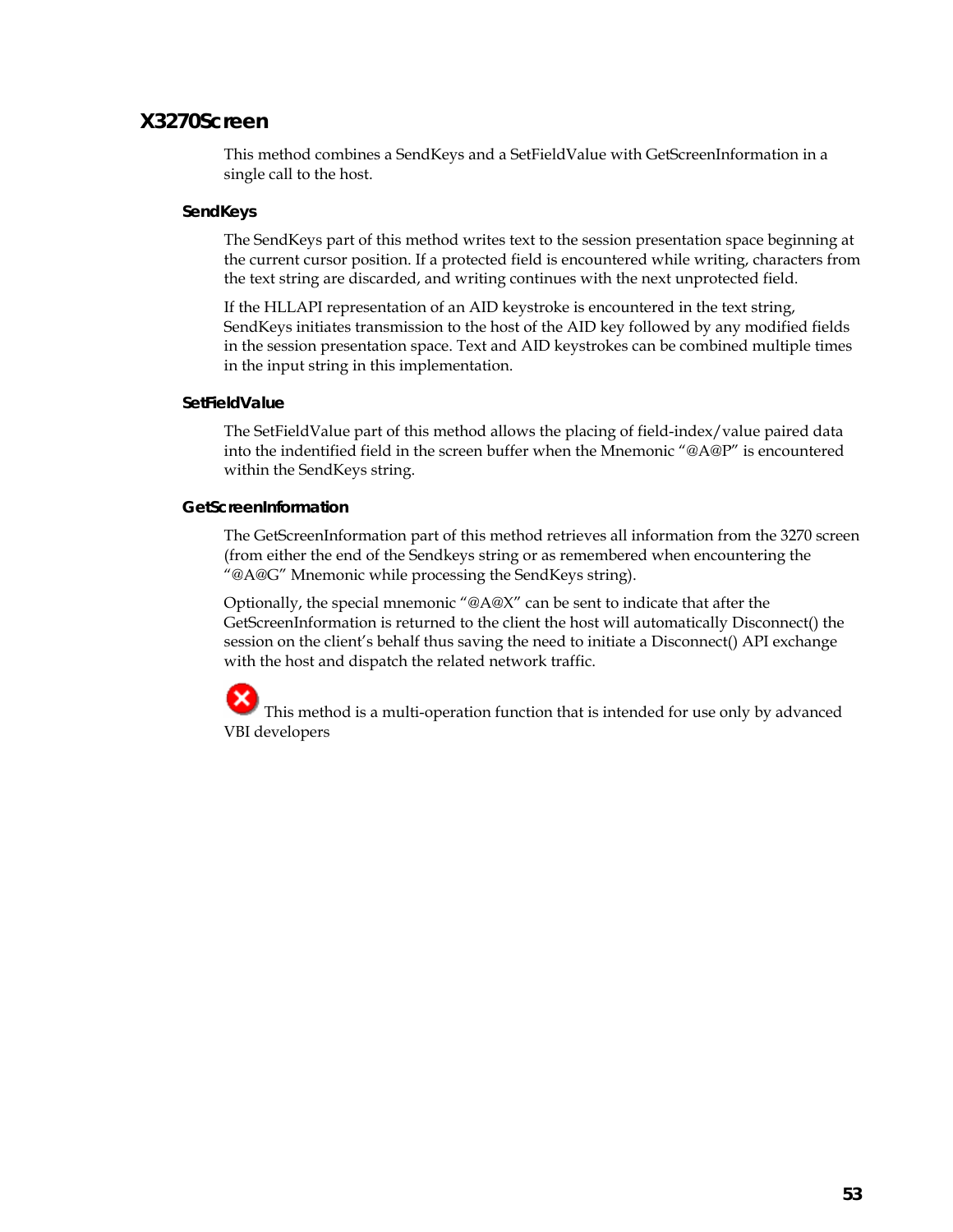#### **Parameters**

| Name           | Description                                                                                                                                                                                            | <b>Type</b>            |
|----------------|--------------------------------------------------------------------------------------------------------------------------------------------------------------------------------------------------------|------------------------|
| inKeys         | The keys to send to the host. The<br>HLLAPI representations for special<br>keys can be used along with 3<br>additional mnemonics:                                                                      | String                 |
|                | @A@P Place SetFieldValue data<br>@A@G GetScreenInformation data<br>@A@X Disconnect the VBI session                                                                                                     |                        |
| inFieldIndex   | 3270 Field index in which the data in<br>inFieldValue is to be placed.                                                                                                                                 | Integer                |
|                | Please see the SetFieldValue API in this<br>publication.                                                                                                                                               |                        |
| inFieldValues  | Data to place into the 3270 entry field<br>as part of the SetFieldValue.                                                                                                                               | <b>String</b>          |
| outCursor      | Offset (relative to zero) of the current<br>logical cursor position.                                                                                                                                   | Integer                |
| outAidkey      | String representing the HLLAPI style<br>AID key last processed by the host                                                                                                                             | <b>String</b>          |
|                | Please see the AID key values in the PC<br>to Host Key Translation table in this<br>publication.                                                                                                       |                        |
| outFieldCount  | Number of 3270 fields represented on<br>the current logical 3270 screen.                                                                                                                               | Integer                |
| outScreenName  | Name of the 3270 screen represented<br>on the current screen. For BMS names<br>this is the concatenation of the BMS<br>Mapset name, a period, and the BMS<br>Mapname For example<br>"XTR1M40.XTR1A002" | String                 |
|                | If the CICS application that created the<br>display did not use BMS mapping the<br>name "NOMAPSET.NOFIELD-" is<br>returned.                                                                            |                        |
| outFieldNames  | The field names for all the fields on the<br>current screen.                                                                                                                                           | <b>String</b><br>Array |
| outFieldValues | The field values of all the fields on the<br>current screen.                                                                                                                                           | <b>String</b><br>Array |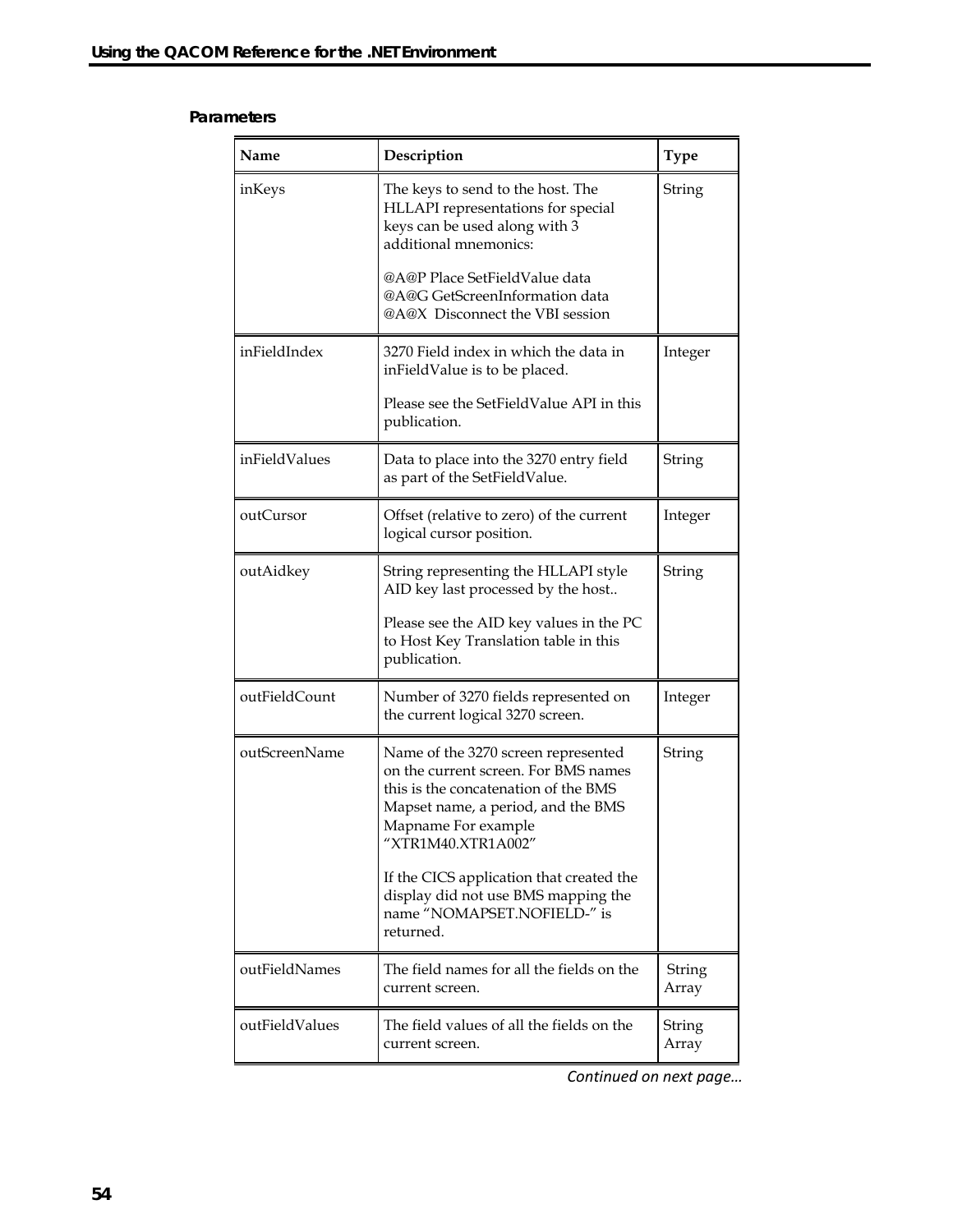# **Parameters (continued)**

| Name               | Description                                                                                                                                                                          | <b>Type</b>          |
|--------------------|--------------------------------------------------------------------------------------------------------------------------------------------------------------------------------------|----------------------|
| out3270FA          | The 3270 Field Attributes of all the<br>fields on the current screen. Returns<br>an array with each position containing<br>a real 3270 FA.                                           | <b>Byte</b><br>Array |
|                    | Bit: 2 $0 =$ Unprotected<br>$1$ = Protected<br>$3 \quad 0 =$ Alphanumeric<br>$1 =$ Numeric<br>* Note '11' in bits 2 and<br>3<br>* denotes Autoskip field                             |                      |
|                    | $4 - 5$ 00 = Normal<br>nonlightpen<br>$01 = Normal/lightpen$<br>$10 =$ Bright/lightpen<br>$11 = non-display$                                                                         |                      |
|                    | 6 reserved<br>7<br>$0 = Not modified$<br>1 = Modified                                                                                                                                |                      |
|                    | The InterpretFieldAttribute API may<br>be used to translate this 3270 FA byte<br>into an HPS style attribute as defined<br>in the GetFieldAttributes section of<br>this publication. |                      |
| outFieldRows       | Row coordinates for all the fields on<br>the current screen.                                                                                                                         | Integer<br>Array     |
| outFieldColumns    | Column coordinates for all the fields<br>on the current screen.                                                                                                                      | Integer<br>Array     |
| outFieldLengths    | Lengths of all the fields on the current<br>screen.                                                                                                                                  | Integer<br>Array     |
| outFieldColors     | Color representations for all the fields<br>on the current screen. Please see<br>GetAllFieldInformation for a<br>definition of color values.                                         | Integer<br>Array     |
| outFieldHighlights | Highlighting representation for all the<br>fields on the current screen.<br>Please see GetAllFieldInformation for<br>a definition of highlighting values.                            | Integer<br>Array     |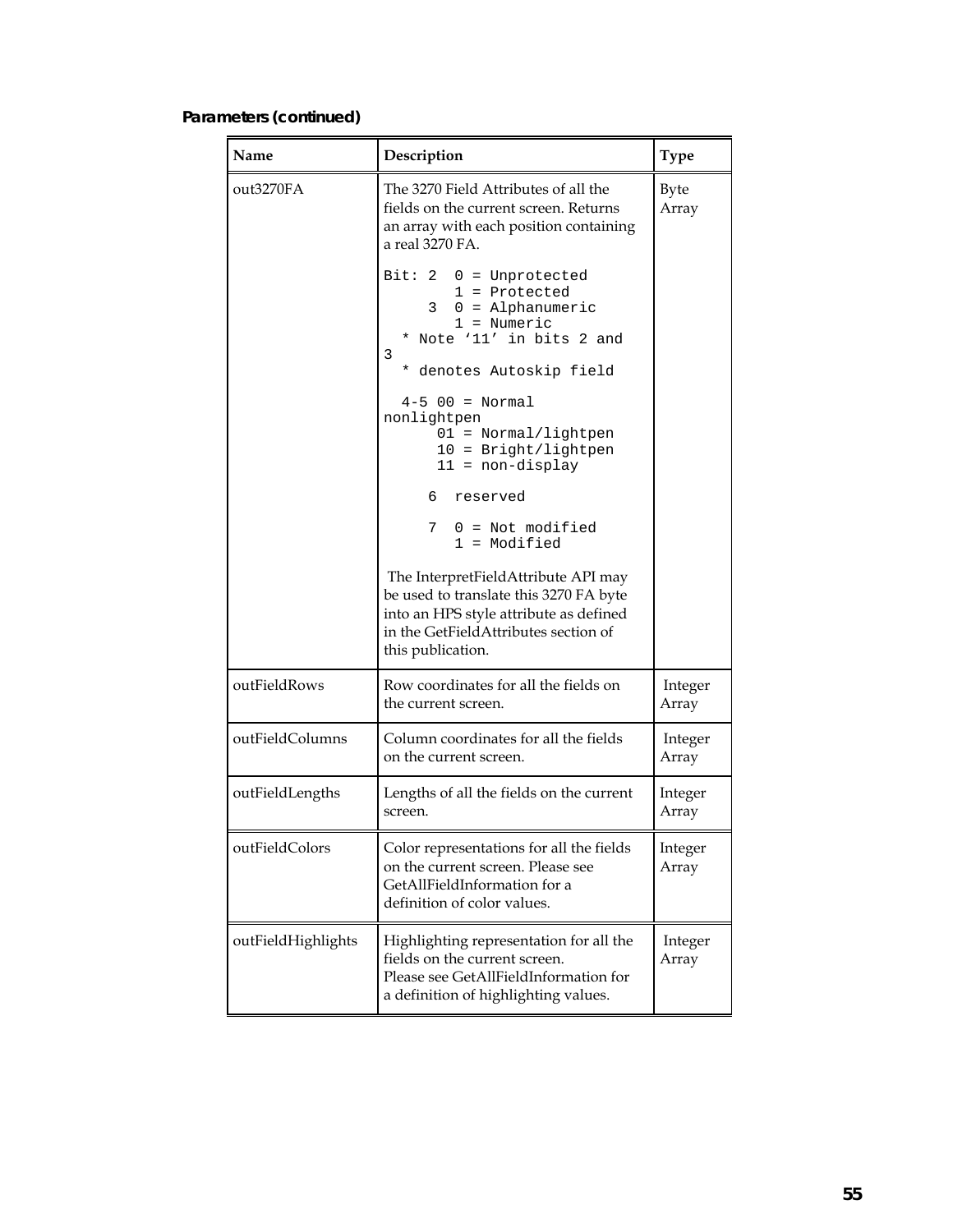# **X3270Screen (Overloaded Method)**

This method combines a SendKeys and a SetFieldValue with GetScreenInformation in a single call to the host.

### **SendKeys**

The SendKeys part of this method writes text to the session presentation space beginning at the current cursor position. If a protected field is encountered while writing, characters from the text string are discarded, and writing continues with the next unprotected field.

If the HLLAPI representation of an AID keystroke is encountered in the text string, SendKeys initiates transmission to the host of the AID key followed by any modified fields in the session presentation space. Text and AID keystrokes can be combined multiple times in the input string in this implementation.

### **SetFieldValue**

The SetFieldValue part of this method allows the placing of name/value paired data into the identified field in the screen buffer when the mnemonic "@A@P" is encountered within the SendKeys string.

### **GetScreenInformation**

The GetScreenInformation part of this method retrieves all information from the 3270 screen (from either the end of the Sendkeys string or as remembered when encountering the "@A@G" Mnemonic while processing the SendKeys string).

Optionally, the special mnemonic "@A@X" can be sent to indicate that after the GetScreenInformation is returned to the client the host will automatically Disconnect() the session on the client's behalf thus saving the need to initiate a Disconnect() API exchange with the host and dispatch the related network traffic.

 This method is a multi-operation function that is intended for use only by advanced VBI developers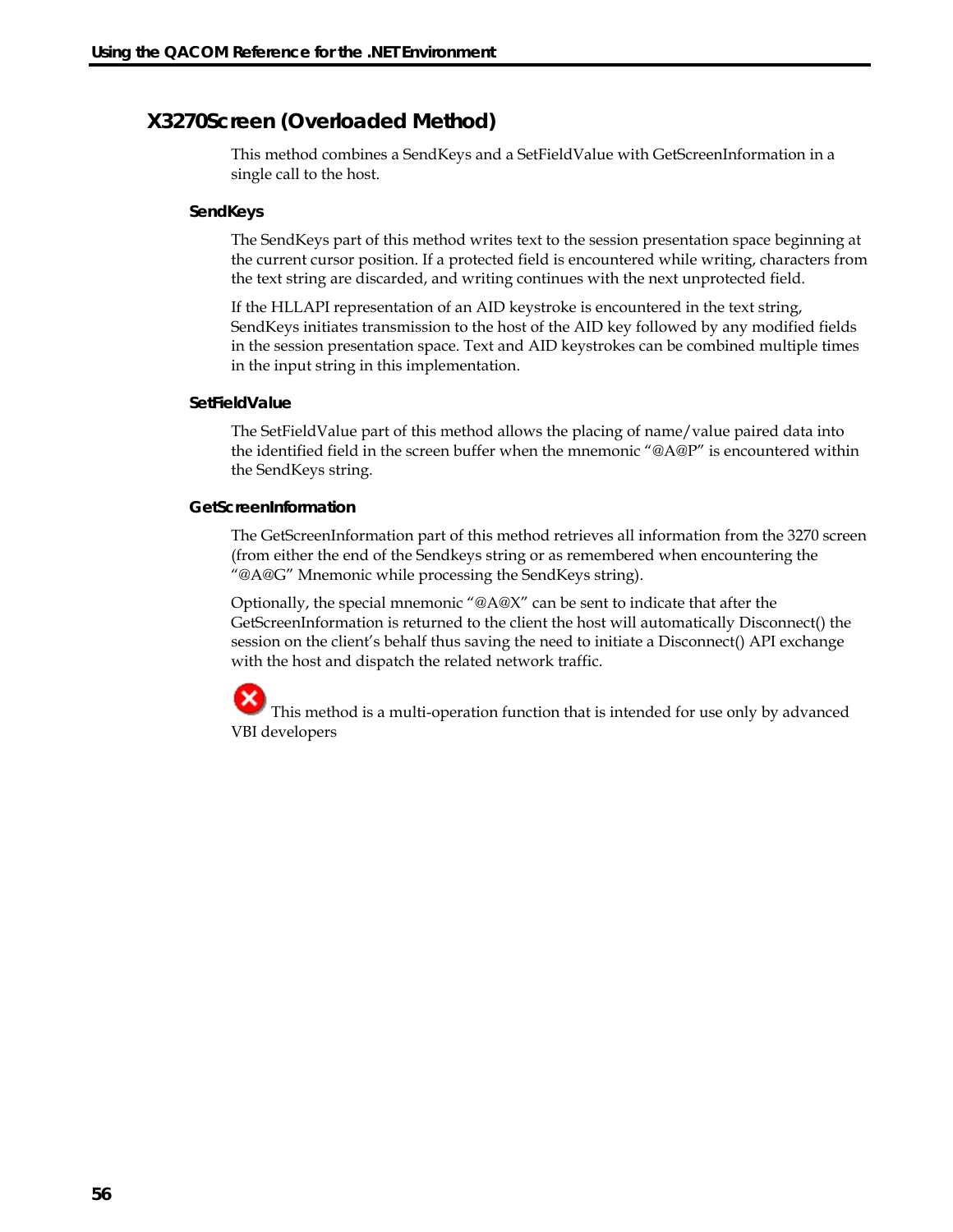### **Parameters**

| Name           | Description                                                                                                                                                                                         | <b>Type</b>     |
|----------------|-----------------------------------------------------------------------------------------------------------------------------------------------------------------------------------------------------|-----------------|
| inKeys         | The keys to send to the host. The HLLAPI<br>representations for special keys can be<br>used along with 3 additional mnemonics:                                                                      | String          |
|                | @A@P Place SetFieldValue data<br>@A@G GetScreenInformation data<br>@A@X Disconnect the VBI session                                                                                                  |                 |
| inFieldName    | 3270 Field name in which the data in<br>inFieldValue is to be placed.                                                                                                                               | String          |
|                | Please see the SetFieldValue API in this<br>publication.                                                                                                                                            |                 |
| inFieldValue   | Data to place into the indentified 3270<br>entry field.                                                                                                                                             | String          |
|                | Please see the SetFieldValue API in this<br>publication.                                                                                                                                            |                 |
| outCursor      | Offset (relative to zero) of the current<br>logical cursor position.                                                                                                                                | Integer         |
| outAidkey      | String representing the HLLAPI style AID<br>key last processed by the host                                                                                                                          | String          |
|                | Please see the AID key values in the PC to<br>Host Key Translation table in this<br>publication.                                                                                                    |                 |
| outFieldCount  | Number of 3270 fields represented on the<br>current logical 3270 screen.                                                                                                                            | Integer         |
| outScreenName  | Name of the 3270 screen represented on the<br>current screen. For BMS names this is the<br>concatenation of the BMS Mapset name, a<br>period, and the BMS Mapname For<br>example "XTR1M40.XTR1A002" | String          |
|                | If the CICS application that created the<br>display did not use BMS mapping the<br>name "NOMAPSET.NOFIELD-" is<br>returned.                                                                         |                 |
| outFieldNames  | The field names for all the fields on the<br>current screen.                                                                                                                                        | String<br>Array |
| outFieldValues | The field values of all the fields on the<br>current screen.                                                                                                                                        | String<br>Array |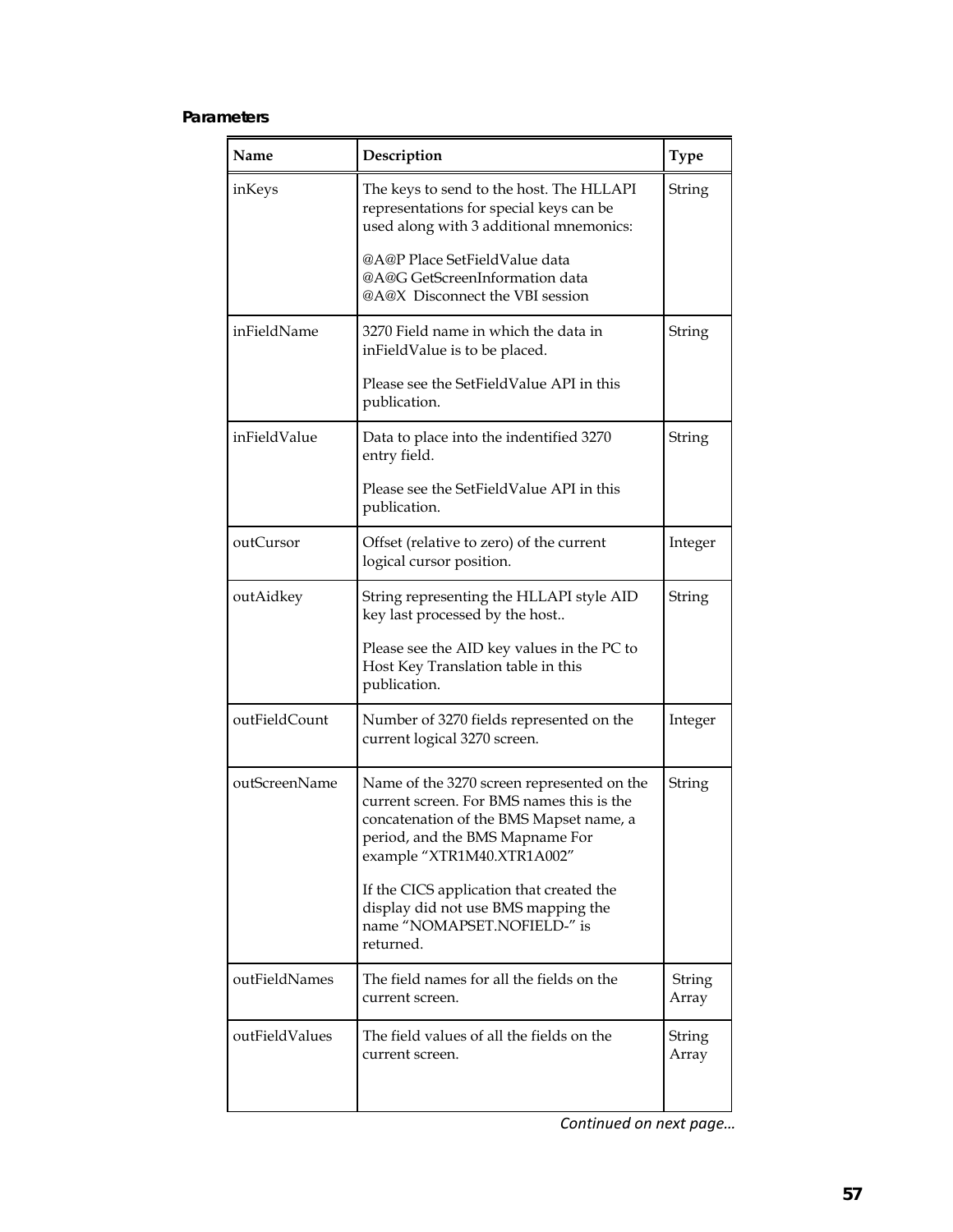# **Parameters (continued)**

| Name               | Description                                                                                                                                                                          | <b>Type</b>          |
|--------------------|--------------------------------------------------------------------------------------------------------------------------------------------------------------------------------------|----------------------|
| out3270FA          | The 3270 Field Attributes of all the<br>fields on the current screen. Returns<br>an array with each position containing<br>a real 3270 FA.                                           | <b>Byte</b><br>Array |
|                    | Bit: $2 \quad 0 =$ Unprotected<br>$1 =$ Protected<br>$3 \quad 0 = \text{Alphantumeric}$<br>$1 =$ Numeric<br>* Note '11' in bits 2 and<br>3<br>* denotes Autoskip field               |                      |
|                    | $4-5$ 00 = Normal<br>nonlightpen<br>$01 = Normal/lightpen$<br>$10 =$ Bright/lightpen<br>$11 = non-display$                                                                           |                      |
|                    | 6 reserved                                                                                                                                                                           |                      |
|                    | 7 0 = Not modified<br>$1 =$ Modified                                                                                                                                                 |                      |
|                    | The InterpretFieldAttribute API may<br>be used to translate this 3270 FA byte<br>into an HPS style attribute as defined<br>in the GetFieldAttributes section of<br>this publication. |                      |
| outFieldRows       | Row coordinates for all the fields on<br>the current screen.                                                                                                                         | Integer<br>Array     |
| outFieldColumns    | Column coordinates for all the fields<br>on the current screen.                                                                                                                      | Integer<br>Array     |
| outFieldLengths    | Lengths of all the fields on the current<br>screen.                                                                                                                                  | Integer<br>Array     |
| outFieldColors     | Color representations for all the fields<br>on the current screen. Please see<br>GetAllFieldInformation for a<br>definition of color values.                                         | Integer<br>Array     |
| outFieldHighlights | Highlighting representation for all the<br>fields on the current screen.<br>Please see GetAllFieldInformation for<br>a definition of highlighting values.                            | Integer<br>Array     |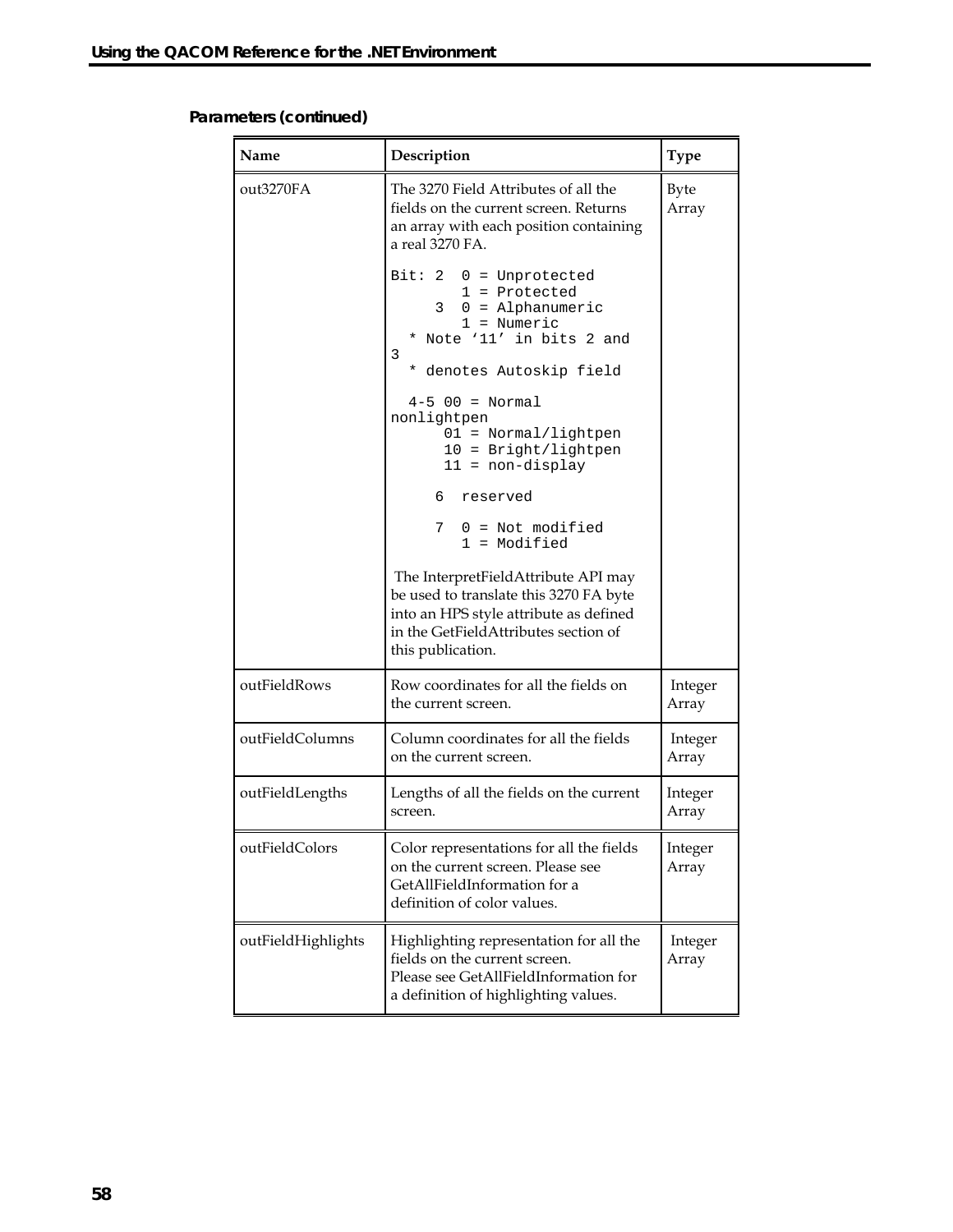# **X3270Screen (Overloaded Method)**

This method combines a SendKeys and a SetFieldValue with GetScreenInformation in a single call to the host.

#### **SendKeys**

The SendKeys part of this method writes text to the session presentation space beginning at the current cursor position. If a protected field is encountered while writing, characters from the text string are discarded, and writing continues with the next unprotected field.

If the HLLAPI representation of an AID keystroke is encountered in the text string, SendKeys initiates transmission to the host of the AID key followed by any modified fields in the session presentation space. Text and AID keystrokes can be combined multiple times in the input string in this implementation.

#### **SetFieldValue**

The SetFieldValue part of this method allows the placing of a coordinated array set of name/value paired data into the indentified fields in the screen buffer when the Mnemonic "@A@P" is encountered within the SendKeys string.

#### **GetScreenInformation**

The GetScreenInformation part of this method retrieves all information from the 3270 screen (from either the end of the Sendkeys string or as remembered when encountering the "@A@G" Mnemonic while processing the SendKeys string).

Optionally, the special mnemonic "@A@X" can be sent to indicate that after the GetScreenInformation is returned to the client the host will automatically Disconnect() the session on the client's behalf thus saving the need to initiate a Disconnect() API exchange with the host and dispatch the related network traffic.

 This method is a multi-operation function that is intended for use only by advanced VBI developers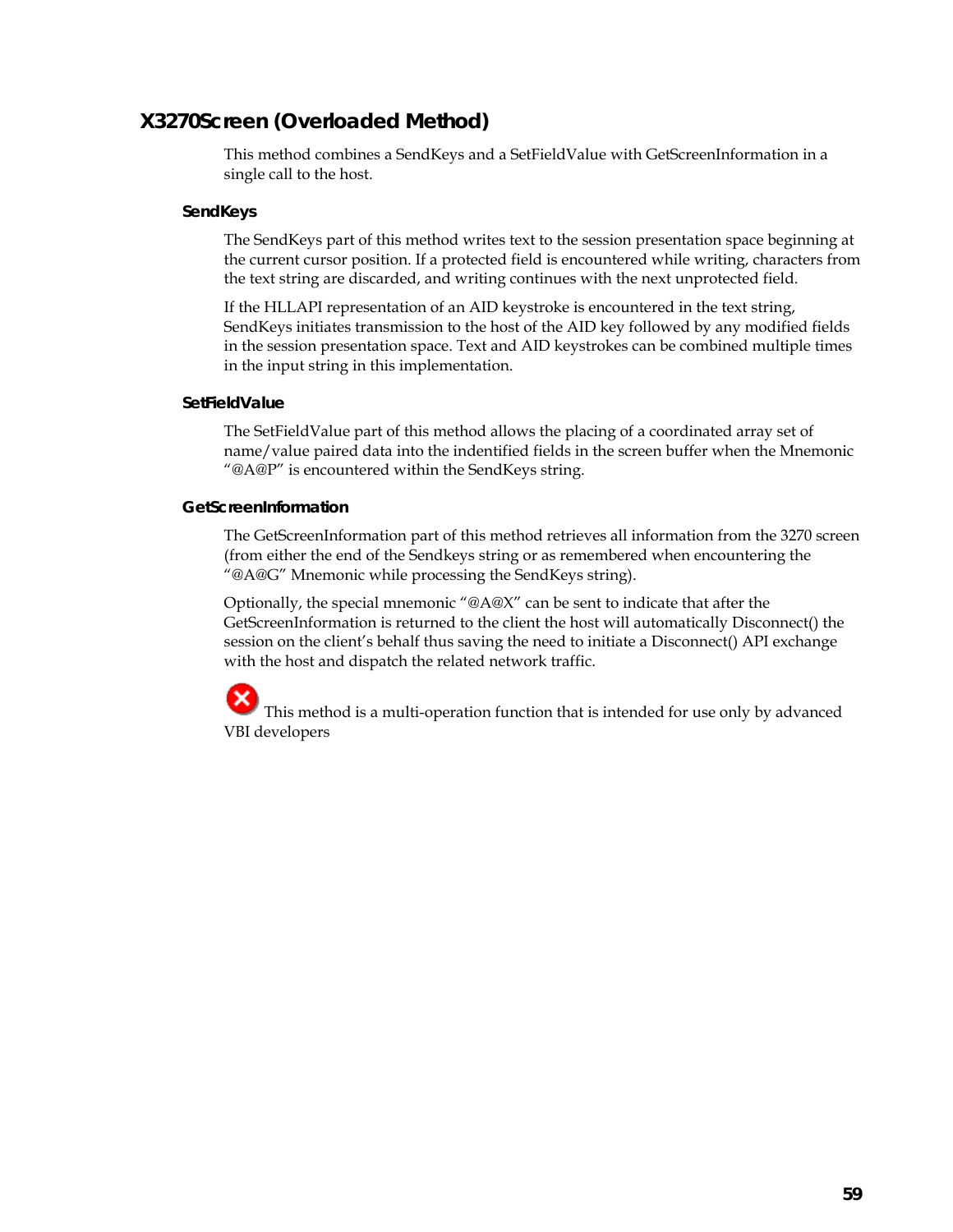#### **Parameters**

| Name           | Description                                                                                                                                                                                                                                                                                                                                 | <b>Type</b>            |
|----------------|---------------------------------------------------------------------------------------------------------------------------------------------------------------------------------------------------------------------------------------------------------------------------------------------------------------------------------------------|------------------------|
| inKeys         | The keys to send to the host. The<br>HLLAPI representations for<br>special keys can be used along<br>with 3 additional mnemonics:<br>@A@P Place SetFieldValue data<br>@A@G GetScreenInformation data                                                                                                                                        | String                 |
|                | @A@X Disconnect the VBI session                                                                                                                                                                                                                                                                                                             |                        |
| inFieldName    | 3270 Field names in which the data<br>in inFieldValue is to be placed.<br>See the SetFieldValue API                                                                                                                                                                                                                                         | String<br>Array        |
| inFieldValue   | Data to place into the indentified<br>3270 entry field.<br>See the SetFieldValue API.                                                                                                                                                                                                                                                       | String<br>Array        |
| outCursor      | Offset (relative to zero) of the<br>current logical cursor position.                                                                                                                                                                                                                                                                        | Integer                |
| outAidkey      | String representing the HLLAPI<br>style AID key last processed by the<br>host.<br>Please see the AID key values in<br>the PC to Host Key Translation<br>table in this publication.                                                                                                                                                          | <b>String</b>          |
| outFieldCount  | Number of 3270 fields represented<br>on the current logical 3270 screen.                                                                                                                                                                                                                                                                    | Integer                |
| outScreenName  | Name of the 3270 screen<br>represented on the current screen.<br>For BMS names this is the<br>concatenation of the BMS Mapset<br>name, a period, and the BMS<br>Mapname For example<br>"XTR1M40.XTR1A002"<br>If the CICS application that created<br>the display did not use BMS<br>mapping the name<br>"NOMAPSET.NOFIELD-" is<br>returned. | String                 |
| outFieldNames  | The field names for all the fields on<br>the current screen.                                                                                                                                                                                                                                                                                | <b>String</b><br>Array |
| outFieldValues | The field values of all the fields on<br>the current screen.                                                                                                                                                                                                                                                                                | String<br>Array        |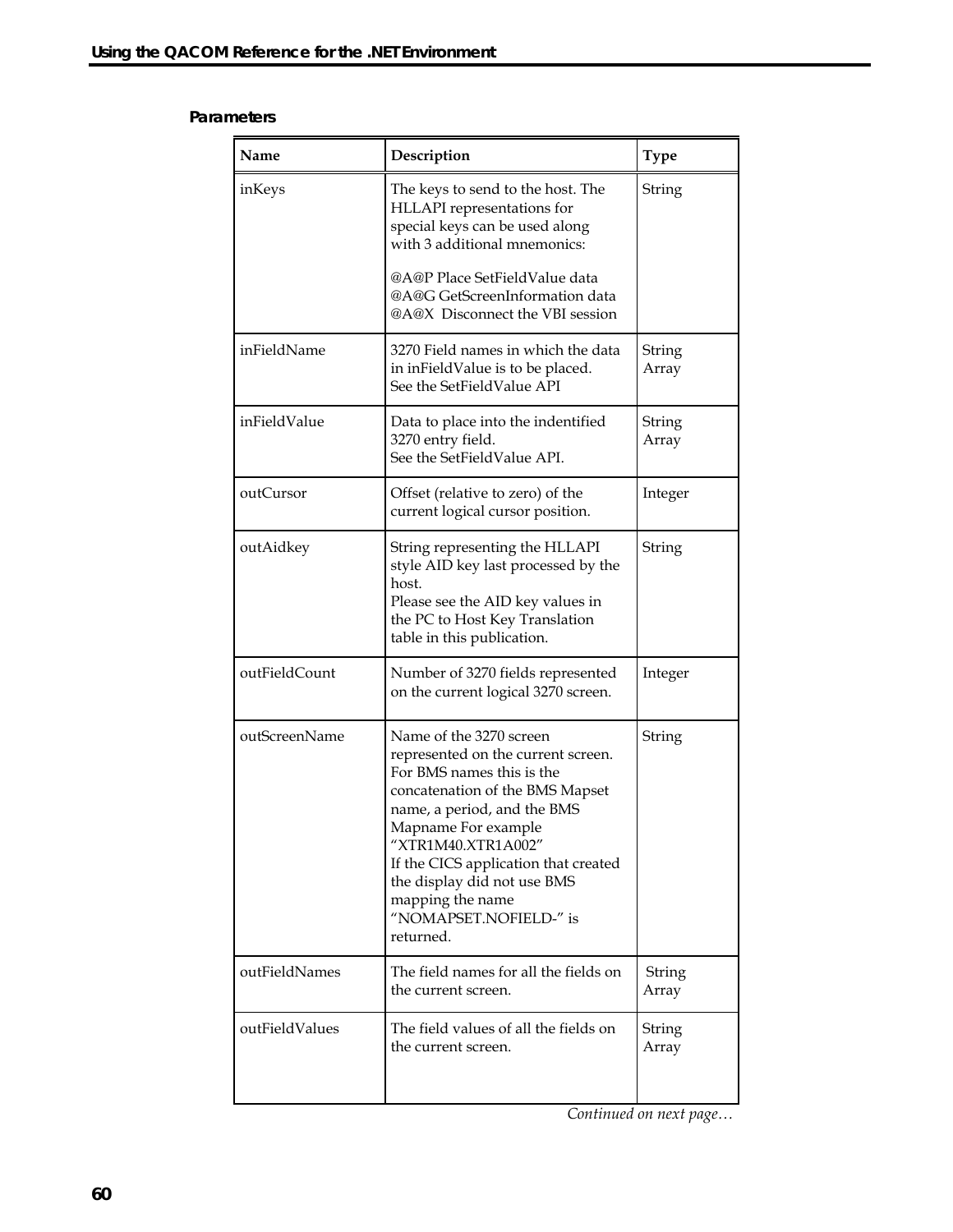# Parameters (*continued*)

| Name               | Description                                                                                                                                                                                                                                                                          | <b>Type</b>          |
|--------------------|--------------------------------------------------------------------------------------------------------------------------------------------------------------------------------------------------------------------------------------------------------------------------------------|----------------------|
| out3270FA          | The 3270 Field Attributes of all the<br>fields on the current screen. Returns<br>an array with each position containing<br>a real 3270 FA.                                                                                                                                           | <b>Byte</b><br>Array |
|                    | Bit: $2 \quad 0 =$ Unprotected<br>$1 =$ Protected<br>$3 \quad 0 = \text{Alphantumeric}$<br>1 = Numeric<br>* Note '11' in bits 2 and<br>3<br>* denotes Autoskip field<br>$4 - 5$ 00 = Normal<br>nonlightpen<br>$01 = Normal/lightpen$<br>$10 =$ Bright/lightpen<br>$11 = non-display$ |                      |
|                    | 6<br>reserved                                                                                                                                                                                                                                                                        |                      |
|                    | $0 = Not modified$<br>7<br>$1 =$ Modified                                                                                                                                                                                                                                            |                      |
|                    | The InterpretFieldAttribute API may<br>be used to translate this 3270 FA byte<br>into an HPS style attribute as defined<br>in the GetFieldAttributes section of<br>this publication.                                                                                                 |                      |
| outFieldRows       | Row coordinates for all the fields on<br>the current screen.                                                                                                                                                                                                                         | Integer<br>Array     |
| outFieldColumns    | Column coordinates for all the fields<br>on the current screen.                                                                                                                                                                                                                      | Integer<br>Array     |
| outFieldLengths    | Lengths of all the fields on the current<br>screen.                                                                                                                                                                                                                                  | Integer<br>Array     |
| outFieldColors     | Color representations for all the fields<br>on the current screen. Please see<br>GetAllFieldInformation for a<br>definition of color values.                                                                                                                                         | Integer<br>Array     |
| outFieldHighlights | Highlighting representation for all the<br>fields on the current screen.<br>Please see GetAllFieldInformation for<br>a definition of highlighting values.                                                                                                                            | Integer<br>Array     |

# **Example**

An example of a 3270 application that requires:

• Connection of the VBI client to the CICS region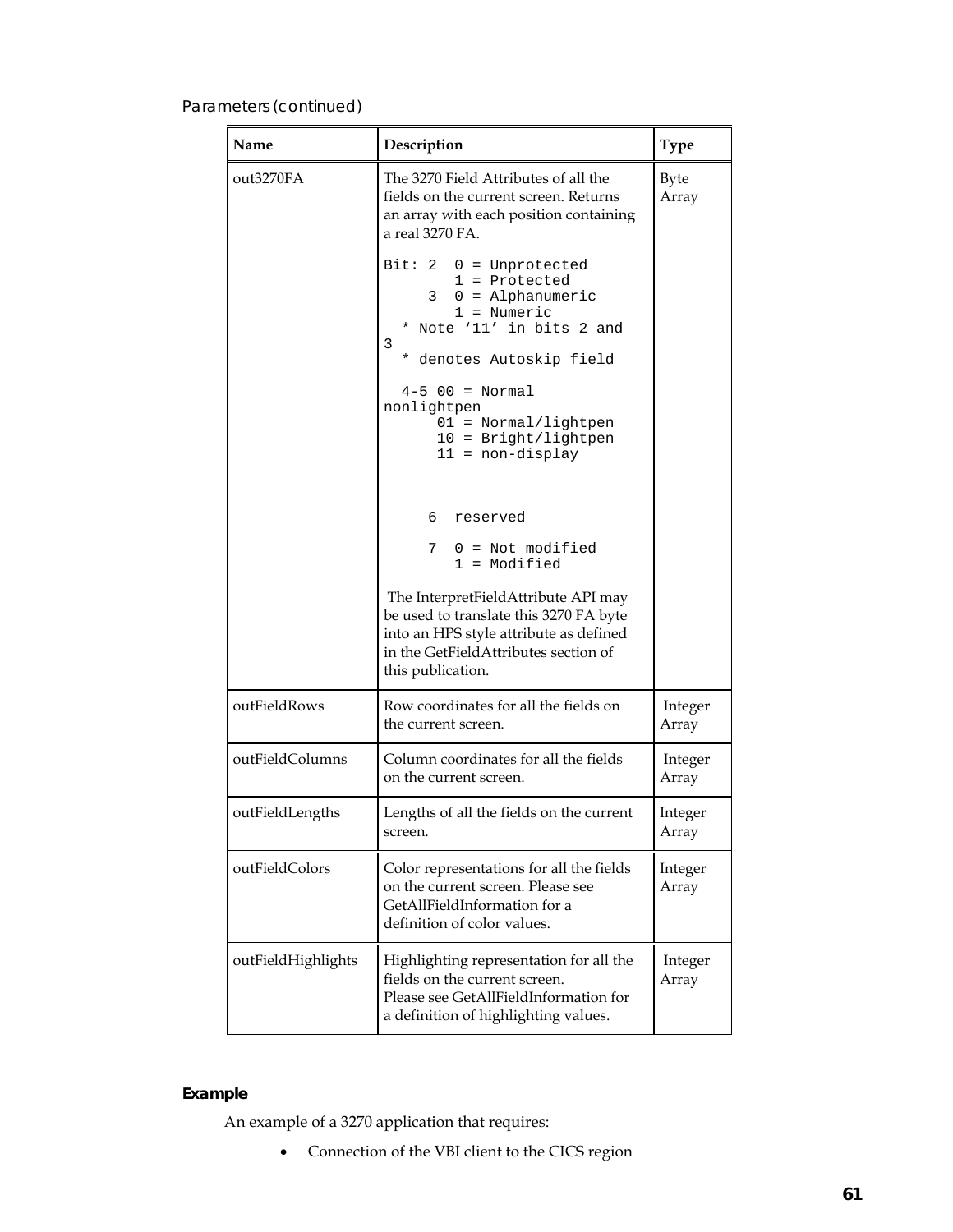…

- Transaction "ABCD"
- Menu selection of entering the character '1' into a menu choice 3270 field
- An <enter> 3270 AID key
- Entry of a client account number "12345" for display of a specific account
- Another <enter> 3270 AID key
- Collection of all information from the 3270 screen returned by the CICS application
- A <PF3> 3270 AID key to exit out of this account display screen
- A <clear> 3270 AID key to exit completely out of the CICS application
- A Disconnect() VBI API to disconnect from the session.

One could accomplish all of this with two trips to the mainframe CICS region as follows:

```
 Dim RC As Integer 
Dim outCursorPosition As Integer 
Dim outAidKey As String 
Dim outFieldCount As Integer 
Dim outScreenName As String 
Dim outFieldNames() As String 
Dim outFieldValues() As String 
Dim out3270FieldAttributes() As Byte 
Dim outFieldRows() As Integer 
Dim outFieldCols() As Integer 
Dim outFieldLengths() As Integer 
Dim outFieldColors() As Integer 
Dim outFieldHighlights() As Integer 
                RC = Bridge.ConnectBridge("140.147.249.7", 2317, 2, 
                                             "MYUSERID", "MYPASSWD") 
RC = Bridge.X3270Screen( "ABCD@E@T1@E@A@P@E@A@G@3@3@A@X", 
                                                    "ACCOUNT", 
                                                   "12345", 
                                                   outCursorPosition, 
                                                   outAidKey, 
                                                   outFieldCount, 
                                                   outScreenName, 
                                                   outFieldNames, 
                                                   outFieldValues, 
                                                   out3270FieldAttributes, 
                                                   outFieldRows, 
                                                   outFieldCols, 
                                                   outFieldLengths, 
                                                   outFieldColors, 
                                                   outFieldHighlights)
```
…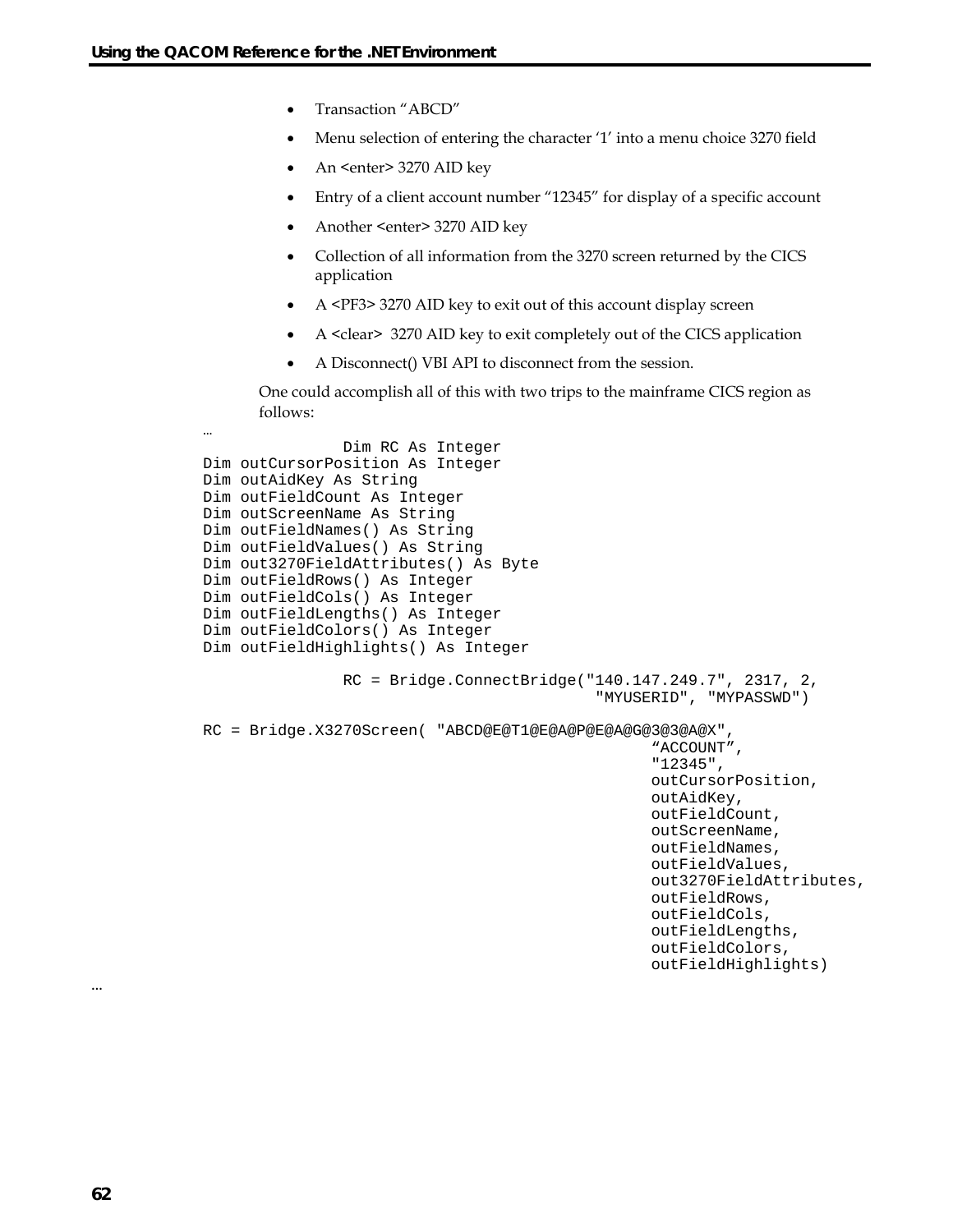# **Error Codes**

# **Mainframe Server Error Codes**

| Return<br>Code | Description                                                      |
|----------------|------------------------------------------------------------------|
| 200            | CICS COMMAREA HAD A LENGTH OF ZERO AT THE<br><b>START</b>        |
| 201            | UNRECOGNIZED REQUEST FUNCTION CODE IN<br><b>COMMAREA</b>         |
| 202            | UNRECOGNIZED EYECATCHER IN REQUEST<br><b>COMMAREA</b>            |
| 210            | INQUIRE TERMINAL FOR CASE FAILED FOR CONNECT                     |
| 212            | INQUIRE TERMINAL FOR CONVERSE FAILED                             |
| 214            | <b>QUERY TERMINAL FAILED</b>                                     |
| 215            | <b>TERMINAL ID IN USE</b>                                        |
| 320            | TERMINAL MODEL NUMBER IN CONNECT REQUEST<br><b>WAS INVALID</b>   |
| 330            | BUFFER SIZE FROM SESSION STATE IS NOT A VALID<br><b>BUFFSIZE</b> |
| 340            | USER ID/PASSWORD COMBINATION INVALID                             |
| 350            | <b>INVALID POOL INFORMATION</b>                                  |
| 351            | <b>RESOURCE ALREADY EXISTS</b>                                   |
| 352            | TERMINAL POOL TEMPORARY STORAGE IO ERROR                         |
| 353            | TERMINAL RESOURCE IN POOL INACTIVE                               |
| 354            | NO TERMINAL POOL CONFIGURATION                                   |
| 355            | POOL TERMINAL UNAVAILABLE                                        |
| 401            | CICS GETMAIN FOR MSG Q STAGING AREA FAILED                       |
| 410            | CICS GETMAIN FOR REPLY VECTOR FAILED                             |
| 460            | CICS GETMAIN FOR CREATION OF SESSION STATE<br><b>DATA FAILED</b> |
| 461            | CICS GETMAIN FOR CREATION OF MSG AND REPLY<br><b>ECBS FAILED</b> |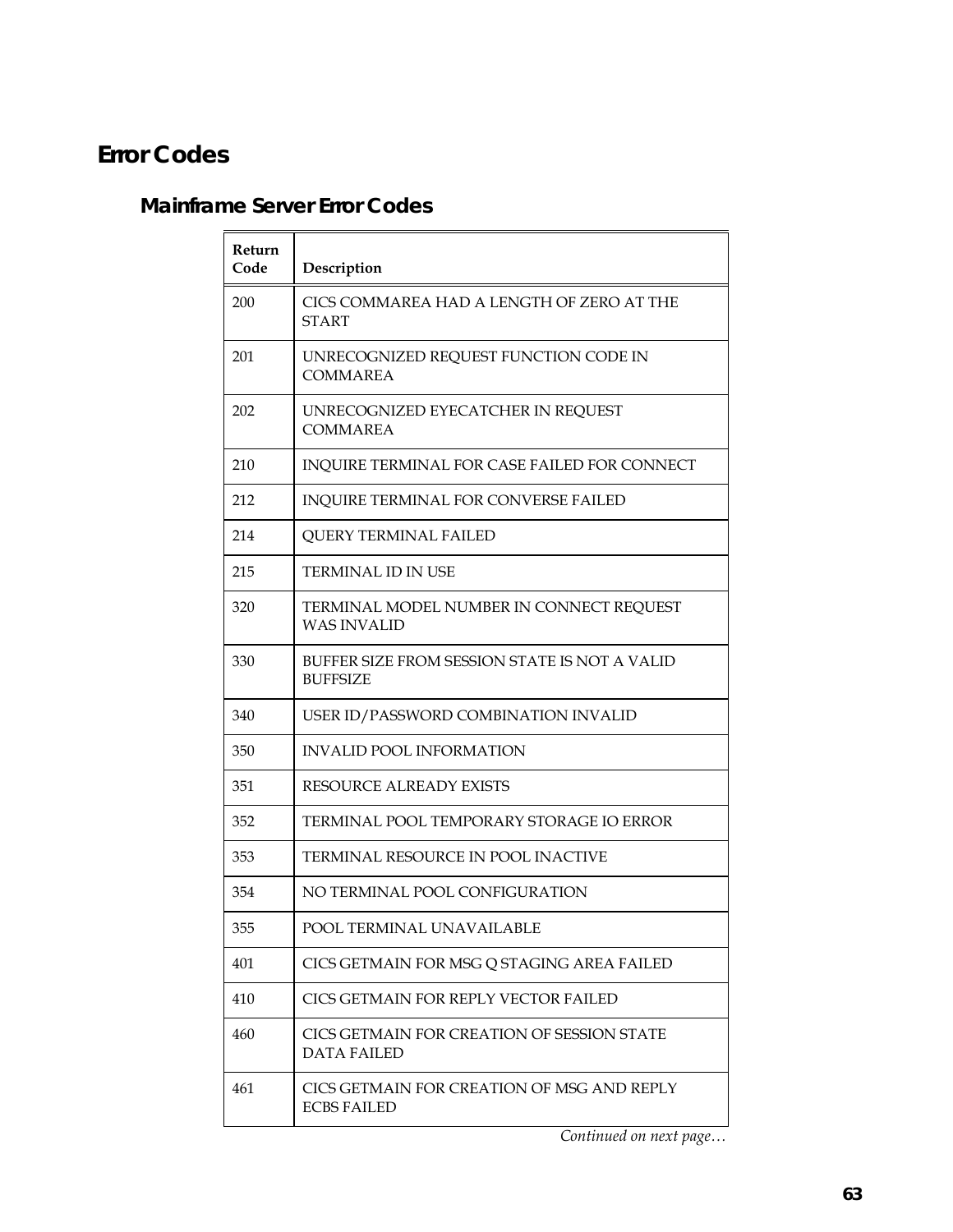| Return |                                                                          |
|--------|--------------------------------------------------------------------------|
| Code   | Description                                                              |
| 470    | CICS GETMAIN TO HOLD SESSION STATE DATA FAILED                           |
| 480    | FAILED TO OBTAIN VIRTUAL TERMINAL (MRO)                                  |
| 490    | TERMINAL FACILITY RECREATE FAILED (MRO)                                  |
| 600    | CICS WRITE TO THE BRIDGE MSG TSQ RESOURCE<br><b>FAILED</b>               |
| 610    | CICS WRITE TO THE SESSION STATE Q RESOURCE<br><b>FAILED</b>              |
| 620    | CICS READ OF THE BRIDGE REPLY TSQ RESOURCE<br><b>FAILED</b>              |
| 649    | CICS READQ TS FAILED FOR TERMINAL CHECK-IN                               |
| 650    | CICS READ OF THE STATE TSQ RESOURCE FAILED                               |
| 651    | REQUESTED SESSION IS NOT ACTIVE OR VALID                                 |
| 700    | CICS START APPLICATION TRAN(xxxx) WITH BRIDGE<br><b>FAILED</b>           |
| 710    | TIMEOUT ON A READ OF THE BRIDGE REPLYQ                                   |
| 715    | BRIDGE EXIT DETECTED FAILURE WHILE PROCESSING<br>$TRAN = xxxx AB = yyyy$ |
| 718    | TRANSACTION INQUIRY FAILED                                               |
| 750    | TRACE REQUEST FLAG CONTAINS INVALID VALUE                                |
| 755    | TRACE REQUEST QNAME IS INVALID                                           |
| 760    | HOST APPLICATION ISSUED AN EXPLICIT ROLLBACK                             |
| 800    | UNRECOG BRIDGE REQUEST VECTOR RETURNED IN<br>REPLY Q DATA                |
| 801    | UNHANDLED BRIDGE VECTOR: VECTOR = $xxxx$                                 |
| 810    | UNRECOG METHOD CODE FOR GET SECURITY INFO IN<br><b>CONNECT</b>           |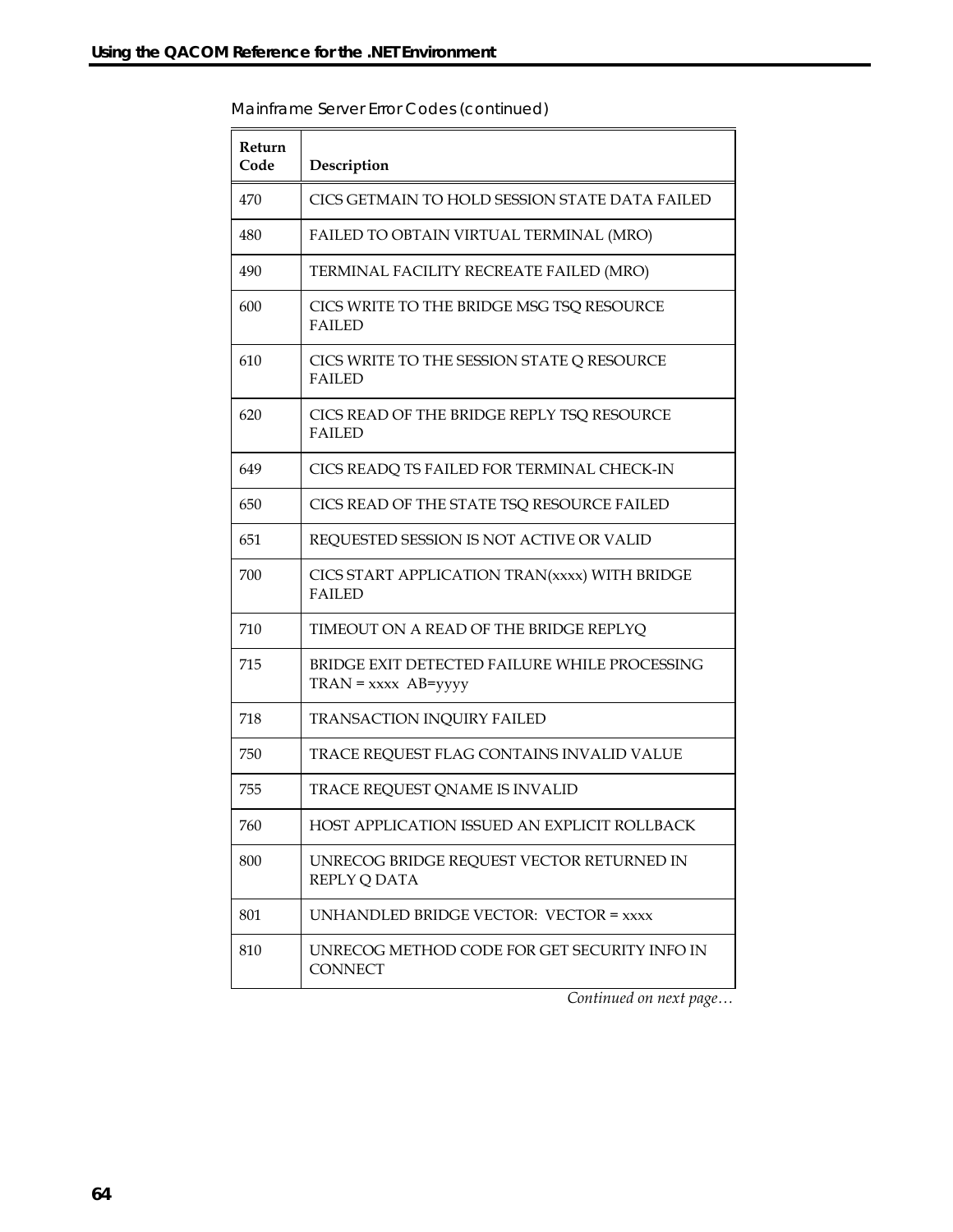| Return<br>Code | Description                                                       |
|----------------|-------------------------------------------------------------------|
| 999            | UNEXPECTED OR UNKNOWN ERROR CONDITION                             |
| 1001           | CICS START OF CLEANUP TRAN(xxxx) FAILED                           |
| 1002           | CICS CANCEL OF STARTED ICE FAILED                                 |
| 1003           | CICS RETRIEVE OF DATA ASSOC WITH ICE START,<br><b>FAILED</b>      |
| 1010           | INVALID FINDSTRING SCREEN, ROW, COL, STRING<br><b>COMBINATION</b> |
| 1100           | CICS SEND MAP WITH MAPPINGDEV AND FRSET<br><b>FAILED</b>          |
| 1110           | CICS SEND MAP WITH MAPPINGDEV NO FRSET FAILED                     |
| 1120           | CICS SEND MAP FOR CESN WITH MAPPINGDEV NO<br><b>FRSET FAILED</b>  |
| 1200           | CICS LOAD PROGRAM WITH MAPSET FAILED                              |
| 1210           | CICS RELEASE PROGRAM WITH MAPSET FAILED                           |
| 1300           | <b>SENDKEYS STRING LENGTH = ZERO</b>                              |
| 1301           | INVALID SCREEN INDEX OR SCREEN NAME VALUE                         |
| 1302           | PUTSTRING -> PUTSTRINGEX TO VCUT DISPLAY BUFFER<br><b>FAILED</b>  |
| 1303           | PUTSTRINGEX TO VCUT DISPLAY BUFFER FAILED                         |
| 1305           | SENDKEYS STRING INVALID, ENDED WITH A SINGLE<br><b>ESC CHAR</b>   |
| 1306           | UNEXPECTED OR UNKNOWN REQUEST FUNCTION                            |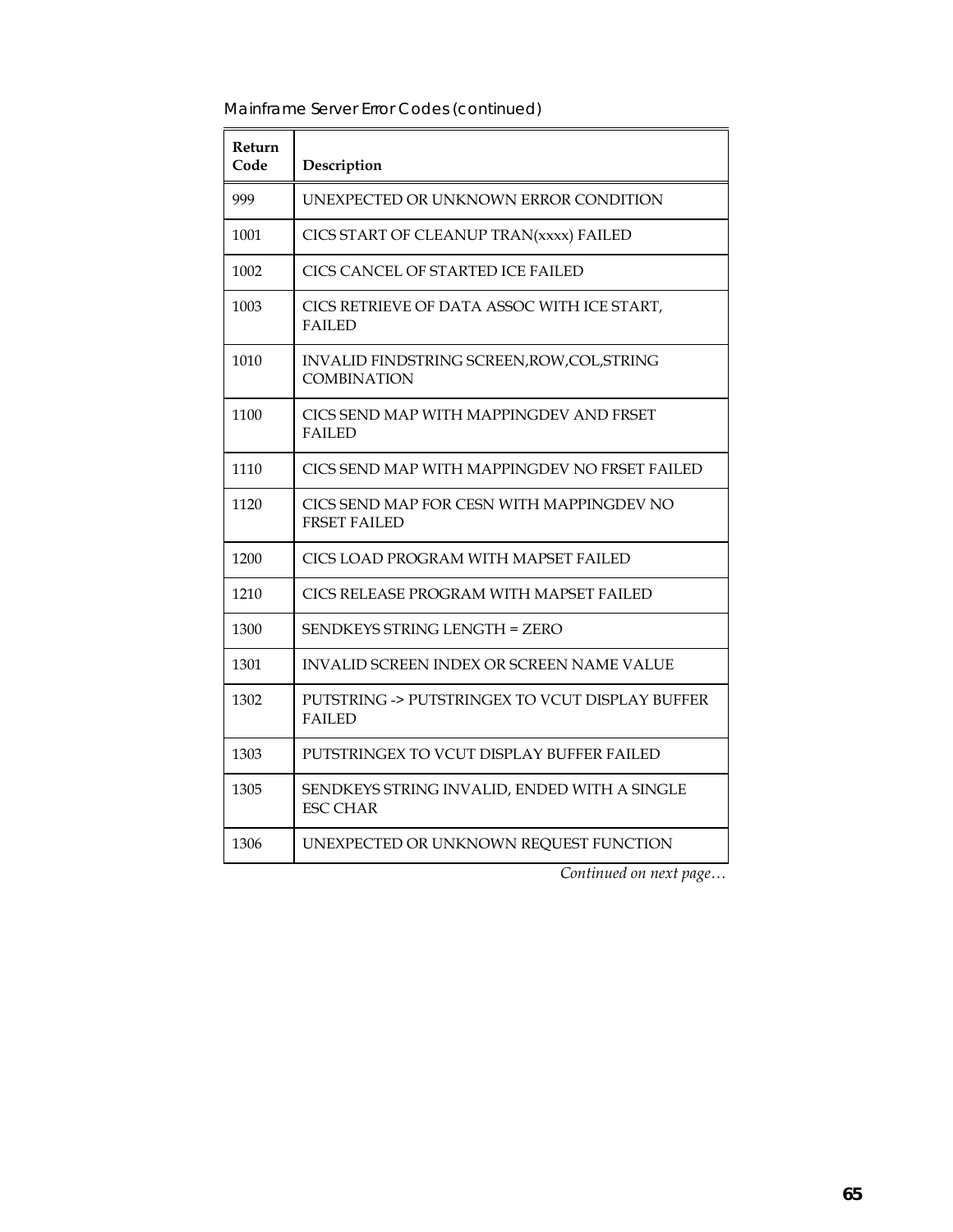| Return<br>Code | Description                                                     |
|----------------|-----------------------------------------------------------------|
| 1307           | INVALID GETSTRING ROW, COL, LEN COMBINATION<br><b>FOR MODEL</b> |
| 1308           | RENDER OF AID KEY IN VCUT DISPLAY BUFFER FAILED                 |
| 1309           | PUTSTRING REQUEST ROW IS INVALID FOR MODEL                      |
| 1310           | PUTSTRING REQUEST COL IS INVALID FOR MODEL                      |
| 1311           | PUTSTRING TEXT LENGTH INVALID FOR MODEL<br><b>BUFFER SIZE</b>   |
| 1312           | <b>GET FIELD INFORMATION FAILED</b>                             |
| 1304           | SENDKEYS PUTSTRING TO VCUT DISPLAY BUFFER<br><b>FAILED</b>      |
| 1313           | <b>SET FIELD VALUE FAILED</b>                                   |
| 1314           | <b>GET ALL FIELD INFORMATION FAILED</b>                         |
| 1320           | <b>FIELDCOUNT FAILED</b>                                        |
| 1321           | <b>FINDFIELD FAILED</b>                                         |
| 1322           | <b>FINDSTRING FAILED</b>                                        |
| 1323           | INVALID ROW, COL, POSITION COMBINATION FOR<br><b>REQUEST</b>    |
| 1326           | <b>GETATTRIBUTES FAILED</b>                                     |
| 1327           | GETSTRINGEX FAILED FOR PASSWORD                                 |
| 1328           | <b>GETSTRINGEX FAILED FOR USERID</b>                            |
| 1329           | NO SAF CONFIGURATION FOUND                                      |
| 1330           | NOT AUTHORIZED TO ACCESS RESOURCE (SAF)                         |
| 1331           | AUTHORIZATION CONTROL URM ERROR (SAF)                           |
| 1332           | SERVER CONFIGURATION DATA NOT FOUND                             |
| 1402           | CICS VERIFY: INVALID PASSWORD<br>ESMREASON=numberESMRESP=number |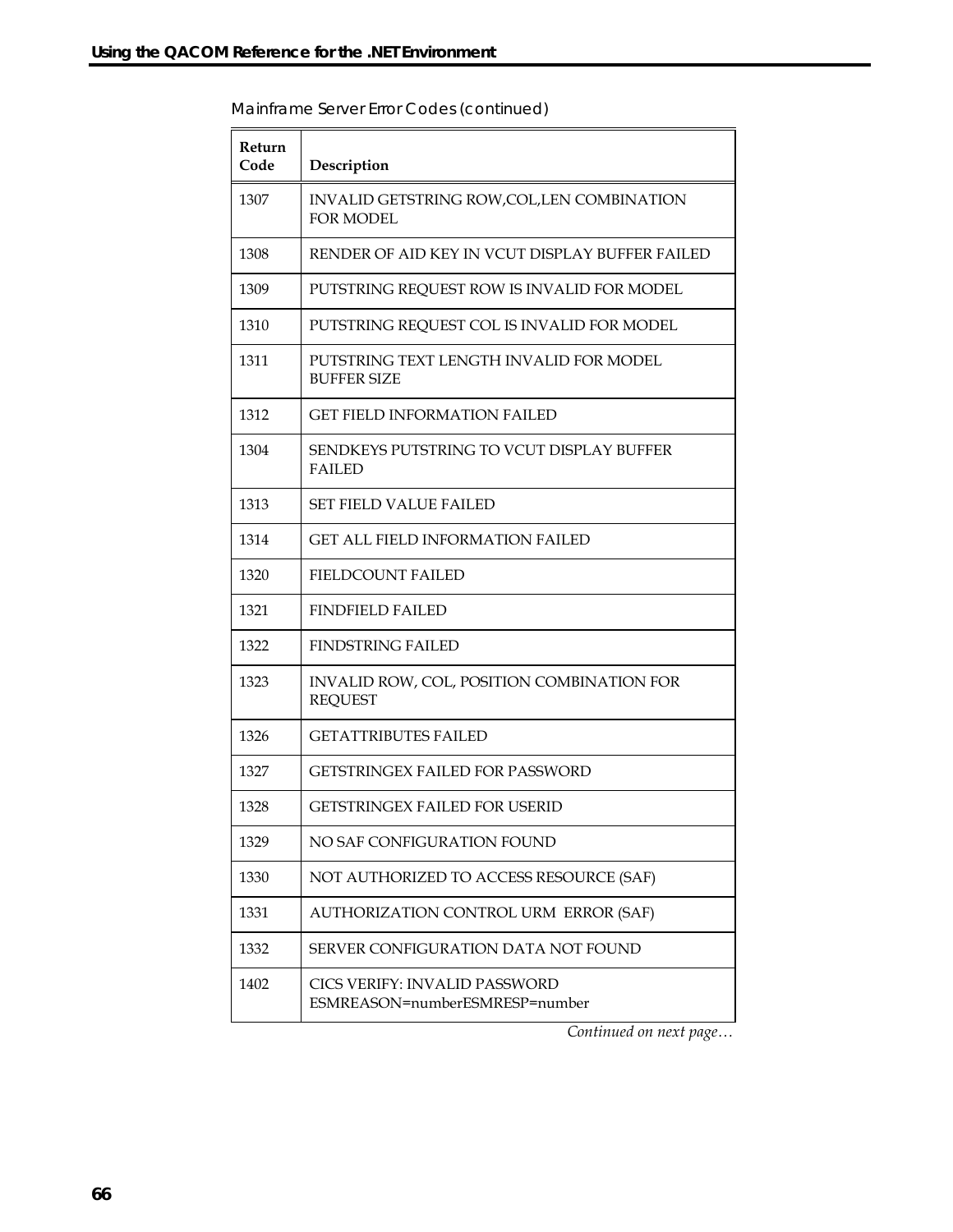| Return<br>Code | Description                                                              |
|----------------|--------------------------------------------------------------------------|
| 1403           | CICS VERIFY: NEW PASSWORD IS REQUIRED<br>ESMREASON=numberESMRESP=number  |
| 1404           | CICS VERIFY: NEW PASSWORD NOT ACCEPTED<br>ESMREASON=numberESMRESP=number |
| 1408           | CICS VERIFY: USERID NOT KNOWN TO ESM<br>ESMREASON=numberESMRESP=number   |
| 1413           | CICS VERIFY: UNKNOWN RET FROM THE ESM<br>ESMREASON=numberESMRESP=number  |
| 1418           | CICS VERIFY: ESM INTERFACE IS NOT INIT<br>ESMREASON=numberESMRESP=number |
| 1419           | CICS VERIFY: THE USERID IS REVOKED<br>ESMREASON=numberESMRESP=number     |
| 1422           | CICS VERIFY: FAILED DURING SECLABEL<br>ESMREASON=numberESMRESP=number    |
| 1429           | CICS VERIFY: ESM NOT RESPONDING<br>ESMREASON=numberESMRESP=number        |
| 1431           | CICS VERIFY: USERID REVOKED/DEF GROUP<br>ESMREASON=numberESMRESP=number  |
| 1432           | CICS VERIFY: INVALID USERID<br>ESMREASON=numberESMRESP=number            |
| 1490           | CICS VERIFY: UNKNOWN CICS RESP CODE<br>ESMREASON=numberESMRESP=number    |
| 1492           | CICS VERIFY: UNKNOWN CICS RESP2 CODE<br>ESMREASON=numberESMRESP=number   |
| 1497           | <b>USERID NOT SUPPLIED OR SPACES</b>                                     |
| 1498           | PASSWORD NOT SUPPLIED OR SPACES                                          |
| 1499           | NEW PASSWORD NOT SUPPLIED OR SPACES                                      |
| 91000          | <b>CREATE FACILITY FOR SESSION FAILED</b>                                |
| 92000          | LINK TO SESSION FACILITY FAILED                                          |
| 93000          | DELETE FACILITY FOR SESSION FAILED                                       |

FOR THE ABOVE 3 CATEGORIES, MORE INFORMATION MAY BE AVAILABLE, AND IF SO, IT IS INCLUDED AS THE 3 LOW ORDER POSITIONS OF THE RETURN CODE.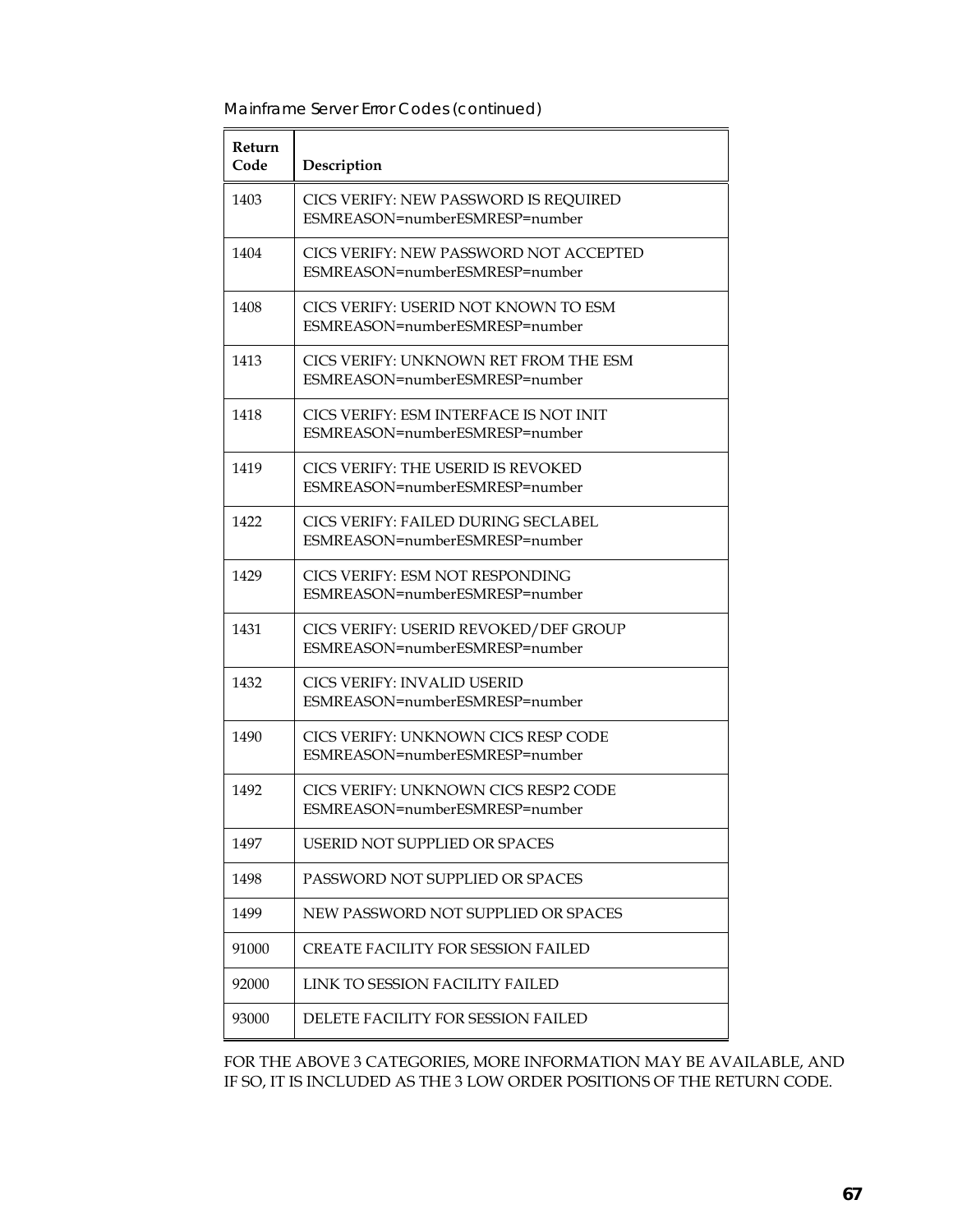For example, if during regular continued session processing with the bridge, an abend occurred in the backend CICS3270 application, it would be signaled as a value of 160 in the 3 low order positions of the return code. Since this occurred during regular processing with a successfully allocated bridge facility (that is, in the category of LINK TO SESSION FACILITY FAILED) the value returned would be:

92000 + 160 = 92160, presented to the COM requestor as -92160.

The 3 position extended codes follow:

| 20 | TERMID FROM AUTOINSTALL IS INVALID                                                         |
|----|--------------------------------------------------------------------------------------------|
| 21 | NETNAME FROM AUTOINSTALL IS INVALID                                                        |
| 22 | AUTOINSTALL URM REJECTED BRIDGE INSTALL<br><b>REQUEST</b>                                  |
| 23 | LINK TO AUTOINSTALL URM FAILED                                                             |
| 24 | SUPPLIED NETNAME INVALID                                                                   |
| 25 | SUPPLIED TERMID INVALID                                                                    |
| 26 | SUPPLIED FACILITYLIKE INVALID                                                              |
| 40 | LINK TO THE DYNAMIC ROUTING URM                                                            |
| 41 | BRIDGE ROUTING REQUEST REJECTED BY THE<br>DYNAMIC ROUTING URM                              |
| 42 | THE TRANSACTION DEFINITION DOES NOT ALLOW IT<br>TO BE ROUTED TO THE REQUESTED REGION.      |
| 43 | TRANSACTION REQUEST COULD NOT BE ROUTED TO<br>THE REMOTE REGION DUE TO A CONNECTION ERROR. |
| 44 | LINK TO AOR FAILED WITH TERMERR                                                            |
| 45 | REQUEST WAS ROUTED TO A BACK LEVEL CICS THAT<br>DOES NOT SUPPORT LINKABLE BRIDGE           |
| 61 | <b>INVALID FACILITYTOKEN SUPPLIED IN BRIDGE</b><br><b>HEADER INFORMATION</b>               |
| 62 | ALL BRIDGE FACILITIES ARE ALLOCATED                                                        |
| 63 | THIS FACILITYTOKEN IS IN USE                                                               |
| 64 | NOT ENOUGH STORAGE TO RUN REQUEST IN ROUTER<br>REGION OR APPLICATION OWNING REGION         |
| 65 | FILE DFHBRNSF IS UNAVAILABLE OR HAS NOT BEEN<br><b>DEFINED</b>                             |
| 66 | THE CICS REGION IS TERMINATING, PROCESSING<br><b>REQUEST REJECTED</b>                      |
| 80 | TRANSACTION NOT ENABLED TO RUN AT SHUTDOWN                                                 |
| 82 | TRANSACTION CAN ONLY BE SYSTEM ATTACHED, NOT                                               |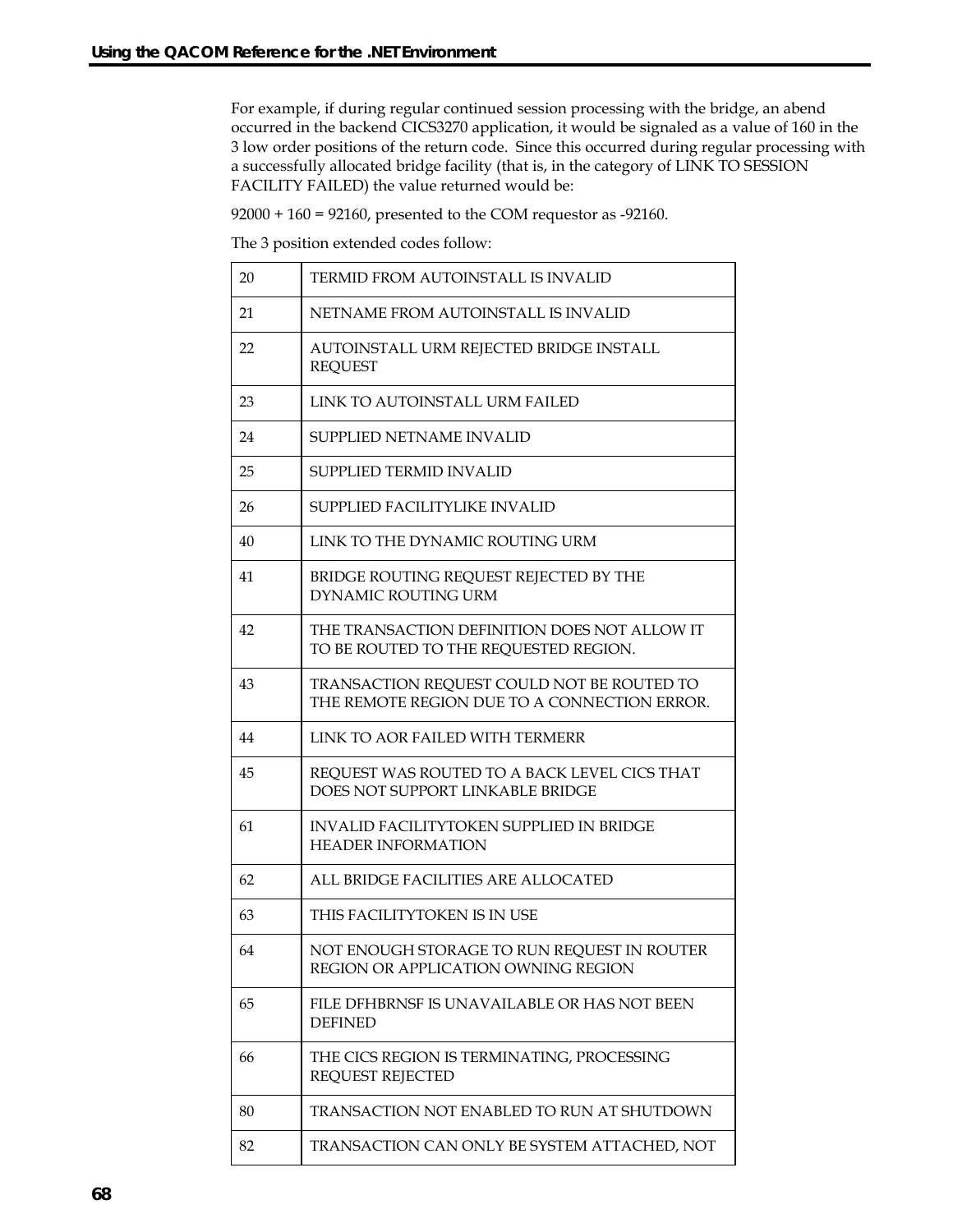|     | VALID UNDER THE BRIDGE                                                                      |
|-----|---------------------------------------------------------------------------------------------|
| 84  | TRANSACTION IS DISABLED                                                                     |
| 85  | <b>TRANSACTION IS NOT FOUND</b>                                                             |
| 86  | TRANSACTION IS NOT RUNNING ON BRIDGE FACILITY                                               |
| 87  | TRANSACTION PROFILE IS NOT FOUND                                                            |
| 100 | USERID IN SESSION REQUEST DIFFERENT THAN USERID<br>SUPPLIED TO ALLOCATE THE BRIDGE FACILITY |
| 120 | THE GET MORE DATA REOUEST FAILED BECAUSE<br>THERE WAS NO MORE DATA                          |
| 121 | RETRIEVE VECTORS NOT SUPPORTED AFTER INITIAL<br><b>REQUEST</b>                              |
| 140 | INVALID DATA LENGTH SPECIFIED IN BRIDGE HEADER                                              |
| 141 | <b>VECTOR IS INVALID</b>                                                                    |
| 142 | ALLOCATE FACILITY REQUEST CONTAINED AN<br><b>INVALID KEEPTIME OF ZERO</b>                   |
| 143 | <b>MESSAGE CONTAINS NO VECTORS: CONTINUE</b><br><b>REQUEST IS INVALID</b>                   |
| 160 | TARGET CICS 3270 APPLICATION ABEND                                                          |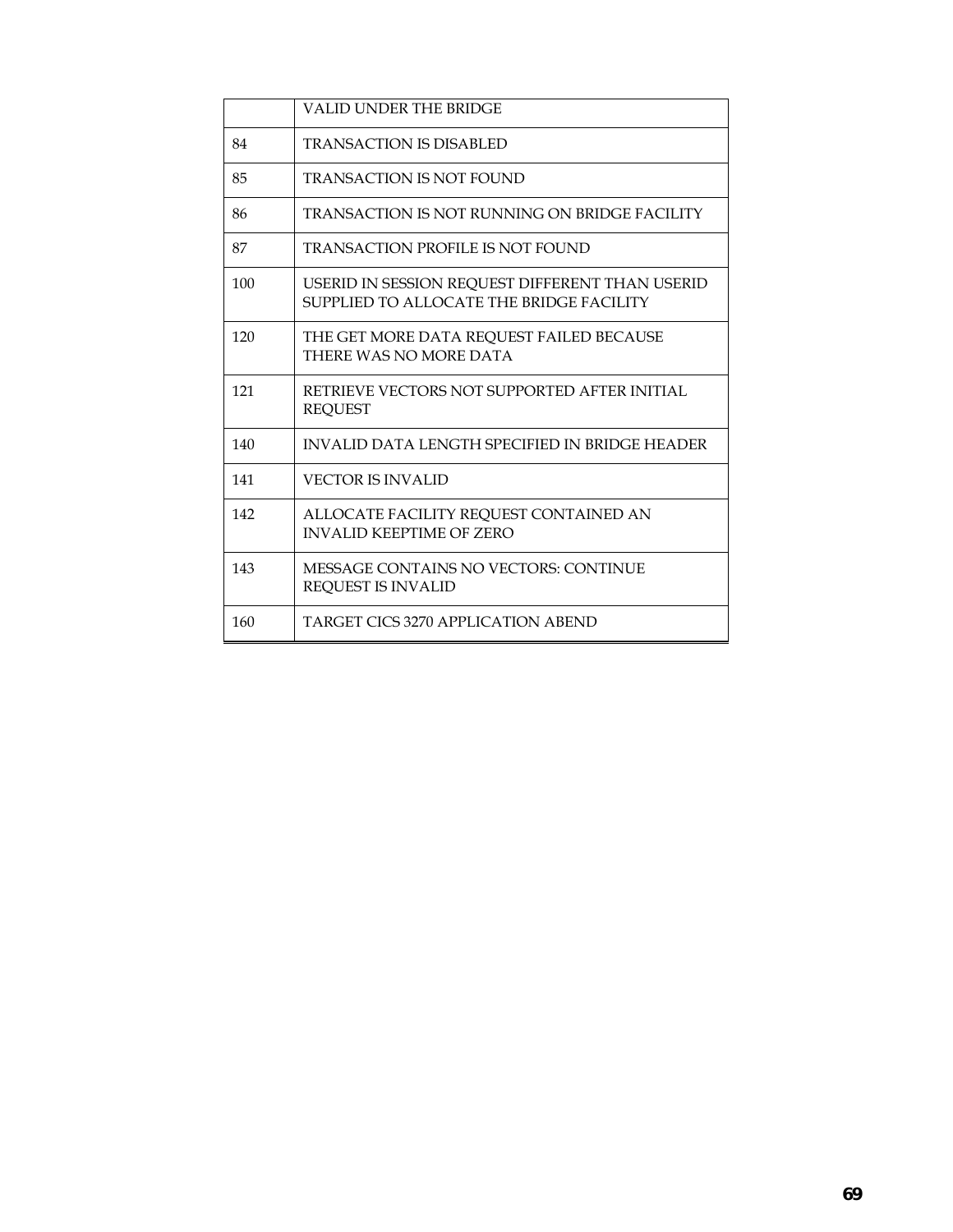# **Bridge API Error Codes**

| Return<br>Code | Description                                                                                              |
|----------------|----------------------------------------------------------------------------------------------------------|
| $-9$           | Invalid terminal model.                                                                                  |
| $-10$          | No Content-Length token in mainframe response.                                                           |
| $-15$          | No Content-Length token in mainframe response.                                                           |
| $-20$          | No first MIME-PART-BOUNDARY in mainframe response.                                                       |
| $-30$          | No "HTTP/1.0 200 OK" token found in mainframe response.                                                  |
| $-35$          | API function requesting other than the current screen.                                                   |
| $-37$          | No field name supplied.                                                                                  |
| $-38$          | SendKeys sent a null or zero length string representing the<br>keystrokes to be passed to the mainframe. |
| $-39$          | Invalid field index value.                                                                               |
| $-40$          | Screen name greater than 255 characters.                                                                 |
| $-50$          | UserId invalid.                                                                                          |
| $-60$          | Password Invalid.                                                                                        |
| $-70$          | No SetField field data supplied.                                                                         |
| $-85$          | Unsuccessful TERMID check out.                                                                           |
| $-99$          | Invalid Host IP address.                                                                                 |
| $-100$         | Invalid Content-Length format in mainframe response.                                                     |